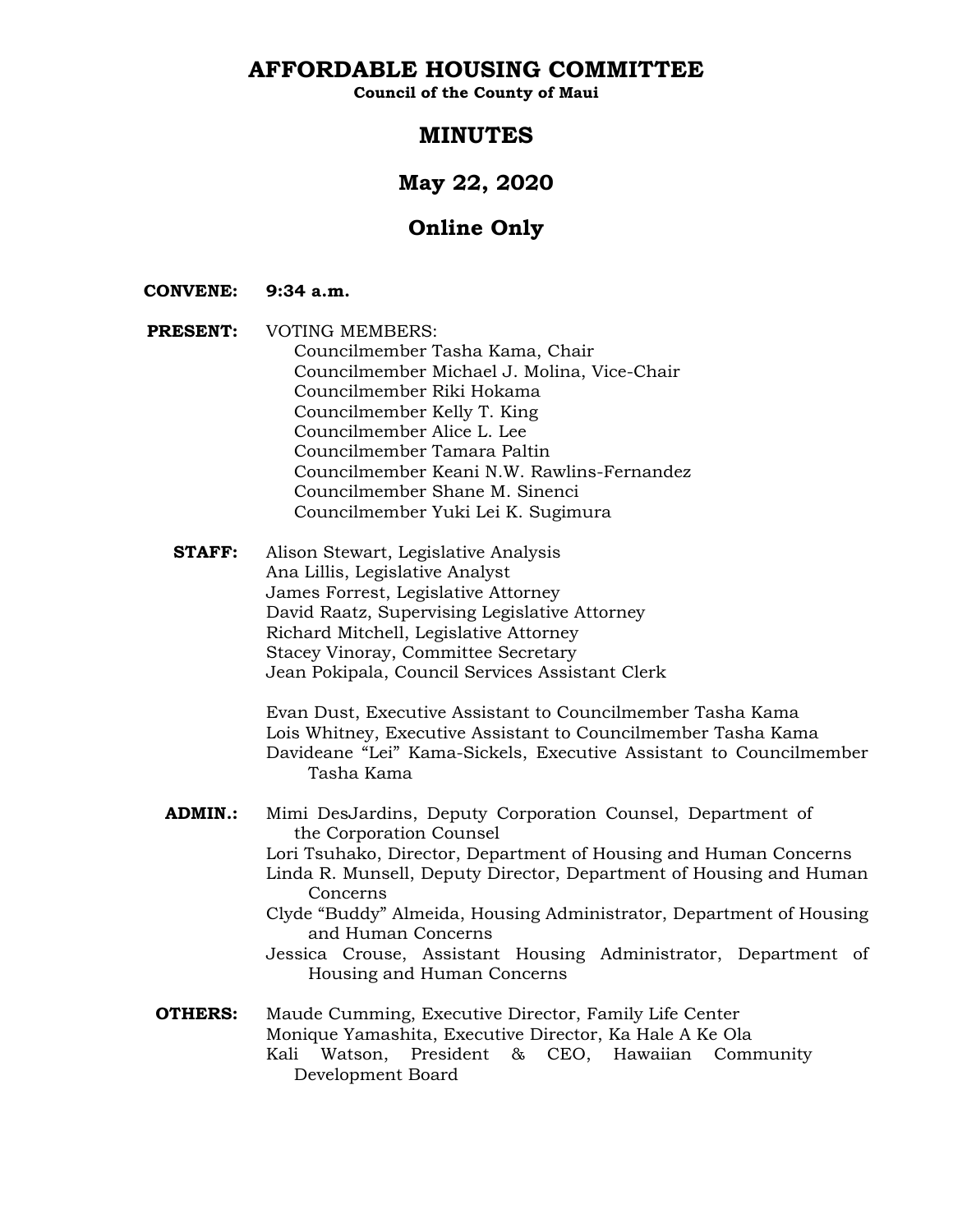**May 22, 2020** 

 Patti Barbee, Senior Vice President, Hawaiian Community Development Board Christopher Flaherty, Executive Officer, 3 Leaf Holdings Gwendolyn Rivera, Senior Associate, Munekiyo Hiraga Jay Krigsman, Executive Vice President, The Krausz Companies LuAnn Mahiki Lankford Faborito, Board Member Cost of Government Commission Faith Chase David Pyle Lisa Darcy

(4) additional attendees

 **PRESS:** *Akaku: Maui Community Television, Inc.*

CHAIR KAMA: *. . .(gavel). . .* The Affordable Housing Committee will now come to order at 9:34 a.m. This is the meeting of the Affordable Housing Committee. It is May 22, 2020 and it is again 9:34 a.m. So, I want to thank everybody for being here today and thank you all for muting your phones also. So, today all nine Councilmembers are voting members of this Committee. I'm Tasha Kama, Chair of the Affordable Housing Committee and aloha kakahiaka kakou. And I'd like to welcome our Committee Vice-Chair, Mr. Mike Molina. Aloha kakahiaka, Mike.

------------------------------------------------------------------------------------------------------------------

- VICE-CHAIR MOLINA: Aloha kakahiaka, Madam Chair. Blessings to you, my colleagues and the public, and to borrow your well-known phrase, it is a beautiful day in the neighborhood up here in Makawao.
- CHAIR KAMA: Thank you and good morning to you too. Aloha kakahiaka to you, Member Riki Hokama.
- COUNCILMEMBER HOKAMA: Aloha, Chair. Good morning.
- CHAIR KAMA: Good morning. And aloha kakahiaka, Member Kelly King.
- COUNCILMEMBER KING: Aloha kakahiaka. I got my coffee stuck in my throat. Sorry about that. How you doing everybody? Good to see you. Looking forward to the presentation this morning.
- CHAIR KAMA: And aloha kakahiaka to you, Chair Alice Lee. Woo hoo!
- COUNCILMEMBER LEE: Hey, Madam Chair. Okay. In case you are shopping at Safeway this weekend and you run into someone from Mongolia. There is a traditional way that Mongolians greet each other and what they do is they extend their arms out to each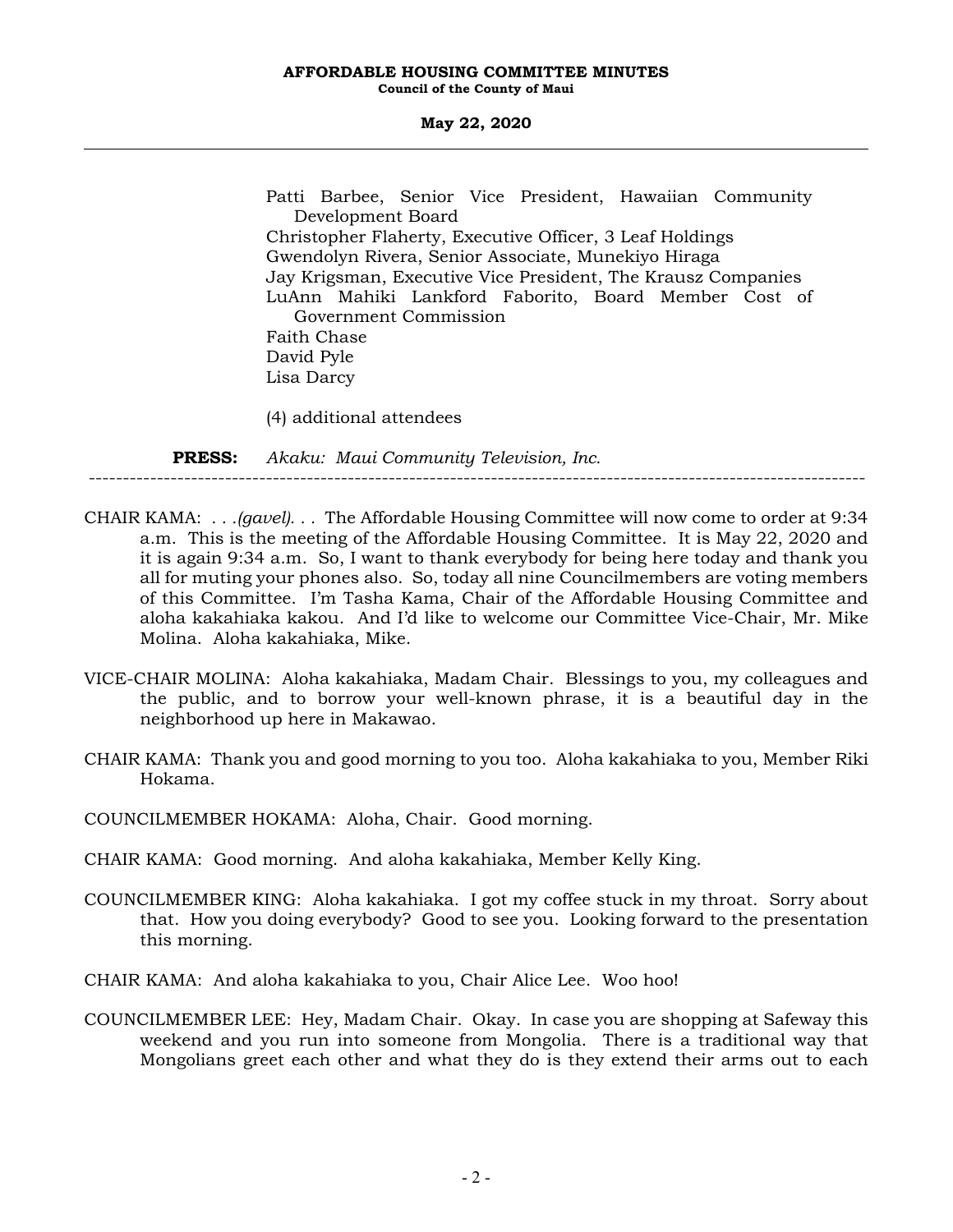# **May 22, 2020**

other and the younger person puts his or her hands under the elbows of the older person and this is to show respect and that they support that person. Okay. And then, the word that they say is a little challenging. It's Zolgokh*.* So there's a little guttural thing at the thing. Zolgokh.

CHAIR KAMA: Zolgokh.

- COUNCILMEMBER LEE: And this is how they wish each other well and peace. And that's what I offer to all of you. Thank you.
- CHAIR KAMA: Zolgokh. Zolgokh, Member Tamara Paltin.
- COUNCILMEMBER PALTIN: Zolgokh. It's a beautiful day in Napili. I almost took this meeting outside with me, but I don't know about the birds and all that.
- CHAIR KAMA: And aloha kakahiaka to you too, Vice-Chair of the Council, Keani Rawlins-Fernandez.
- COUNCILMEMBER RAWLINS-FERNANDEZ: Zolgokh and aloha kakahiaka, Chair and everyone. It's a beautiful day on Molokai.
- CHAIR KAMA: And good morning and aloha kakahiaka to you too, Member Yuki Lei Sugimura.
- COUNCILMEMBER SUGIMURA: Good morning, Chair. I just wanted to say congratulations to the three high schools that are having their graduation tomorrow, Hana High, Lanai, Molokai, and then on Sunday it's Lahainaluna. So, we're all going full force in our community with our COVID-19 commencement ceremonies and enjoying the celebration in a very different way, but congratulations to all those high schools and communities. Good to see everybody today. We've been having great meetings this week everybody. So, I look forward to today and providing another important element of our community. Good morning.
- CHAIR KAMA: Good morning. And yes, let's continue to let it flow, let it flow, let it flow. And we have from the Administration from the Department of Housing and Human Concerns, Director Lori Tsuhako. Good morning.

COUNCILMEMBER SINENCI: Aloha, Chair, from Hana.

CHAIR KAMA: Oh, Shane, I'm so sorry. Oh, thank you, Shane. Where did I not say anything? Oh, I missed *. . .(inaudible). . .* Keani.

COUNCILMEMBER SINENCI: You can't see Hana around Haleakala.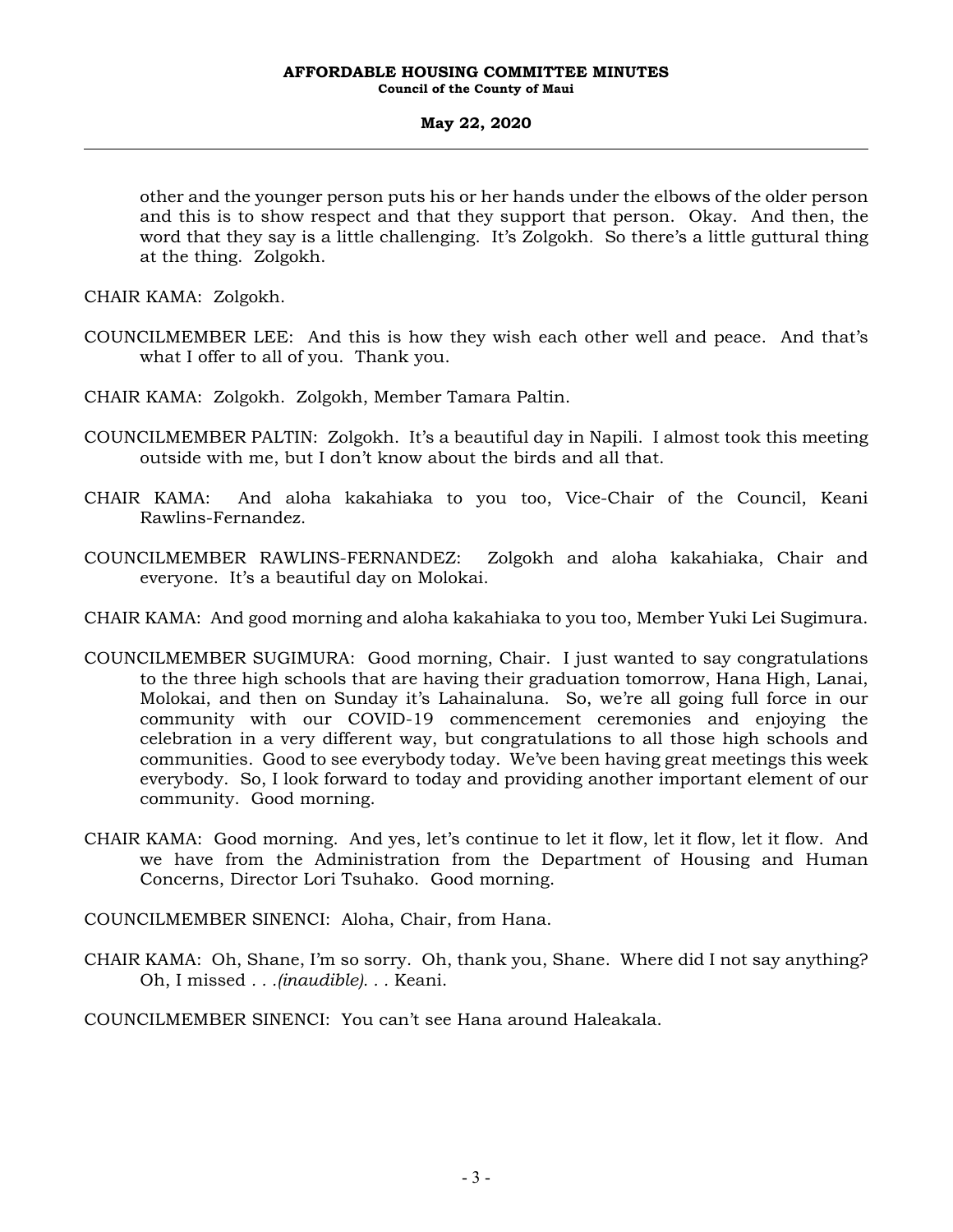- CHAIR KAMA: My apologies to you, my brother, all the way in Hana. Good morning. Aloha kakahiaka to you too. So again Ms. Tsuhako, from the Director of Housing and Human Concerns. Good morning.
- MS. TSUHAKO: Good morning, Madam Chair and Members.
- CHAIR KAMA: And also the Deputy Director from the Department of Housing and Human Concerns, Ms. Linda Munsell. Good morning, Linda.
- MS. MUNSELL: Good morning, Chair. Good morning, Members.
- CHAIR KAMA: We also have our Housing Administrator Buddy Almeida. Good morning.
- MR. ALMEIDA: Good morning, Chair and Committee Members.
- CHAIR KAMA: And we also have the Assistant Housing Administrator, Jessica Crouse. Good morning to you.
- MS. CROUSE: Good morning, Chair. Good morning, Members.
- CHAIR KAMA: And we also have with us from Corporation Counsel, Mimi DesJardins. Aloha, Mimi.
- MS. DESJARDINS: Aloha everyone. Good morning.
- CHAIR KAMA: All right. We also have with us the Affordable Housing Committee staff. We'll begin with Alison Stewart our Legislative Analyst. Good morning, Alison.
- MS. STEWART: Good morning, Chair.
- CHAIR KAMA: We also have Ms. Ana Lillis, the Legislative Analyst. Good morning.
- MS. LILLIS: Good morning.
- CHAIR KAMA: We have Stacey Vinoray our Committee Secretary. Good morning.
- MS. VINORAY: Good morning.
- CHAIR KAMA: We also have with us Jean Pokipala, Office of Council Services Staff. Good morning.
- MS. POKIPALA: Good morning.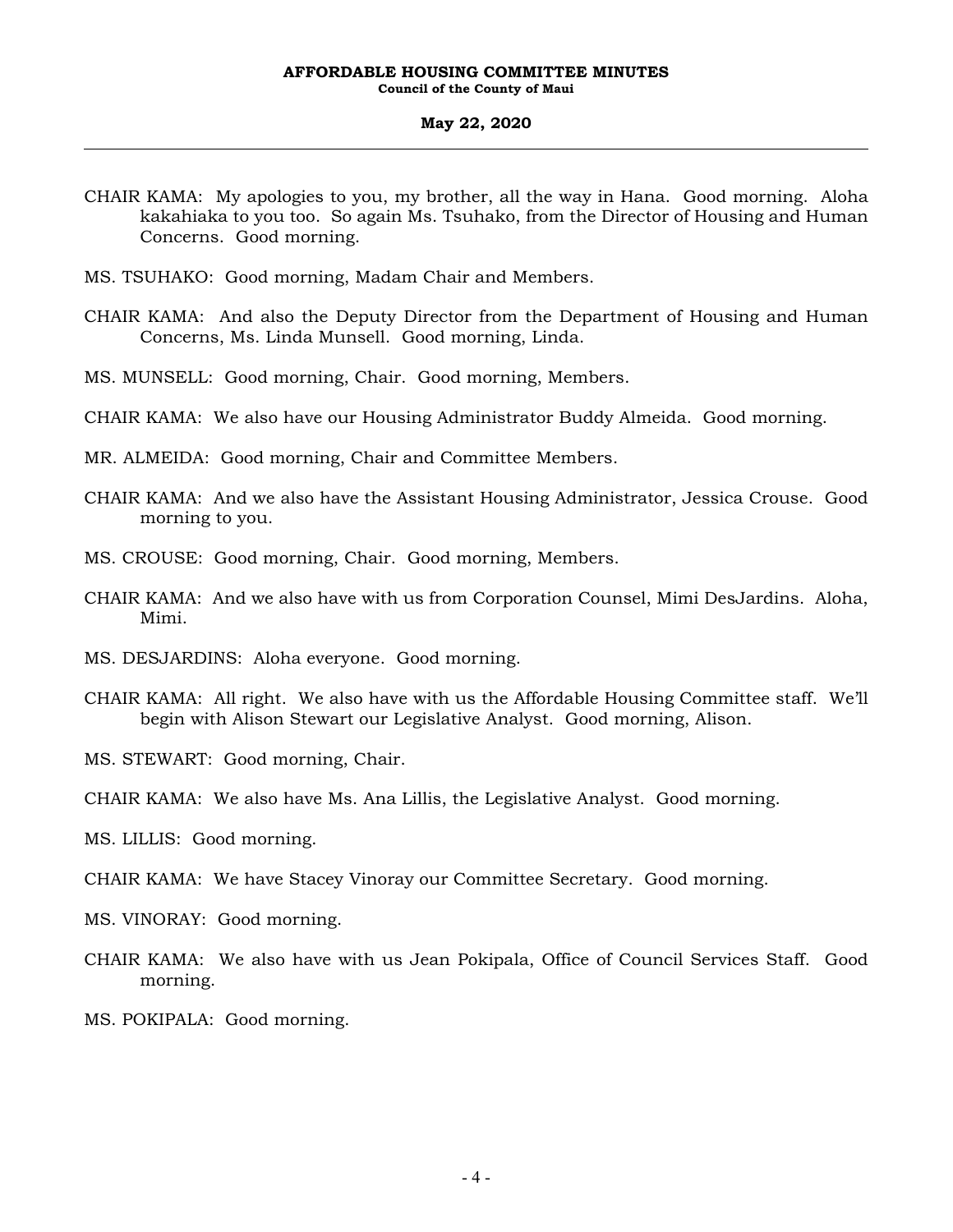# **May 22, 2020**

- CHAIR KAMA: And we have James Forrest, our Legislative Attorney with Office of Council Services. Good morning.
- MR. FORREST: Good morning, Chair.
- CHAIR KAMA: So, we have other resources with us this morning and hopefully they're on the line. Maude Cumming, Executive Director of Family Life Center. Aloha, Maude.
- MS. CUMMING: Aloha.
- CHAIR KAMA: And we also have with us this morning Monique Yamashita, the Executive Director of Ka Hale A Ke Ola. Aloha, Monique.
- MS. YAMASHITA: Hi. Good morning, Madam Chair and Councilmembers.
- CHAIR KAMA: We also have with us Kali Watson, the President and CEO of Hawaiian Community Development Board. Aloha, Kali. Long time no see.
- MR. WATSON: Aloha to you also and all the Committee Members and everyone.
- CHAIR KAMA: We have with us also Patti Barbee, Senior Vice President of Hawaiian Community Development Board. Aloha, Patti. Long time no see too. Is Patti with us still yet?
- MS. BARBEE: Yes. Can you hear me? Aloha. Good morning.
- CHAIR KAMA: Aloha. Yes. Thank you.
- MS. BARBEE: Good morning.
- CHAIR KAMA: Good morning. And we also have with us, Chris Flaherty, the Executive Officer of 3 Leaf Holdings. Aloha, Chris. Or Keegan. I think you call him Keegan right? Kali?
- MR. WATSON: No, well, Chris is the Dad and Keegan is working with us. *. . .(inaudible). . .*
- CHAIR KAMA: Okay. Sorry about that, I have Chris over here on my roster. So good morning to you, Keegan. Thank you for being here.

MR. FLAHERTY: Aloha. Good morning.

CHAIR KAMA: So welcome everyone and thank you for attending today's meeting of the Affordable Housing Committee. And thank you, Members, for agreeing to meet on this alternative date and time. I know it feels kind of weird to be meeting on a Friday morning instead of a Wednesday afternoon. So, but thank you so very much for agreeing to be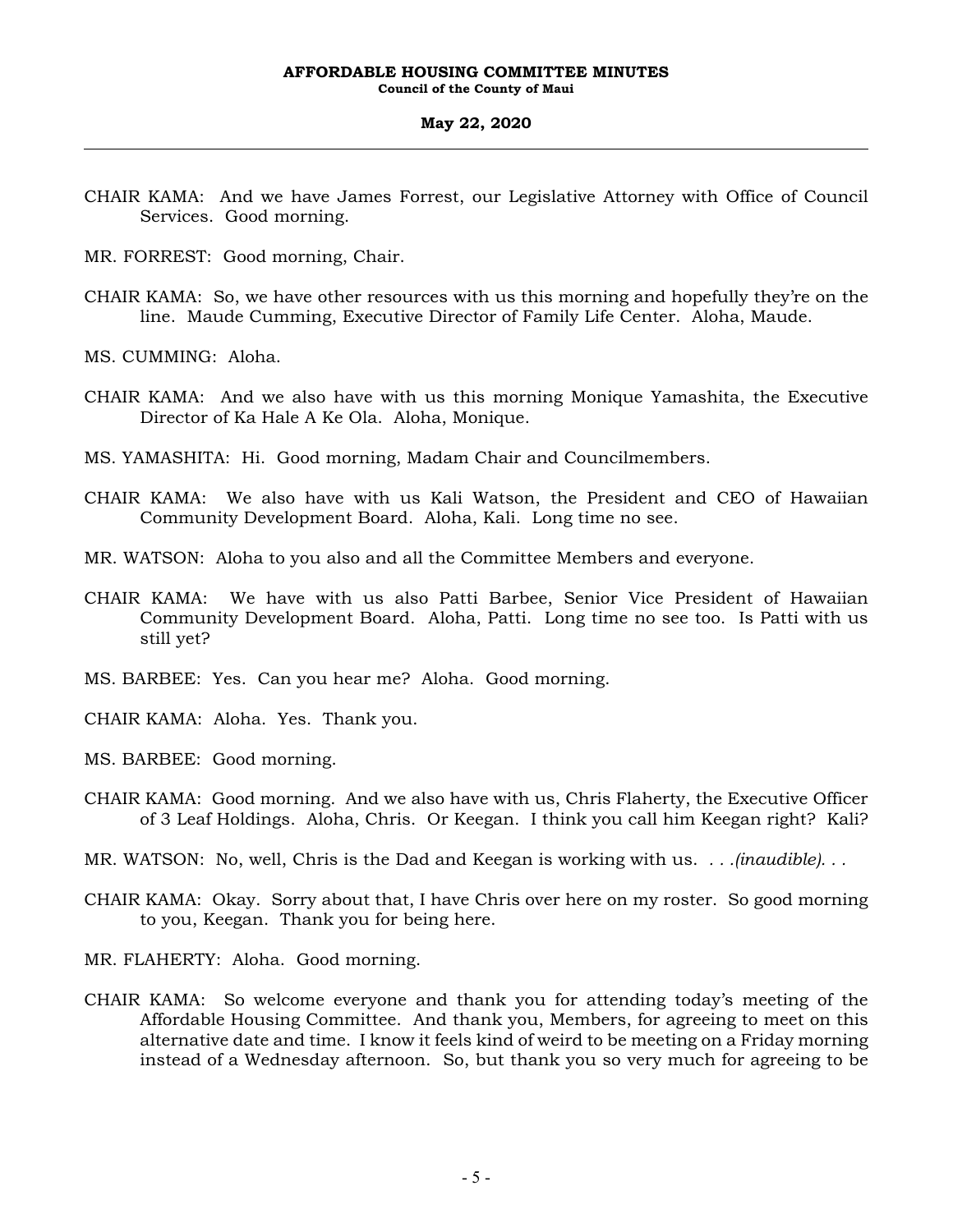## **May 22, 2020**

here this morning. So, we have two items on the agenda. We have AH-17(16), a Presentation on the Homeless Program Division's Coordinated Entry System, and in accordance with Rule 7B of the Rules of the Council, the Committee intends to receive a Presentation on the Homeless Programs Coordinated Entry System. We also have AH-33, the Affordable Housing Fund Program Annual Plan, and the Committee is in receipt of the County Communication 20-169, from the Director of Housing and Human Concerns, transmitting the Department's Affordable Housing Fund Plan. As you can see, Members, we have a full agenda and my hope is that we can complete our agenda within the allotted time. So at this time, I would like to open for public testimony on these two agenda items and testifiers wanting to provide video testimony should join the online meeting via the BlueJeans meeting link provided on today's agenda at mauicounty.us/agendas. Testifiers wanting to provide audio testimony should dial area code 408-915-6290 and enter the meeting code, 798 867 277, which is also noted on today's agenda. Written testimony is also accepted by the Committee via e-mail to ah.committee@mauicounty.us. Oral testimony is limited to two minutes. If you are still speaking beyond that time, I will ask you to complete your testimony. And when testifying, please state your name and agenda item you are speaking on. If you are testifying on behalf of an organization, or you are a paid lobbyist, please let us know that too. We will do our best to call testifiers in an orderly fashion. The testimony log is posted in the chat section for testifiers to see where they are on the list. The chat platform should not be used to provide testimony or to chat with other testifiers or Councilmembers. Also, please be courteous to others by muting your microphone when it is not your turn to testify. If you only wish to view the meeting without providing testimony, you can watch it live on *Akaku* Channel 53 or at mauicounty.us/agendas. And please be patient with us as we continue to navigate this new platform.

# *. . .BEGIN PUBLIC TESTIMONY. . .*

- CHAIR KAMA: And now, Ms. Stewart, could you please announce our first testifier on the list and then the next testifier on the list will follow.
- MS. STEWART: Thank you, Chair. And for everyone who is currently logged in or called in, if you would like to be placed on the testifier list, please indicate so in the chat section of BlueJeans. The first person signed up to testify is LuAnn Mahiki Lankford, to be followed by Faith Chase. LuAnn, please unmute yourself.
- MS. FABORITO: Hi. Aloha, everyone. Aloha from Hoolehua, Molokai. So, I just had a really quick question. I wanted to know what are the affordable housing numbers for the island of Molokai. If someone on the Committee that you have for Housing and Human Concerns, if somebody has that information. As part of my kuleana with the Cost of Government Commission, this is one of our newer events that we are looking into. Thank you.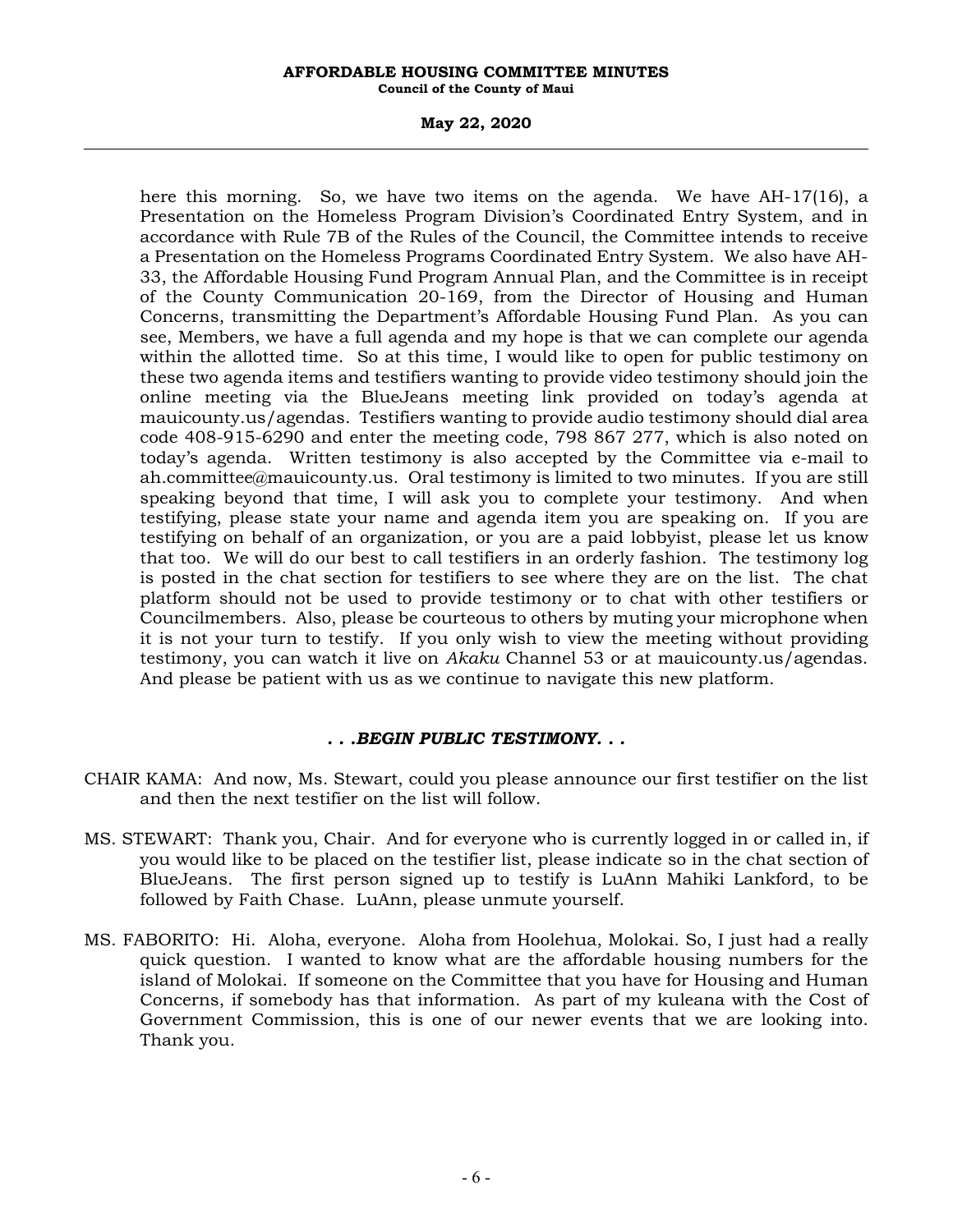# **May 22, 2020**

- CHAIR KAMA: Thank you, LuAnn. So, we're going to be able to get that to you, I think, later on in today's presentation when the department comes forth. If that's okay with you?
- MS. FABORITO: Perfect. Thank you very much.
- CHAIR KAMA: Thank you, LuAnn. Ms. Stewart, can you please call up the next testifier and the other one who will follow.

COUNCILMEMBER RAWLINS-FERNANDEZ: Chair?

CHAIR KAMA: Oh, I'm sorry, Members, any questions? Any clarifying questions for Ms. LuAnn?

COUNCILMEMBER RAWLINS-FERNANDEZ: Chair?

CHAIR KAMA: Yes. Ms. Rawlins-Fernandez?

COUNCILMEMBER RAWLINS-FERNANDEZ: I had a question for our testifier.

CHAIR KAMA: Yes. By all means. LuAnn, you have a question from Councilmember Rawlins-Fernandez.

MS. FABORITO: Okay. I will…

- COUNCILMEMBER RAWLINS-FERNANDEZ: Aloha, Ms. Lankford Faborito. Mahalo, for joining us today. I just wanted to find out from you. You asked specifically for Molokai, but does the Cost of Government Commission also need the numbers for the other island, other districts?
- MS. FABORITO: Yes. And we were, those of us who are sitting on this TIG are all supposed to be here today. So, my kuleana is this island and I believe Noemi is doing Lanai and then Mr. Williams, I understand is for the Maui County. So, we're just taking it in parts and then we will collaborate together and form our TIG as we get farther along. This is just fact finding. Thank you.
- COUNCILMEMBER RAWLINS-FERNANDEZ: Wonderful. Mahalo. We'll get that information to the Cost of Government Commission. Mahalo, Chair.
- CHAIR KAMA: You're welcome. Members, is there anyone else who would like to ask a clarifying question of Ms. Faborito? Hearing none, Ms. Stewart, please, can you please call up the next testifier.
- MS. STEWART: The next person signed up to testify is Faith Chase on AH-33 and AH-17(16), to be followed by Lisa Darcy on AH-17.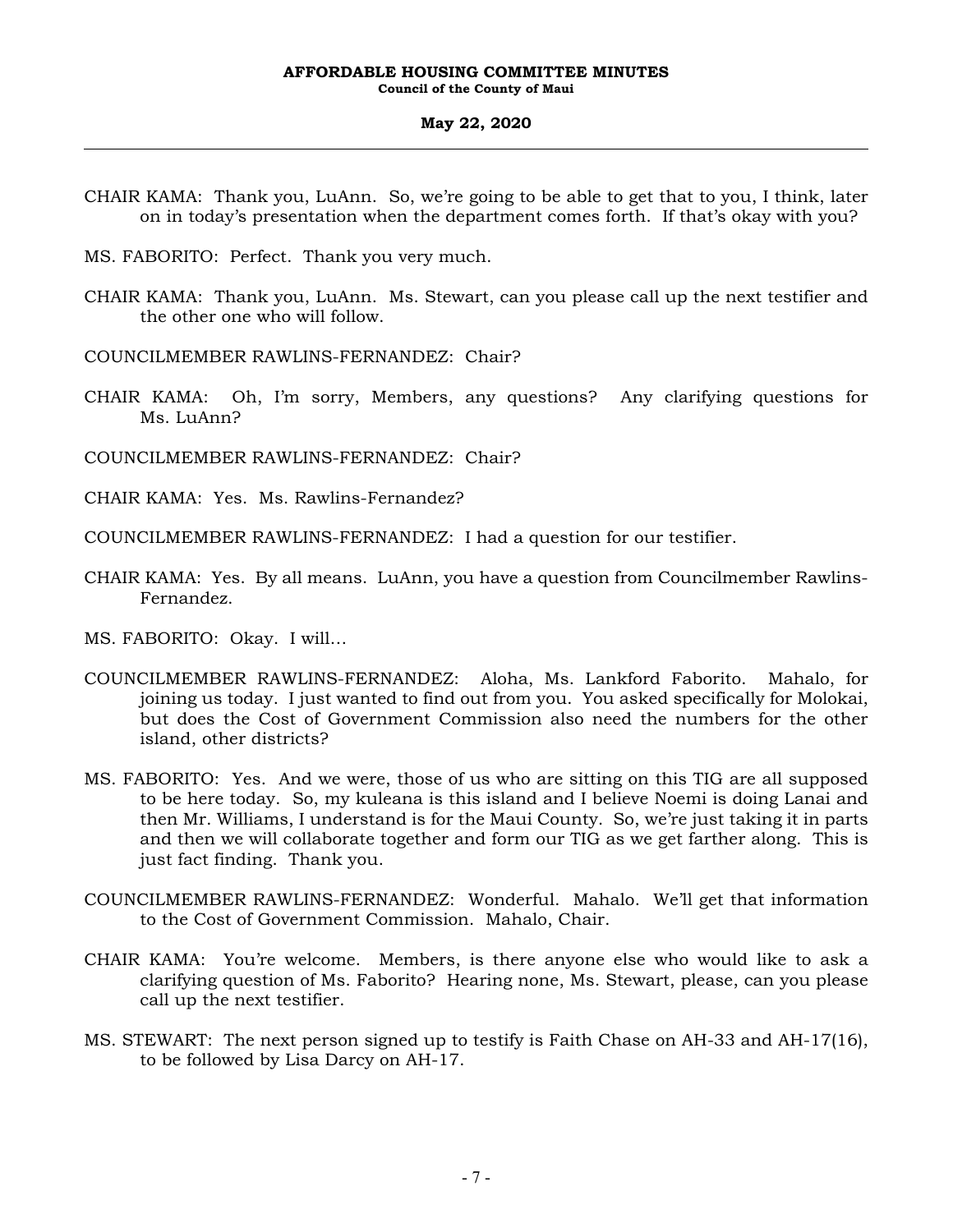**May 22, 2020** 

# CHAIR KAMA: Thank you.

MS. CHASE: Good morning, Chair. Good morning, Council. Faith Chase. This area is new to me, but since the Corona stay at home order, I've been sympathetic in trying to reach out to those that are working on homeless, houseless, unsheltered issues and I've spent the last two months just engrossing myself in process and the parties involved. And so, I've sat in on two Homeless Alliance meetings. I'll definitely have to say the Homeless Alliance meeting that was held this week was a lot more information than the first one. So, I appreciate that group letting me just be a voyeur so to speak. I am concerned about the Coordinated Entry System. I know that this is a bit of a mandated piece. I think some of the stumbling blocks with submitting required documents to get assistance is too much red tape and from what I understand, what I can excerpt and I'm sure the presentation will clarify some of this from the parties that are making presentation today, but the portion that I can excerpt that might be something that is flexible or might be able to make some immediate changes, is when this money is coming down to be applied from, you know the extra COVID support. If there is anything that can be done to assist or to alleviate, or to lift the stress off of submitting those employment documents, 'cause a lot of people left their place of employment. Selfemployed people didn't get a letter from their superior or their boss, or whoever they're working with, and it's really cumbersome and that really concerns me because people are being left out that really do need help. I think the percentage was 75 percent to 90 percent if I'm correct were self-employed. I understand the history of the Coordinated Entry System. The database, I work in databases, so I sympathize with, you know, how far everyone has gotten with that. I understand that somebody was allocated, you know, an entity was allocated money to try to help create the system. It went awry. We didn't make any progress. Years have passed and I just want to say this overall umbrella. This is not the only area where a database has hiccups like this. So, in the future when in any capacity, if you ever need a database system, always consider, and this is my technical advice, always consider having a consultant help you make that purchase, you know, not just who are those vendors? Who gets the best bid? There's an intermediary position that should be considered. So, that you don't have those problems moving forward. Because of that problem it looks like years have been stalled. My reflections on where we're at right now is, you know, I don't really hold…I'll speak to the second item. I see all these progressive, you know, measures going towards affordable housing projects, but presently and I'm not speaking to the bodies that are here today, but you just need to know that I've called everybody under the sun regarding opening the gates for the unsheltered, those living in their cars and to no avail. And you know, I've spoken to everybody I'm supposed to and I'm very confused how we can open the mall, we can't open the gates to a park so people can have more access to the bathrooms or easier access. And so, while I know that's not on you, I would hope that you would take note of that and just know that I've spoken to Zeke, Sandy, Brian Perry, Lori Tsuhako. I've spoken to every…14 different departments, 'cause this is no other issue than the houseless homeless touches every department in the County. And so, I'm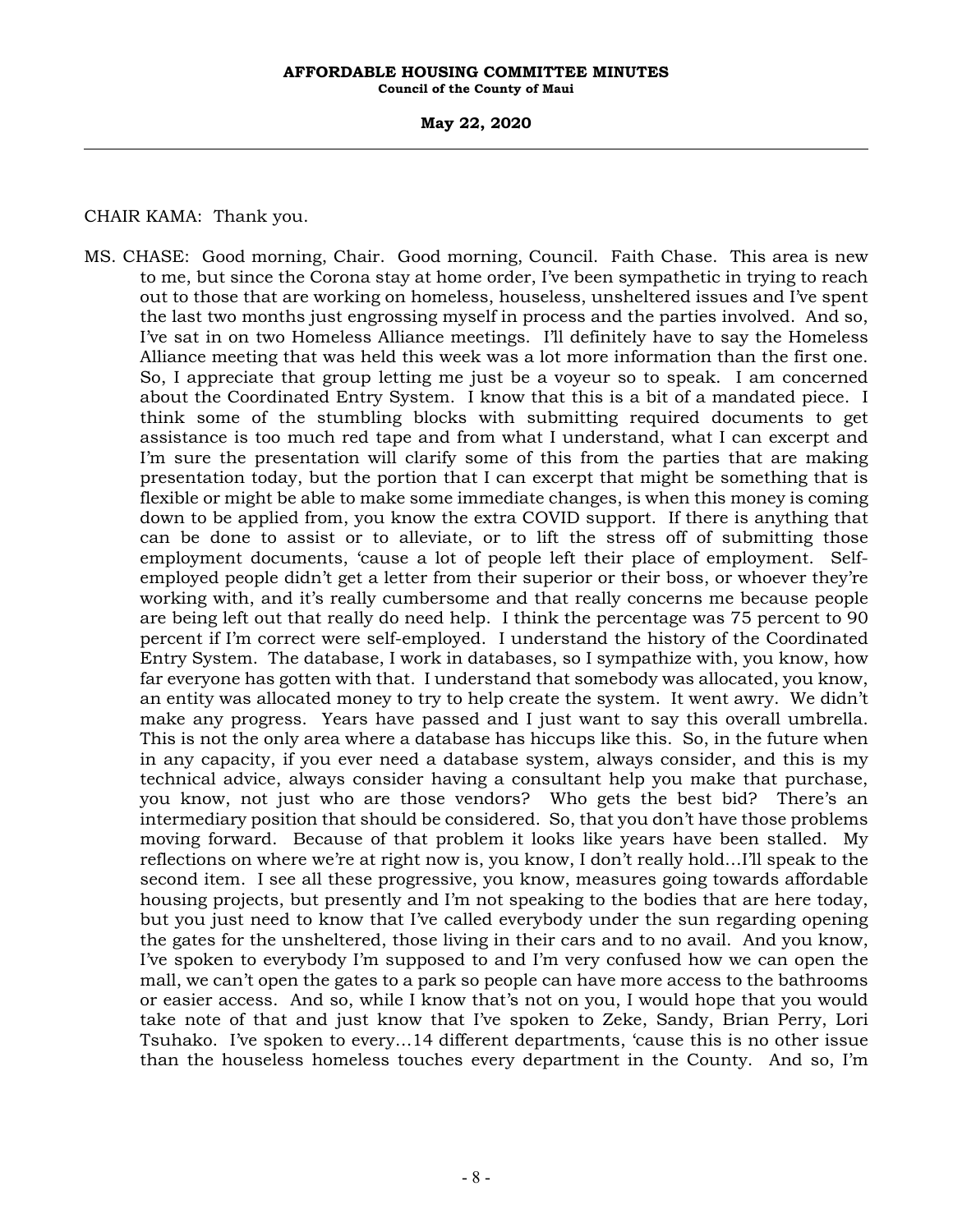# **May 22, 2020**

confused about that and I'm a little, Jesus, take the wheel right now, but I'm still persisting and continuing to ask and I hope something. I honestly am hoping for a miracle at this point. The last thing I'd like to say is, and I guess this could relate to the Affordable Housing Projects that are on the item that I'm trying to speak to, but the Point in Time Count, it really wasn't thorough. One day to take the data, I don't think…I think that whatever is gonna replicate that this year, needs to be in a bigger fashion. That is not true data to count on. Our homeless rate did not decrease 19 percent and the layman can see that. And so, no, again, you know, no hard feelings on the bodies that try to do this, but that is inadequate. And so, you know, I just, I would hope that this would be actually a time where we can actually identify our unsheltered, our homeless, those living in their cars, more than any other time. And so, you know, thank you to the agencies that are actually getting some, you know, some raw data on that and reaching out, you know, everybody's in one space. And so, you've never had an opportunity to get the numbers like you can get the numbers now.

- CHAIR KAMA: Thank you, Ms. Chase, very much for your testimony. Ms. Stewart? Members, do you have any questions for our testifier? I'm sorry, Ms. Rawlins. *. . .(inaudible). . .* Fernandez?
- COUNCILMEMBER RAWLINS-FERNANDEZ: Yeah. I just saw Member Sinenci's hand up and it looked like he had a question for the testifier.

CHAIR KAMA: Mr. Sinenci?

- COUNCILMEMBER SINENCI: Thank you, Chair. And yeah thank you, Ms. Chase, for all your work and diligence in getting everybody involved and I know you answered some of my questions, but I just had a question about, you know, a lot of needs for the shelterless. So, being that there's a lot of . . . *(inaudible). . .* , where do you see the most need as far as whether be, you know, despite the shelter-less, is there a need for mental health services, food services? Briefly comment.
- MS. CHASE: Services all across the board are needed, but I will say this, that I heard a comment, I can't remember where it derived from, it may have been a national comment that in actuality…oh yeah, no it was Lorrin Pang, at your guys' presentation recently about the COVID on your Committee. So how he said, you know, when you guys posed that question to him, he said quite frankly, if they're okay and you know, the unsheltered and the homeless population, living in their cars, if they are okay, if we can just get them medical supplies and food for the time being, in actuality them having the space away from people, is actually a better. If we don't have a shelter or adequate housing for them like tomorrow, then where they are, is actually safer which was really fascinating because that's a sad reality. So, but also, there needs to be, you know, there needs to be that making sure that rotation of medical and food is there, but quite frankly what is needed is systematic change which is, you know, we need to help these individuals with the next step. And so, I don't, that's where I'm trying to look for those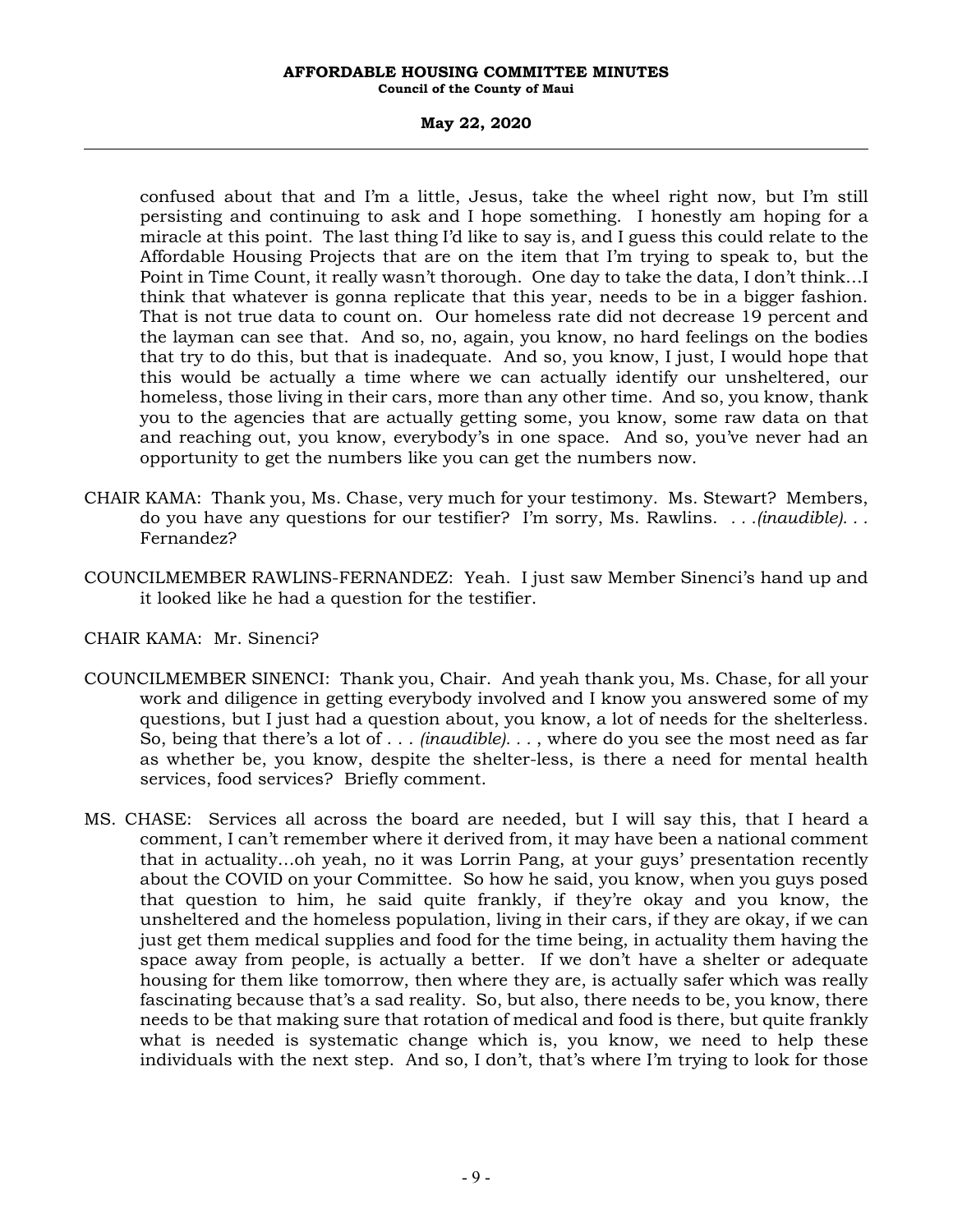### **May 22, 2020**

threads of somebody who really cares about the next step, you know. And that's just harnessing the intel, you know, people are a little more forthcoming right now because it is sort of a nervous time. Not everybody understands COVID. And you gotta understand this is a population that's not watching TV constantly with updates like we are. So, I would really like to see something that is more futuristic. It's amazing that this population has been able to stay safe and sane, quite frankly in this time. But when hurricane season comes, that's a whole, just like Lorrin Pang was talking about, there are other considerations that really need to be taken seriously. Thank you.

COUNCILMEMBER SINENCI: Thank you, Ms. Chase. And just to comment, yesterday, our EDB Chair asked our Councilmembers where is the greatest need in case we need to look at, especially our unsheltered. So, thank you for your comments. Thank you, Chair. You're mute.

COUNCILMEMBER RAWLINS-FERNANDEZ: Chair, you're muted.

- CHAIR KAMA: Thank you very much, Ms. Keani Rawlins-Fernandez. So, Members, is there anyone else that would like to ask a question of our testifier? Seeing none or hearing none, Ms. Stewart, would you please continue with our testifier?
- MS. STEWART: Yes, Chair. The next person on the testifier list is Jay Krigsman to be followed by David Pyle. Jay Krigsman if you could unmute yourself if you'd like to testify.
- MR. KRIGSMAN: No, I'm sorry I'm not on a list to testify. Thank you so much though. Thank you.
- MS. STEWART: Thank you. The next person to testify is David Pyle to be followed by someone logged in as Mark.
- MR. PYLE: This is David Pyle. I'm not testifying either.
- CHAIR KAMA: Thank you, David.
- MS. STEWART: Thank you. The next person to testify who is the last person signed up currently under the name Mark. Mark, are you wanting to testify at this time?

CHAIR KAMA: Are you there, Mark? Okay. I think Mark was the last testifier.

MS. STEWART: No, Chair. I'm sorry. I missed Lisa Darcy.

CHAIR KAMA: Okay.

MS. STEWART: Who would like to testify.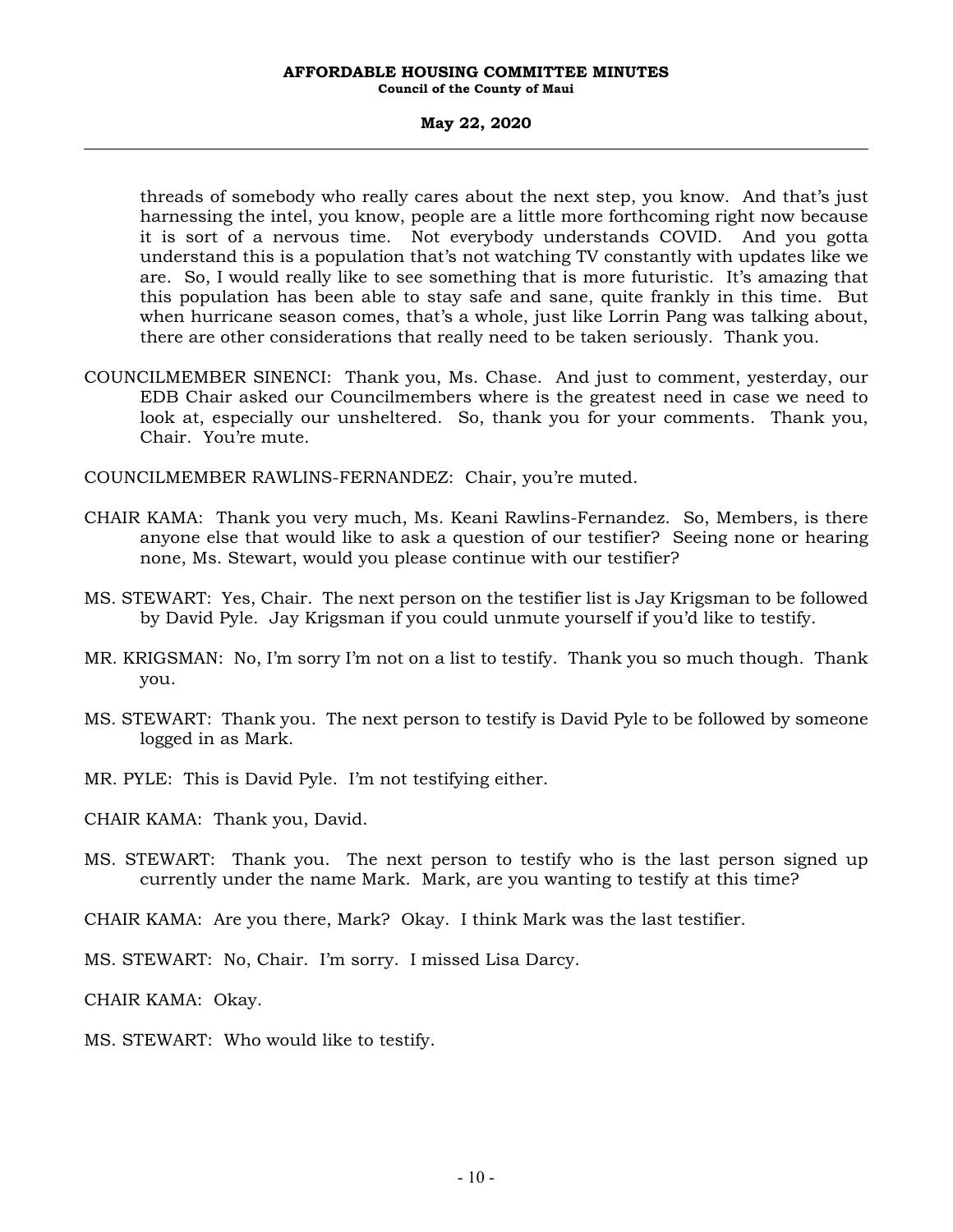## **May 22, 2020**

# CHAIR KAMA: Lisa, are you there?

- MS. STEWART: Lisa, please unmute yourself.
- MS. DARCY: Hello. Hi. Good morning, Council Chair, Committee Chair Kama. Nice to see everyone and I appreciate all of your work. Okay. My name is Lisa Darcy. I am testifying on behalf of Share Your Mana. My questions might actually be answered in the presentation. So, that might happen. But one of the ideas I'd like to offer knowing a little bit about the Coordinated Entry System, so I'm testifying on AH-17(16), is that it does specifically, it's specifically geared for individuals that are unsheltered and it is a little bit cumbersome. And, I think the organizations that are managing it are definitely doing a good job with it. What it doesn't really capture in my opinion is the data of why people have become unsheltered and I think in order to really nimbly respond to the needs of really solving some of these issues, it's really important to know why it's happened. So, I try to link different ideas that we have together and this is an important question when it comes to affordable housing and just trying to create solutions for people to have safe living spaces. If we know why people are becoming unhoused or living unhoused, then we can really gear their needs towards sustainable living. And I don't even think…I'm out of the concept of affordable housing, I'm just into sustainable living creative solutions. So, I'm trying to think how we could do that and who would need to be make sure that they're connected with that. I had the opportunity to speak with Stand Up Maui and to have these conversations together is really important versus just the Coordinated Entry System that you know some of the providers of the Homeless Alliance do. Is there a way that other community members or agencies or departments could be also using the Coordinated Entry System to reach more people? So, anyway, so it's kind of my concept. Maybe it'll get answered in the presentation. But, is there a way that we are connecting the Coordinated Entry System with affordable housing versus simply just, you know, going through housing first or steadfast housing or Mental Health Kokua has group homes, things like that. Anyway, I'm just trying to even think bigger on how to connect more really hard working individuals. So, thank you.
- CHAIR KAMA: Thank you, Lisa. Members, questions for Ms. Darcy? Hearing none or seeing none, thank you, Lisa for your testimony. Ms. Stewart?

# UNIDENTIFIABLE SPEAKER: *. . . (inaudible) . . .*

- MS. STEWART: That concludes the testifiers' list. If there is anyone who is currently connected who has not been called on and would like to testify, please unmute yourself and identify yourself at this time. Otherwise that is the end of people signed up for testimony.
- CHAIR KAMA: So, is there anyone else in the queue or in the gallery that would like to testify? Hearing none, if there are no objections Members, I'd like to be able to close public testimony.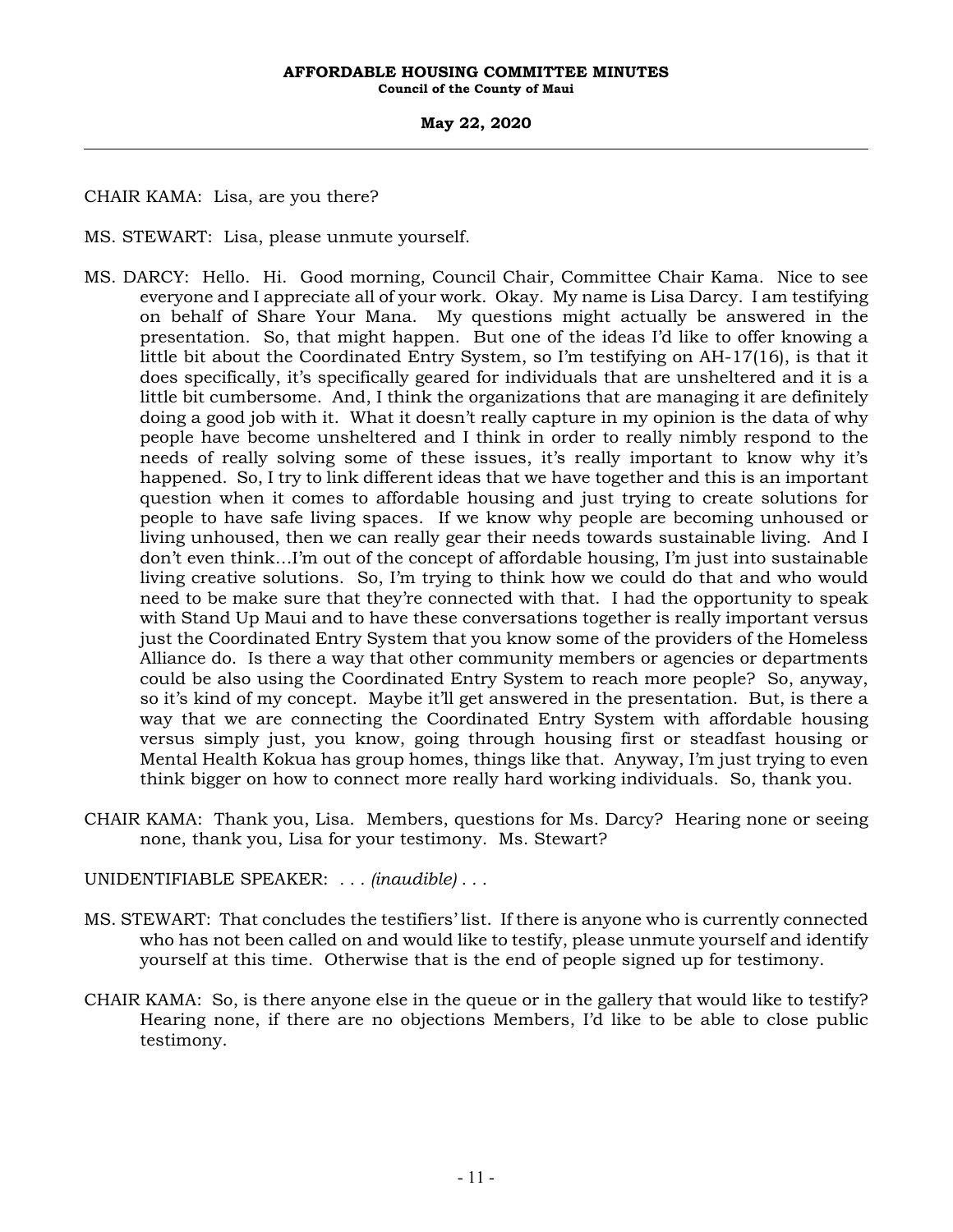# **May 22, 2020**

COUNCILMEMBERS: No objections.

COUNCILMEMBER RAWLINS-FERNANDEZ: Chair?

- CHAIR KAMA: Yes, Ms. Keani Rawlins-Fernandez? Yes.
- COUNCILMEMBER RAWLINS-FERNANDEZ: Mahalo, Chair. In the chat, it says that Mark had requested to testify.
- CHAIR KAMA: Yes, he did and we called him, but he didn't respond. So, would he like to testify?
- COUNCILMEMBER RAWLINS-FERNANDEZ: No. Sorry, I misread it. It says microphone was disconnected. But he *. . .(inaudible). . .* request to offer testimony.

CHAIR KAMA: Thank you for reading the chat. I appreciate that. Thank you.

COUNCILMEMBER RAWLINS-FERNANDEZ: Mahalo, Chair. No objections.

# *. . .END OF PUBLIC TESTIMONY. . .*

CHAIR KAMA: Okay. Thank you, Members. So, without further objections, I am going to close public testimony. And also without objections, Members, the Committee will receive into the record any written testimony received.

COUNCILMEMBERS: No objections.

CHAIR KAMA: So ordered. Thank you, Members. Testimony is officially closed, but you may still hand in written testimonies.

# **AH-17(16): PRESENTATION ON THE HOMELESS PROGRAM DIVISION'S COORDINATED ENTRY SYSTEM**

CHAIR KAMA: So, Members, our recent testimony at Council and our discussions during our Fiscal Year 2021 Budget process, along with the concerns about the effect on the current COVID-19 economic shutdown, has prompted me to ask the Department of Housing and Human Concerns to arrange a presentation regarding the County's existing programs to assist members of the unsheltered community. Department Director Lori Tsuhako will lead this presentation, along with Maude Cumming, the Executive Director of Family Life Center, and Monique Yamashita, Executive Director of Ka Hale A Ke Ola. So, Director Tsuhako, would you please proceed with your presentation?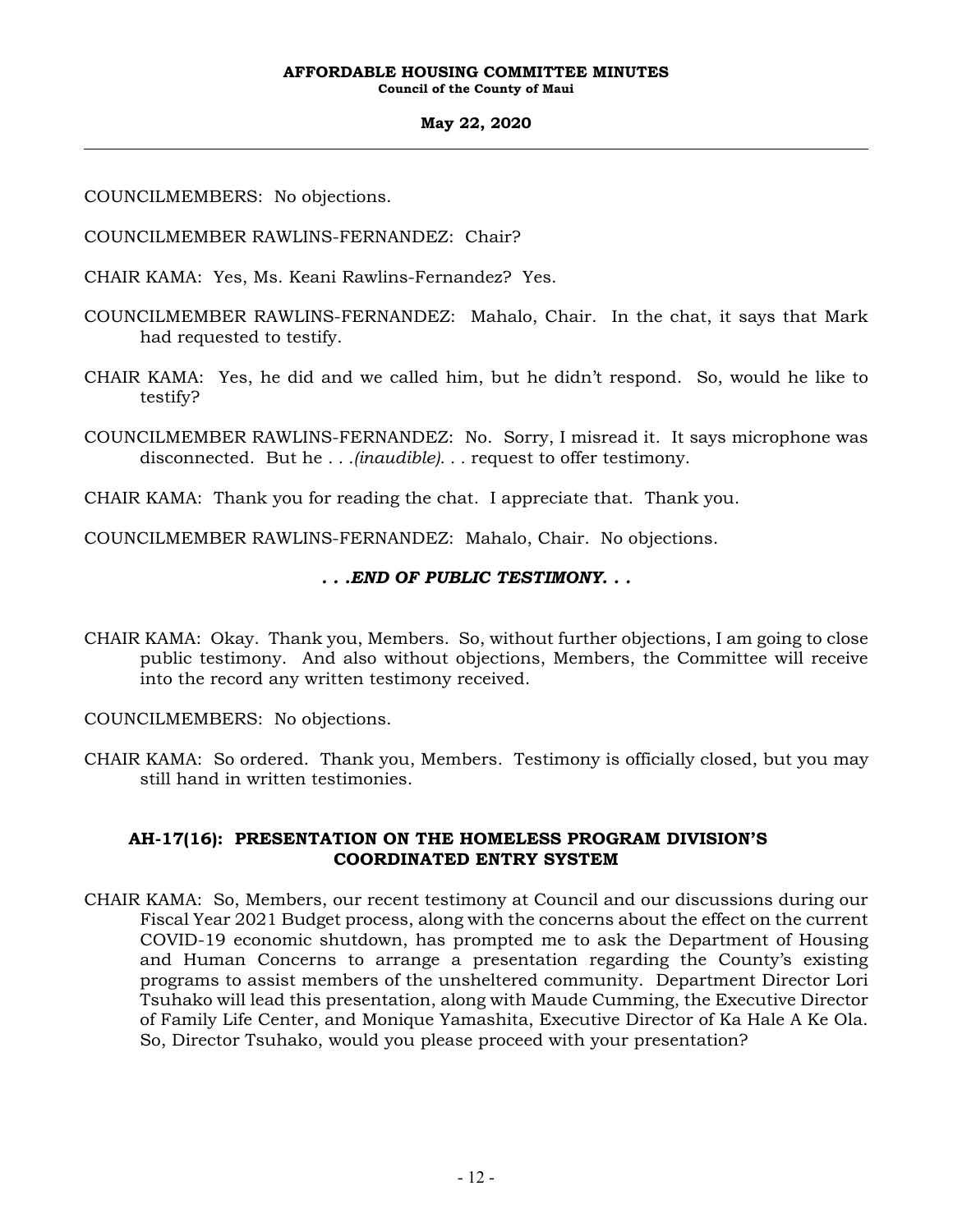# **May 22, 2020**

- MS. TSUHAKO: Thank you, Madam, Chair. Thank you, Members. Good morning. Thank you for having the three of us here. I'm gonna begin this morning with a very quick overview of what's called the Coordinated Entry System. You've heard some reflections on that from previous testimony, from previous testifiers this morning. So, let's see if we can get the screen on. Can everybody see the screen?
- CHAIR KAMA: Yes. I can see the screen. Members, can you see the screen, Members?

COUNCILMEMBER RAWLINS-FERNANDEZ: Yes.

- COUNCILMEMBER KING:: Yes, we can see the screen.
- CHAIR KAMA: Okay. Proceed, Lori.
- MS. TSUHAKO: Okay. So, thank you for allowing us to have the conversation this morning, Madam, Chair. Oh, I can't go forward. Let's see. Okay. So this morning, I'll be giving a brief overview. I'll be calling on Maude Cumming, Executive Director of Family Life Center to talk in particular about Homeless Outreach. What it is. What it's not. And then, we'll segue into Monique Yamashita from Ka Hale A Ke Ola to talk about shelter services and what part shelters play in our overall system of service. And then we'll end with Maude talking about housing resources that are available to us. So, a lot of our system is based on Housing First, which is both a program, as well as a framework for dealing with homelessness. Housing First is by program, an evidence-based program that began more than 20 years ago in New York. It was developed by a doctor by the name of Sampson Barris. And the idea is that people can go from unsheltered homelessness into housing with support services without having to earn little bits of incremental access to housing. That housing is a primary need of people and that we can help people be successful by putting them into housing and offering services to them versus waiting until they complete services and put them into housing. So, ending people's homelessness by housing them in a timely and prioritized fashion is part of our overall system of care. It gives people an opportunity to pursue their goals, improve their quality of life, and really what you'll hear and what we're trying to operationalize is that homelessness can become rare, brief and non-recurring. We don't want any more to just manage homelessness, or prolong people's homelessness. We want to end their homelessness with housing. So, our Coordinated Entry System is really one of the ways that Housing First is operationalized in our community. It was formally launched three years ago. Our Homeless Division administers the Coordinated Entry System, but our service providers like Maude and Monique and Mental Health Kokua and Salvation Army are really the muscles that lift this program up. Nine years ago when I moved to Oahu to administer the homeless programs office for the State, our providers used to count what we called encounters. So, I would routinely see reporting from agencies saying we had 180,000 encounters this year. And, when I first saw that I didn't understand what an encounter was. Well, an encounter was an outreach worker talking to a homeless person and maybe offering their business card or offering a hygiene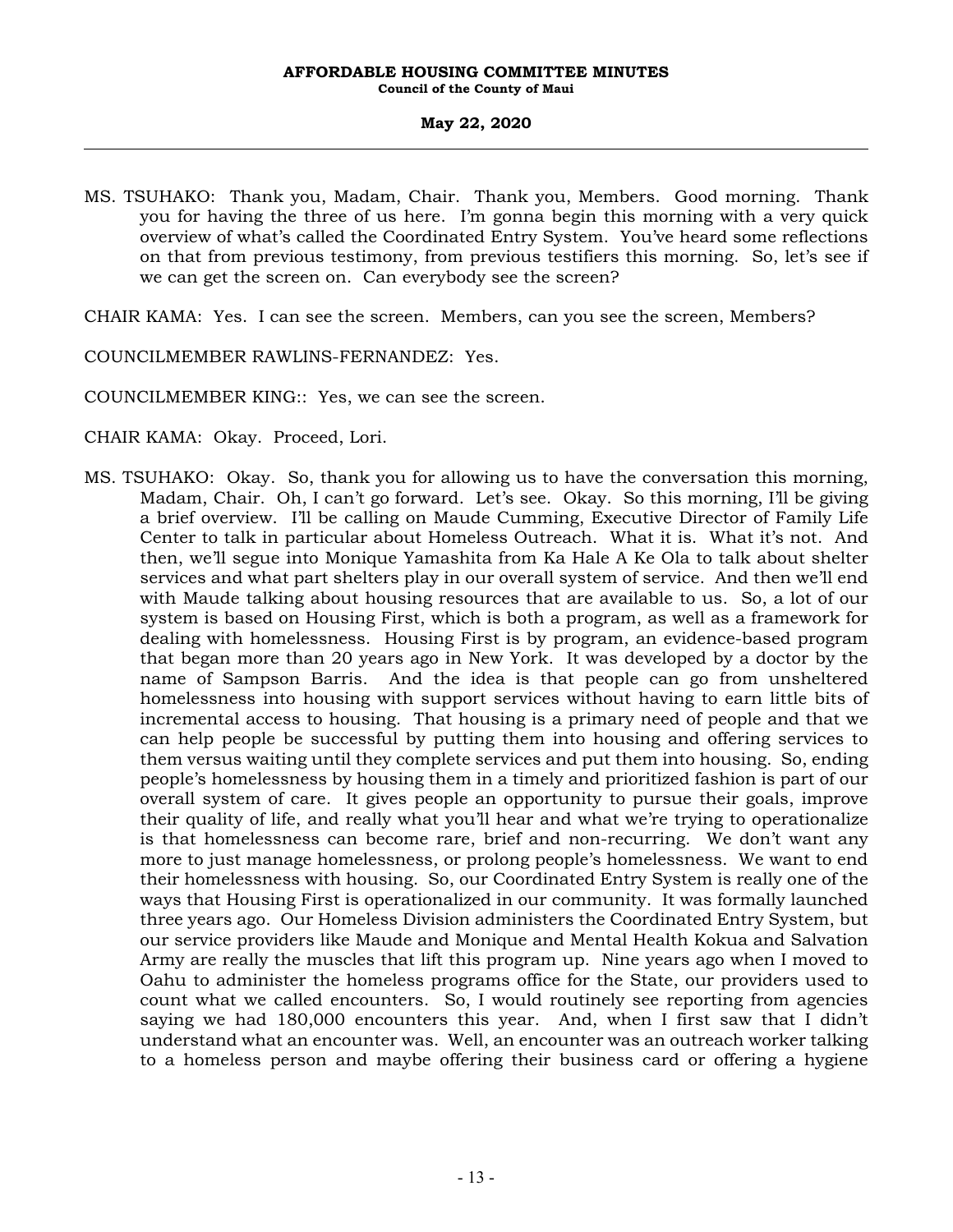# **May 22, 2020**

supply, or offering bag lunch. So, it told me how many times that they've encountered people. Not how many people that they encounter or what was the outcome of that encounter. And so, over the years our service system has shifted so we are no longer counting encounters. We're actually counting the outcome of those encounters. So, how many people has this agency housed? How many people have they helped from unsheltered conditions into housing? And that's what we're counting. It's a different way of keeping our system more accountable for the outcomes we have. We use, all of our agencies use a common assessment or triage tool, it's called the VI-SPDAT. That way we're all basing our decisions and our prioritization of people's needs on the same criteria. Also, years ago, there was a lot more cherry picking going on. So, agencies could help the easy to place people and get a brownie point for that. And, our rate on Oahu of chronic homelessness was the highest per capita in the nation for many years because those people who were more difficult to work with were left to fend for themselves. So, according to HMIS, which is our database, the Homeless Management Information System, from June of 2017 until May of 2020, 622 people have been moved from homelessness into permanent housing. And that is equivalent to about 1,587 individual family members. A 151 of those people have been chronically homeless, that means they have been homeless for a consecutive year or for 12 months' time within a 3-year period and 178 of those people have been veterans. I'd like to talk really quickly before I turn it over to Maude about the HMIS system. I think in your Granicus there's a handout that's entitled HMIS Exit Analysis Report which gives you some data starting from October 2019 about the exits that have been made from each program type, emergency shelter, street outreach and transitional housing and it tells you the total number of people who have left that program by month and of those people the number who have entered into permanent housing, and an exit rate that gives you a rate of how many of those people have exited into permanent housing. So, you can see that data over the last five or six months and know that the data systems that we're using can provide data that informs the effectiveness of our programs. Part of Coordinated Entry is to achieve that coordination. It is, as Ms. Darcy noted, or Ms. Chase noted, a mandated system. HUD says if you want to get Federal HUD funding for homelessness, you must use a system and have Coordinated Entry. Because they want to see that the people with the highest needs are prioritized for service and to get into housing. I will now end the share screen and ask Maude to come on and talk about Homeless Outreach.

MS. CUMMING: Good morning. Thank you for this opportunity. Can you hear me?

CHAIR KAMA: Yes, we can, Maude.

MS. CUMMING: All right. Thank you for this opportunity. So, Family Life Center has outreach contracts with both the County and the State that covers the island. We subcontract with the Salvation Army in Lahaina. So, as Lori mentioned, we used to do for years Outreach meant pretty much charitable engagements, which meant, you know, giving people food, clothing, tarps, that kind of stuff. So, about five years ago, we changed our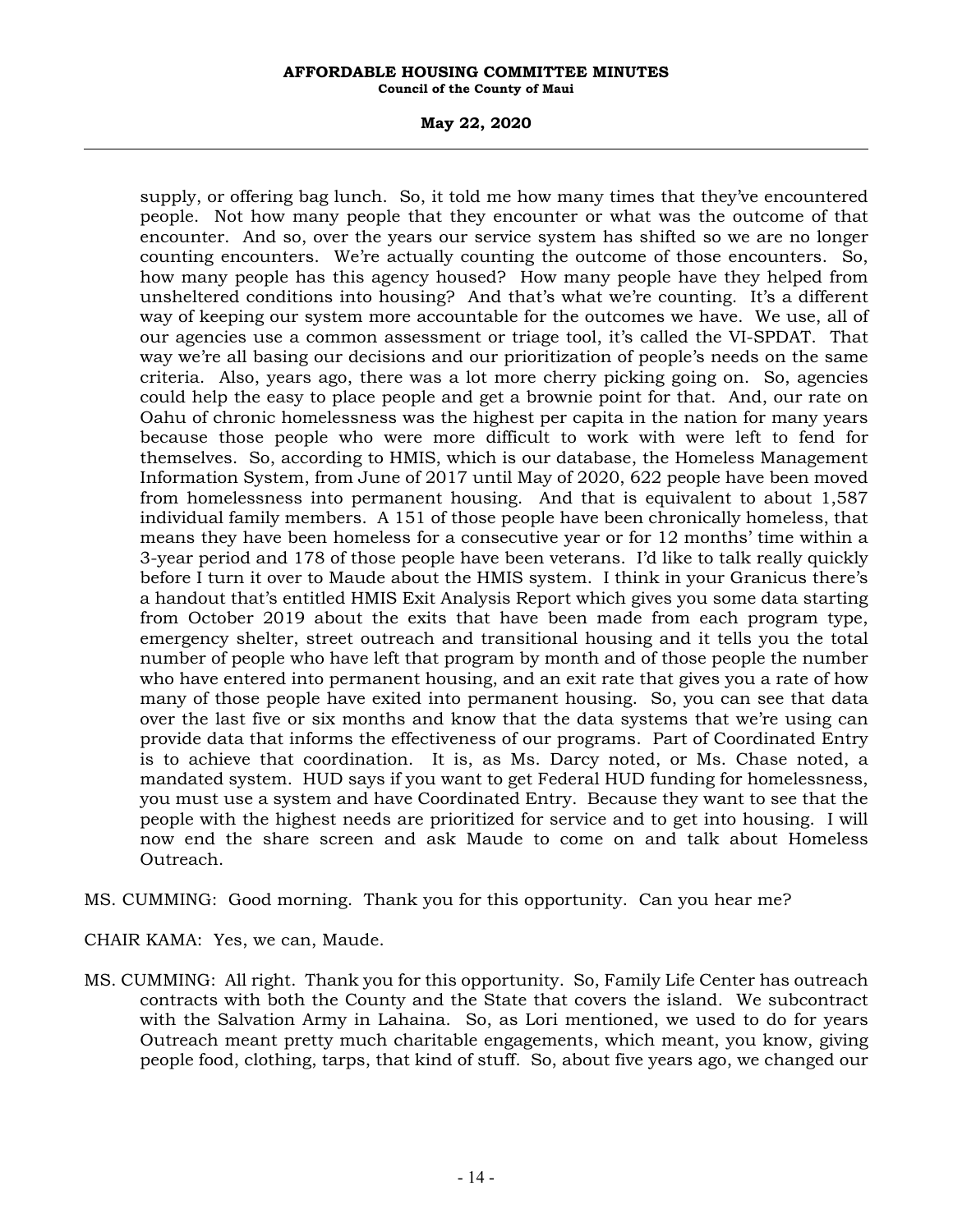# **AFFORDABLE HOUSING COMMITTEE MINUTES**

**Council of the County of Maui** 

**May 22, 2020** 

motto and this is based on National Best Practices that we need to end homelessness, not manage homelessness. So, our Outreach teams have a, their model is we have these graphics and we want to move people from X's to circles to triangles. The X is people who are homeless who have been identified, they may be have an intake done and we may be providing them with charitable support resources, hygiene kits, that kind of thing. And they say when we ask, we always ask the question, do you want housing? If the answer is no, then we continue to ask can I help you get housed? If the answer is still no, we will say, okay, we will come back around and visit you and we kind of have a route. It's maybe once a month and we just keep coming back and say, are you ready now? What can we do to help you, and the goal is to move them to that point where they want housing. So, then the next group of people who have answered yes to the question do you want housing? Then, we make sure that we engage them. We administer the VI-SPDAT, cause we want to know how vulnerable they are. We document their homelessness. We get other kinds of documentation and the Outreach worker's goal from that point on is just to get the person to the point where they can be, they're into the Coordinated Entry System and by the way the Coordinated Entry System is not cumbersome. As soon as we can get the documents into the system, if Outreach gets it in, say at 12 o'clock, at one o'clock I can go to the system and ask for referrals and I could get that person's name if they are next in the list of priorities. So, why do we need documents? I don't particularly need documents, but our funders do. So, there are some documents that we have advocated and asked do we need to have this? Do we really, is this really necessary? And, over and over, we are told we're sorry this is what you have to do if you want the money. So, like it or not, we have to do it and that means getting them an ID, a Social Security card. In some cases, even a birth certificate or passport or something because all of the Federal grants are generally for citizens only. So, you have to show proof. So, that is what that period…that is what Outreach workers are working really hard on. Just getting that documents so that we can get them into the system. Once they're document ready, we…it's just a simple matter of what resources you have and then whoever has the resource will go into the Coordinated Entry System, say I need three referrals because I have three spots I can put people. I'm ready to look for housing for them. So, that's how the Outreach model is right now. And I know there's a lot of sometimes misunderstanding about what Outreach does. And what we do, is we get people into housing to end homelessness.

- MS. TSUHAKO: Thank you, Maude. Can we…Monique, are you ready to transition into a discussion about shelter and how it fits in the larger system?
- MS. YAMASHITA: I'm ready.
- MS. TSUHAKO: Go.
- MS. YAMASHITA: Oh. Good morning again, Chair and Councilmembers. As the Executive Director of Ka Hale A Ke Ola, it's a privilege and honor to serve our community. Ka Hale A Ke Ola's mission is to provide programs and services that break the cycle of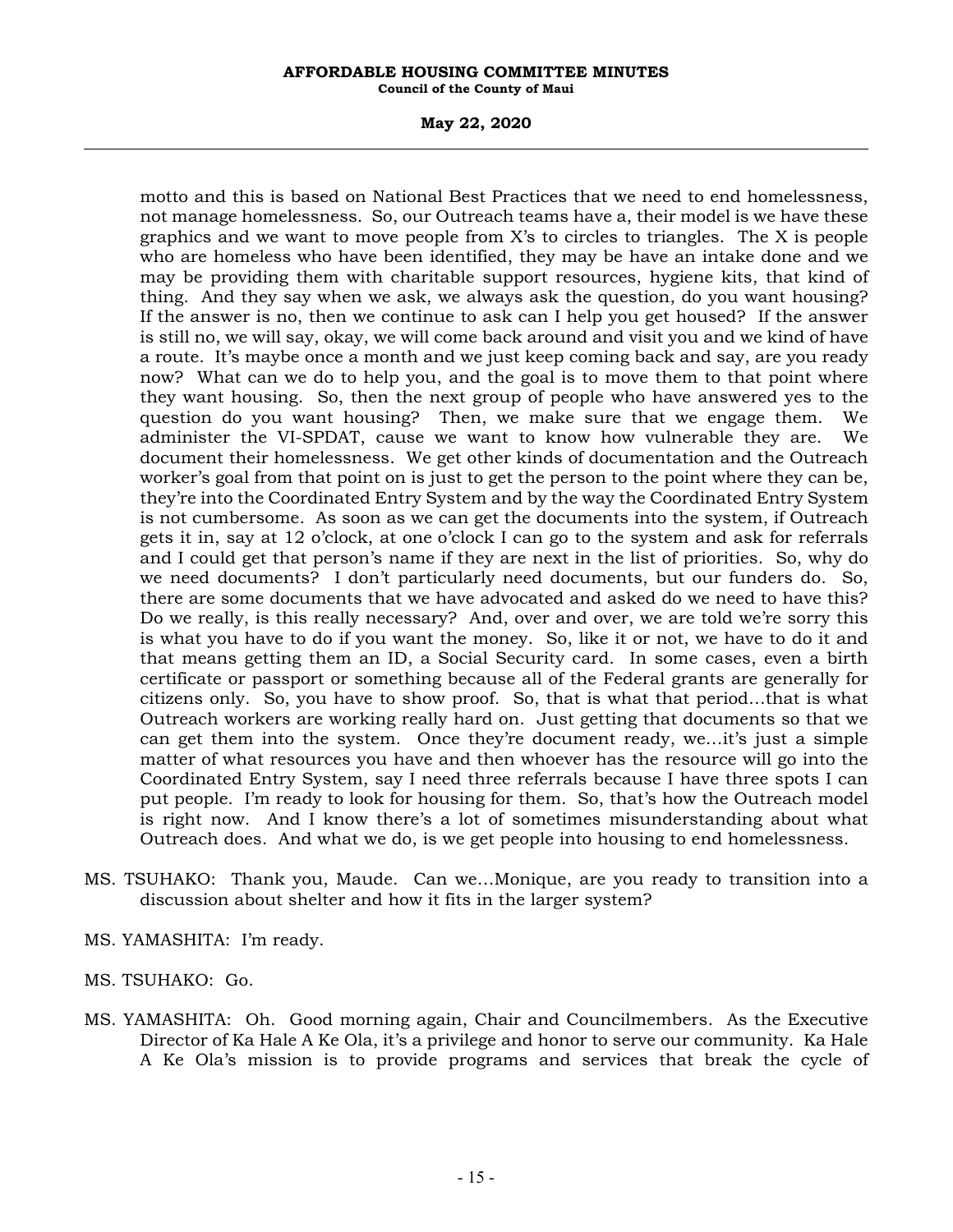### **May 22, 2020**

homelessness on Maui. The agency has site control over two facilities that offer emergency and transitional shelter for our community members. One of our sites is in Wailuku, our central shelter. The other site is on the West Side in Lahaina. Ka Hale A Ke Ola's case managers who we call housing navigators. We also have housing specialists and a housing retention specialist. We assist our guests to move from homelessness into permanent housing as soon as possible with a assertive case management. The focus of each interaction is related to obtaining documents, finding housing and retaining housing. Our housing navigators assist our guests in obtaining those documents for housing placement. The housing specialists work with guests, landlords, property managers, and community homeowners for rentals and our housing retention specialists works with our guests to help and assist and to retain housing. All of this is done simultaneously as we work with other community service providers and as we also work with those in transitional shelter in the Coordinated Entry System. Our service Delivery Modalities are based on national and locally recognized continuum of care models that demonstrates the effectiveness in addressing the complex issues associated with homelessness in our community. This approach seeks not only to provide basic shelter and sustenance to our homeless individuals, but also incorporates services that are focused primarily with the ultimate goal of obtaining and retaining permanent housing. Some of the services that we offer include housing navigation, housing search and housing retention support. We have child and family services and we link our guests to community resources as a resiliency step in for a support network. We offer budgeting classes called Money Magic. We have step up classes which assist our guests to understand what it is to maintain housing. We have employment preparation and referral programs. We have a rental assistance program and also housing location assistance. In addition to these services that we provide, Ka Hale A Ke Ola also operates and offers the rental assistance program that is funded through the County of Maui to assist our guests and the community and removing and/or reducing the barriers of paying the security deposits for rentals. It also has rental assistance for first month's rent and shallow subsidies. That program really assists individuals to secure housing and it helps with homeless prevention and eviction prevention and we also refer our guests to alternate community assistance funds and again, it enables our guests to not, or the clients not to be evicted from their housing. And, on any given day at our shelters between the two, we will assist and offer support to more than 600 individuals. That's the capacity that we have. Actually 612. So, we have quite a huge community impact that we offer. And not only that, but we've had our services on this island since 1986. So, a well-established agency who has been doing this work and proud to serve our community, and also work with our community providers as well. Thank you.

- MS. TSUHAKO: Thank you, Monique. Maude, I want to give the floor back to you to talk about housing resources.
- MS. CUMMING: So, there are basically three types of housing resources that we administer. The first is Homeless Prevention Services and this is rental assistance to households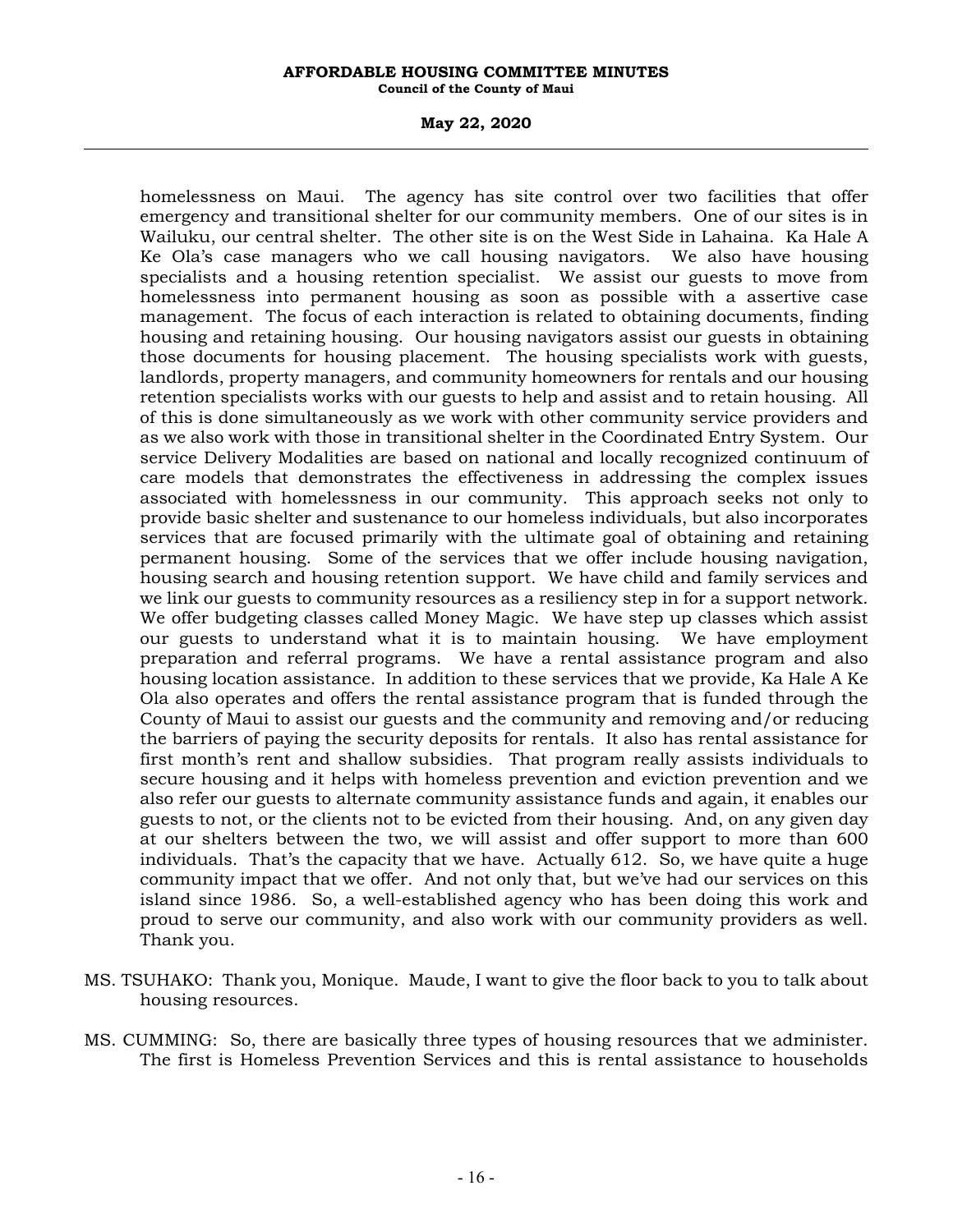# **AFFORDABLE HOUSING COMMITTEE MINUTES**

**Council of the County of Maui** 

**May 22, 2020** 

who are at risk of becoming homeless. Some of those resources will help those who will be imminently homeless, that is, they'll be homeless in the next 15 days and others are within 45 days. These are time-limited resources. So, it is rental assistance based on assessment of what the household can afford and what they are lacking in and it can run anywhere from a month to 12 months, and every household is assessed individually. The other two resources are for households that are unsheltered. Unsheltered includes people who are in emergency and transitional shelter. Also, these are time limited housing resources. We can assist with security deposits, utility deposits, and monthly rent. And again, it is time limited. It runs anywhere from a month to 12 months, and so, it is done on an assessment. These people do come through the Coordinated Entry System. The last housing resource we have is for what we call Permanent Supportive Housing, PSH. And these are for households that are chronically homeless. So, they have long term lengths of homelessness and they also have a disability. This program is funded from two sources. One from the HUD and another from the State of Hawaii. Right now, we have about 85 households that are utilizing this resource. The program is a support service program that comes along with a housing component. So, these are people that need support services in order to sustain housing. So, we will assess their needs and we don't provide the support services, but we connect them to the right support services. So, it involves case management. We visit them twice a month. It is pretty much 24/7. Once you house someone that needs this kind of support, you have to be responsive to the landlords or you will no longer have any housing. Just yesterday we got a call in the middle of day, one of your clients, there's a lot of activity. So, we asked them as soon as you see activity, call us. So, as soon as we got the call, two case managers went over there to address the situation. So, these are very difficult to house clients and it does require 24/7 response. The County of Maui does give us some money to do the case management portion, because for example, HUD only gives us the money to pay the rent. Right now we have leased up all the available spaces. We have no more permanent supportive housing slots available. So, we are looking to see who in our program has stabilized enough that we can find some other source of funding to pay for their rent, connect them to the Medicaid waivers, connect them to their healthcare providers. How can they continue to get the kind of support they need in order to remain housed? So, all of this is done through our Coordinated Entry System. We don't get to pick and choose our rapid rehousing resources where we assist with rent. That person could be at Ka Hale A Ke Ola. If I asked for a referral from the Coordinated Entry, I will get the next three people in the list of priorities. And, so, they could be on the street. They could be at KHAKO. They could be in our shelter. People in Family Life Center shelter do not get prioritized over people in KHAKO just because we hold the housing resource and we want to serve them first. We do not do that. It is…and that's kind of what the Coordinated Entry System does. It allows us to prioritize the highest vulnerability and they get served first. It's not your choice. So, we work with the case managers at Ka Hale A Ke Ola. We do a warm hand off. We work hand in hand to find the person housing. And so, all of the housing resources are administered in that way so that the resource that the person needs is well matched with the person's needs or the household needs. So, we are getting better and better at moving people along faster.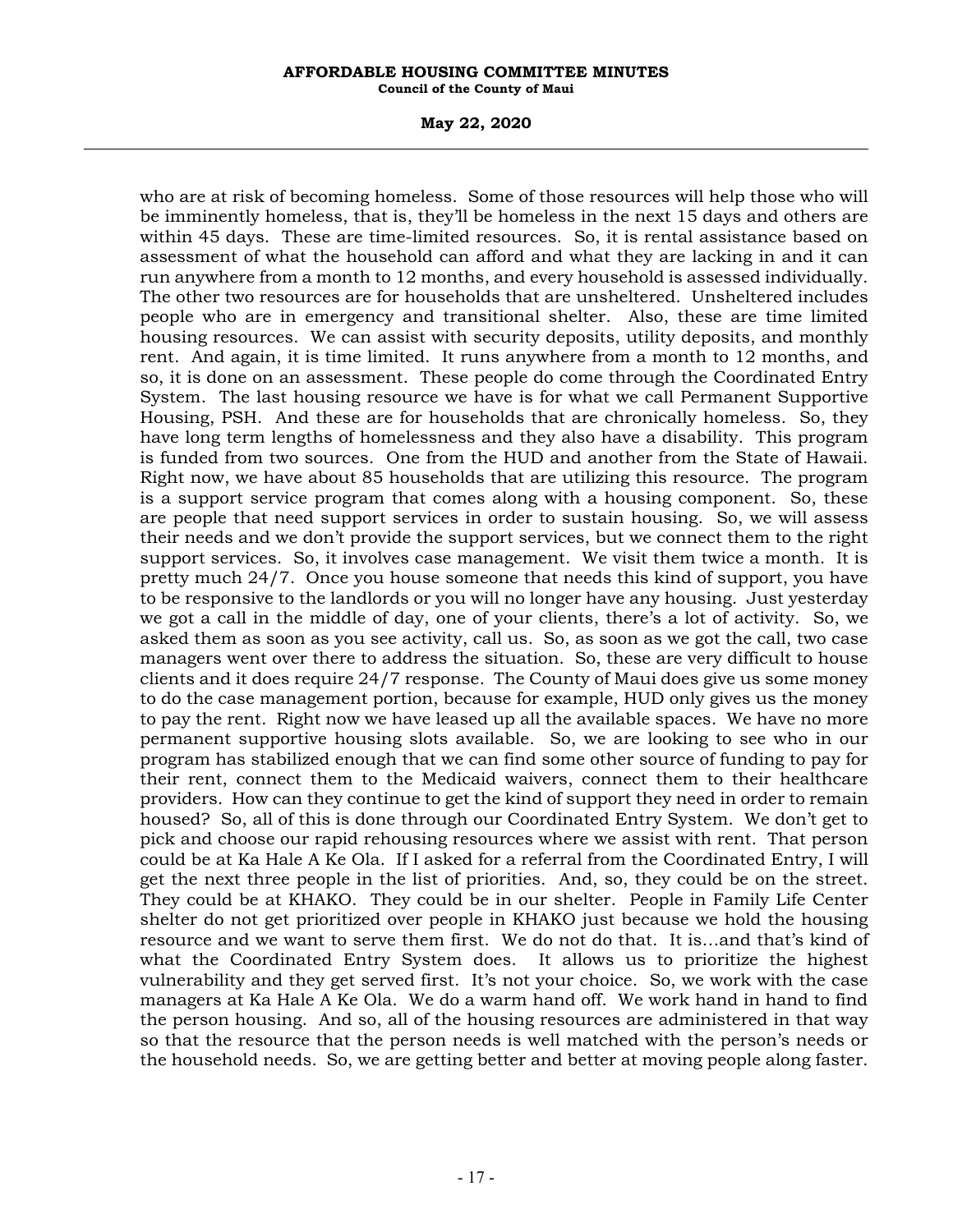# **May 22, 2020**

We are able to find housing. Of course, we always need more affordable housing, but it really is a matter of getting out there talking to landlords, assuring them that you're going to be responsive and that you are going to help people get housed and stay housed.

MS. TSUHAKO: Thank you, Maude. Madam Chair?

CHAIR KAMA: Yes.

MS. TSUHAKO: If you will indulge me for just one extra second, I want to address the Point in Time Count comments that were made earlier.

CHAIR KAMA: Okay.

- MS. TSUHAKO: So, the Point in Time Count again, is a function mandated by HUD and our communities across the State have been doing a Point in Time Count for more than 15 years. It is not meant to give anyone the impression that it's a comprehensive picture of homelessness at any given time. What it is what it says it is. It's a point in time. So the day, third week in January, there's a count made to enumerate all of the people who were living in shelters and living in unsheltered conditions on that day of the year. So it has its limitations, but please be assured that the decisions about funding, about developing programs, about addressing homelessness are never made solely on the basis of what that count is. So, if you can imagine the year that Katrina hit, the communities in New Orleans had a Point in Time Count in January and then the hurricane came later in the year. So, we know that the number is gonna be different. After Katrina hit right? So, it's really just what it says it is. It's one day of the year and you get a picture of that. And the data geeks can extrapolate information from that data. The real tool that we have is that HMIS data that can be looked upon, can be analyzed, can be analyzed over the long term. So, I just want to reassure everyone in the community that Point in Time Count, even though we always do the best job that we can, has its limitations and it's not the be all and end all when we talk about who in our community is homeless. So, Madam Chair, Maude, Monique and the other service providers who work in the community appreciate you giving us an opportunity to discuss the way we've been coordinating and getting better in counting outcomes for our community. Thank you very much.
- CHAIR KAMA: Thank you, Lori and Linda and Maude and Monique. So, at this time Members, I'd like to open up any questions you might have for Maude or Director or even Ms. Yamashita. So, we're gonna begin, just the beginning with two rounds for two minutes each and if after that you also have running questions, we can go again. So, if you'll indulge your Chair, when we're in Chambers and we're sitting at the rostrum, I see where you are. I'm looking at all of you and you all keep moving spaces and you all know that. So, I had to in my mind devise a way so I don't miss anybody and I devised it so much I missed Shane this morning. So, the way we're gonna do our testimonies for our two minutes and for our two rounds, we're gonna begin with always the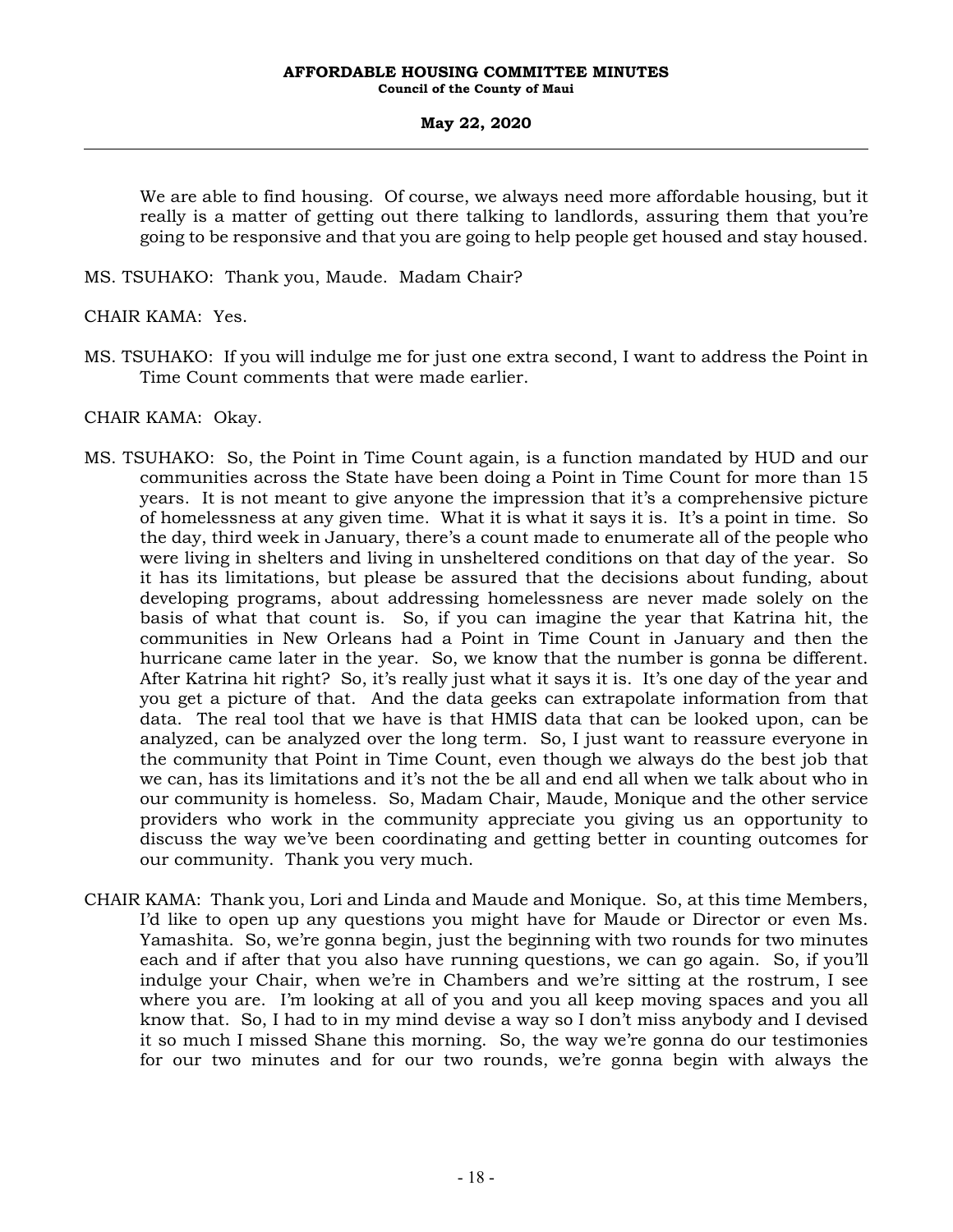# **May 22, 2020**

Committee Vice-Chair, we'll always give them that opportunity and then we're gonna go in alphabetical order backwards. So, right after Mr. Molina, then we're gonna go to the next Member to ask questions will be Member Sugimura, Member Sinenci, Member Rawlins-Fernandez, Member Paltin, Member Lee, Member King, and then Mr. Hokama is last. So, Members, if you don't mind indulging me, your Chair would certainly appreciate that. So, beginning with Vice-Chair, Mr. Molina. Do you have any questions for our presenters this morning?

- VICE-CHAIR MOLINA: Okay. Yeah, thank you very much, Madam, Chair. So, in my two minutes, first of all, it sounds like the system is working fine. It's adequate. I guess if anybody wants to chime in, how are our numbers compared this year versus last year? Of course, now with the quarantine, I imagine some of your clientele are coming from the mainland, but now that the air flights have been restricted. Can you comment on that at this point? And in terms of elderly too, what's the ratio of homeless who are in the elderly age category versus younger?
- MS. TSUHAKO: Thank you, Mr. Molina. This is Lori. I'm gonna defer to Maude. Maude?
- MS. CUMMING: I can get you all those statistics. I don't have them right in front of me, but I love data. So, I can certainly get you that information. We have not, you know, early on during the COVID crisis we did encounter people coming from the mainland and we took steps to send them back to the mainland. We don't see a high percentage of elderly, but we do see people who are under 55 that have conditions that typically you would see of someone who is older, just because of the rough living.
- VICE-CHAIR MOLINA: Okay. All right. Thank you for that. We appreciate it. And, I know your elderly clientele versus the younger clientele, most of them may not be able bodied enough to work to transition into employment. So, how are you folks handling that? You just provide them housing and then I guess they rely on their Social Security to keep them going?
- MS. CUMMING: That is where the Permanent Supportive Housing Program comes in, but like I said, we have leased up all the available spots that we have, but we also are constantly advocating for HUD Section 8 vouchers. Whenever there is a project coming up such as like the Catholic Charities Project next to us, we will go through our list, see who is eligible, make sure Outreach gets out there, gets them an application, transports them if necessary. So, we're looking at all the resources for affordable housing that are available in the community and ensuring that they sign up for those units.
- VICE-CHAIR MOLINA: Thank you very much, Ms. Cumming, and I appreciate all the work you guys are doing, 'cause you certainly got some big challenges out there. Thank you, Madam, Chair.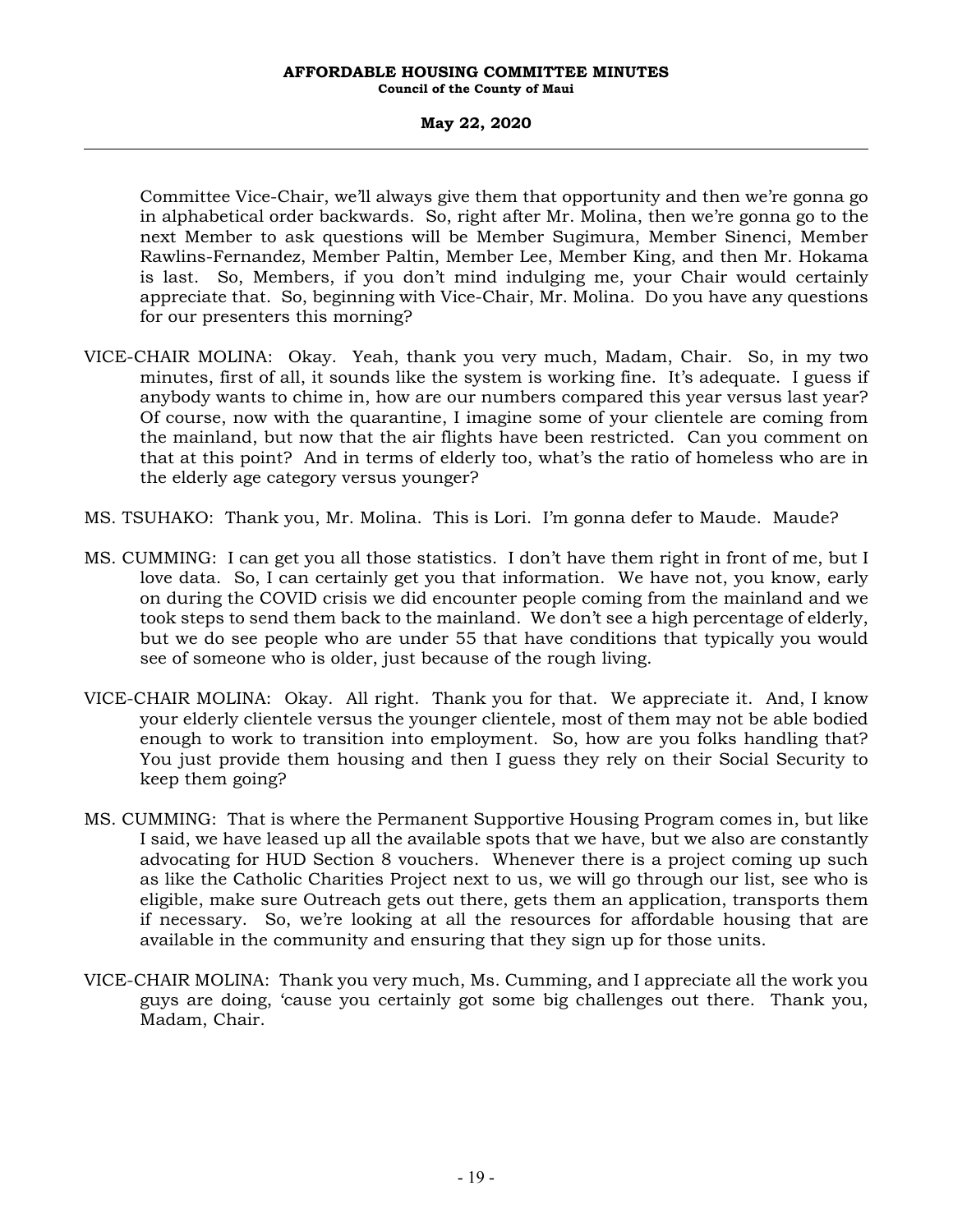# **May 22, 2020**

- CHAIR KAMA: You're welcome, Mr. Molina. Ms. Sugimura, do you have any questions for our presenters?
- COUNCILMEMBER SUGIMURA: Yes. Thank you. Very informative discussion and I wanted to know if the Department or Ka Hale A Ke Ola particularly could give us a comment regarding the press release from yesterday about the 25 temporary housing for homeless?
- MS. TSUHAKO: Thank you, Member Sugimura. This is Lori. The units that are being erected at Waiale Park were purchased several weeks ago by the Mayor with the intent of offering that to folks who are unsheltered. We have been…I think the plan is to erect all the structures today and to, there's an RFP open seeking an administrator for that project to manage the admissions, manage the criteria for people staying there, as well as we've received a commitment from Family Life Center, that their Outreach staff, as Maude described will continue to work with those people who will choose to be housed in those structures, to continue them on toward the goal of more permanent housing. It's not intended to be a long term, new residential community for people. It's meant to be temporary and our hope is that also with the cooperation of Ka Hale A Ke Ola, that as we create more flow into and out of the shelter that folks might transition from those smaller pallet homes into a more traditional shelter setting and then receive the full benefit of the case management and other services available to them at either Family Life Center's Emergency Shelter or Ka Hale A Ke Ola. Thank you for your question.

COUNCILMEMBER SUGIMURA: Thank you. Did I go through my two minutes already, Chair?

CHAIR KAMA: No. You didn't hear the bell did you?

- COUNCILMEMBER SUGIMURA: Oh, okay. I thought I did. So, Lori, one more question is, I know that when I did community work, some of the concerns I heard about getting a State ID or an ID for homeless is difficult just because of having to go through the process, but I'm just wondering if there's an easier way of making that happen or has there been any progress short of having to go to the State Office for your State ID or your driver's license in case they don't drive? So, I'm just kind of concerned homeless people.
- MS. TSUHAKO: It is…thank you, Member Sugimura. That process of getting ID is very onerous in many ways. I think the…

COUNCILMEMBER SUGIMURA: But necessary.

MS. TSUHAKO: Yeah, it is. Because we have to establish identification before Federal resources and even State resources can be allocated for housing these folks. So, it's a process that Maude and her staff, as well as Monique and her staff understand very well. There's no short cuts. There's many people who live here on our island who are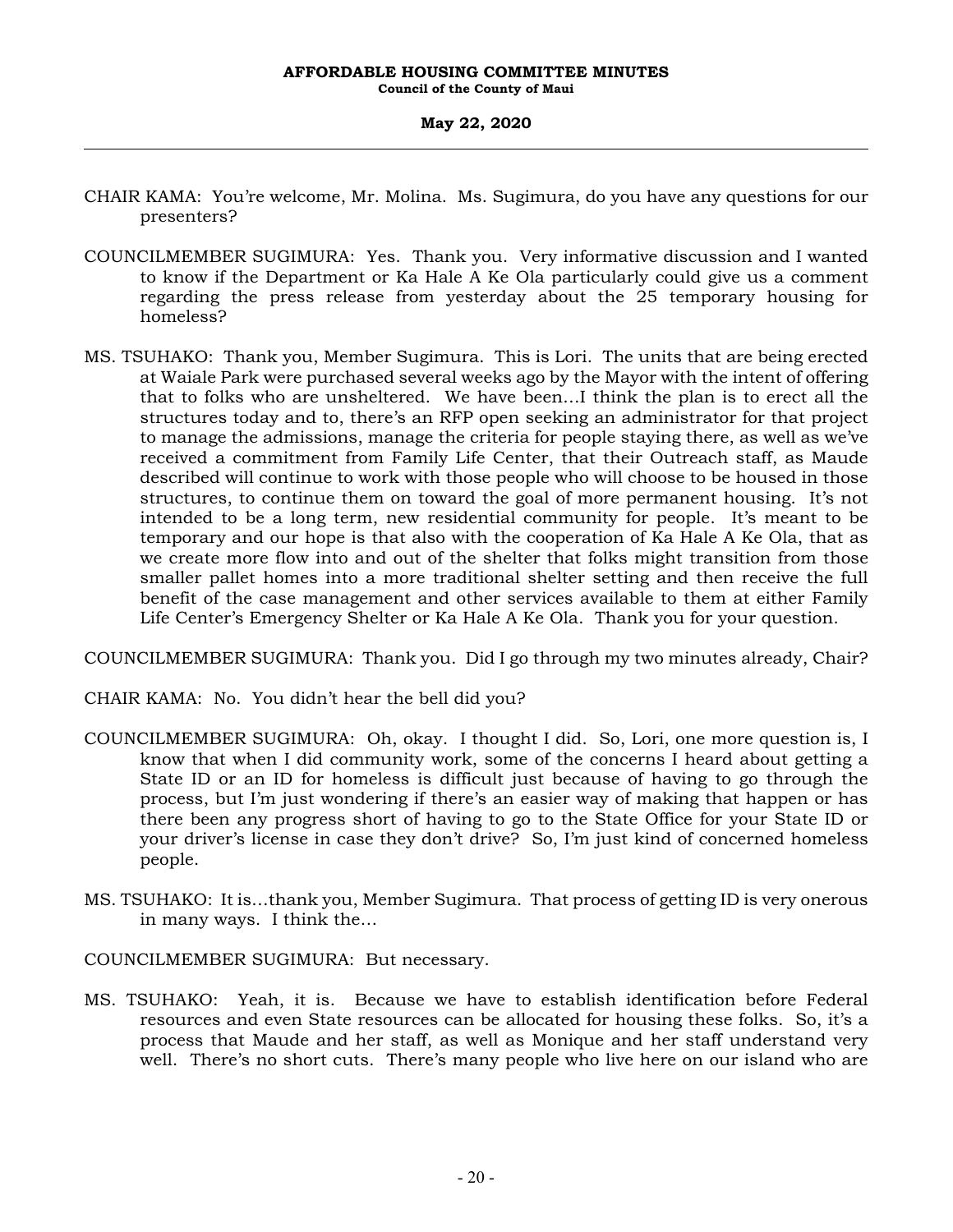# **May 22, 2020**

born in other states and so birth certificates from out of state for out-of-state folks, we have to write to the Secretary of State in the other state on the mainland and go through whatever process they've established in those jurisdictions to get that. But we, you know, it's something that we have to do, we do it. But it does take time. Thank you.

- COUNCILMEMBER SUGIMURA: Yeah. Okay. I understand the need for it. I was just wondering if there's a way of simplifying it or if we could help in any way. But, and I'm glad to hear the progress, you know about sheltering in place. This afternoon I'm gonna go to Kanaha Beach Park with a friend who is helping a family there to go visit a homeless family with young children. I know it has always been a big concern of the Chair of this Committee and has made it one of her priorities, so I'm gonna get educated firsthand just to see what's there and hopefully maybe we can find a home for these people. I'll refer them to you, Lori, if I could. So, thank you.
- MS. TSUHAKO: That's fine. Thank you.
- CHAIR KAMA: Member Sinenci, do you have any questions for the Administration or our presenters?
- COUNCILMEMBER SINENCI: Thank you, Chair, and aloha, Director Tsuhako and staff. Thank you for being here, and I just wanted to say I appreciate all of your efforts in dealing with one of the County's most, you know, important issues of the unsheltered. And I've always been a proponent for, you know, getting inventory of our unsheltered and I appreciate the comments about collecting data, because I think as a legislature, you know, with correct data then we can see where our greatest needs are, and we can focus the funding towards these areas. So, thank you. My question is, you know, we've been hearing a lot of agencies out there in the community that would address homeless from the mainland and I don't know if these agencies are private, but they've been I guess shipping some of the homeless that are from the mainland back to the mainland. So my question is, have you heard of any of these agencies or have you been associated with any of them?
- MS. TSUHAKO: Thank you, Councilmember Sinenci. So, the woman that you met earlier, Maude Cumming at Family Life Center has actually participated in several of these what would I say, return to their home projects, where people have traveled here from the continent with the intention of becoming homeless. So, they show up at the homeless shelter and say I want to stay here. And they haven't been responding to the, or seem aware of the quarantine mandates for 14 days of quarantine after stepping off those planes. And so, Family Life Center especially has done a good job of identifying those folks, trying to track their whereabouts so as not to expose the community to any additional risk. Calling members of their family or friends on the continent and having a conversation with that person and saying, you know, this is not a good time to be in Hawaii and this is not a good time to be homeless in Hawaii, especially if you just got off the plane. You need to go back home, and then facilitating those. Maude and her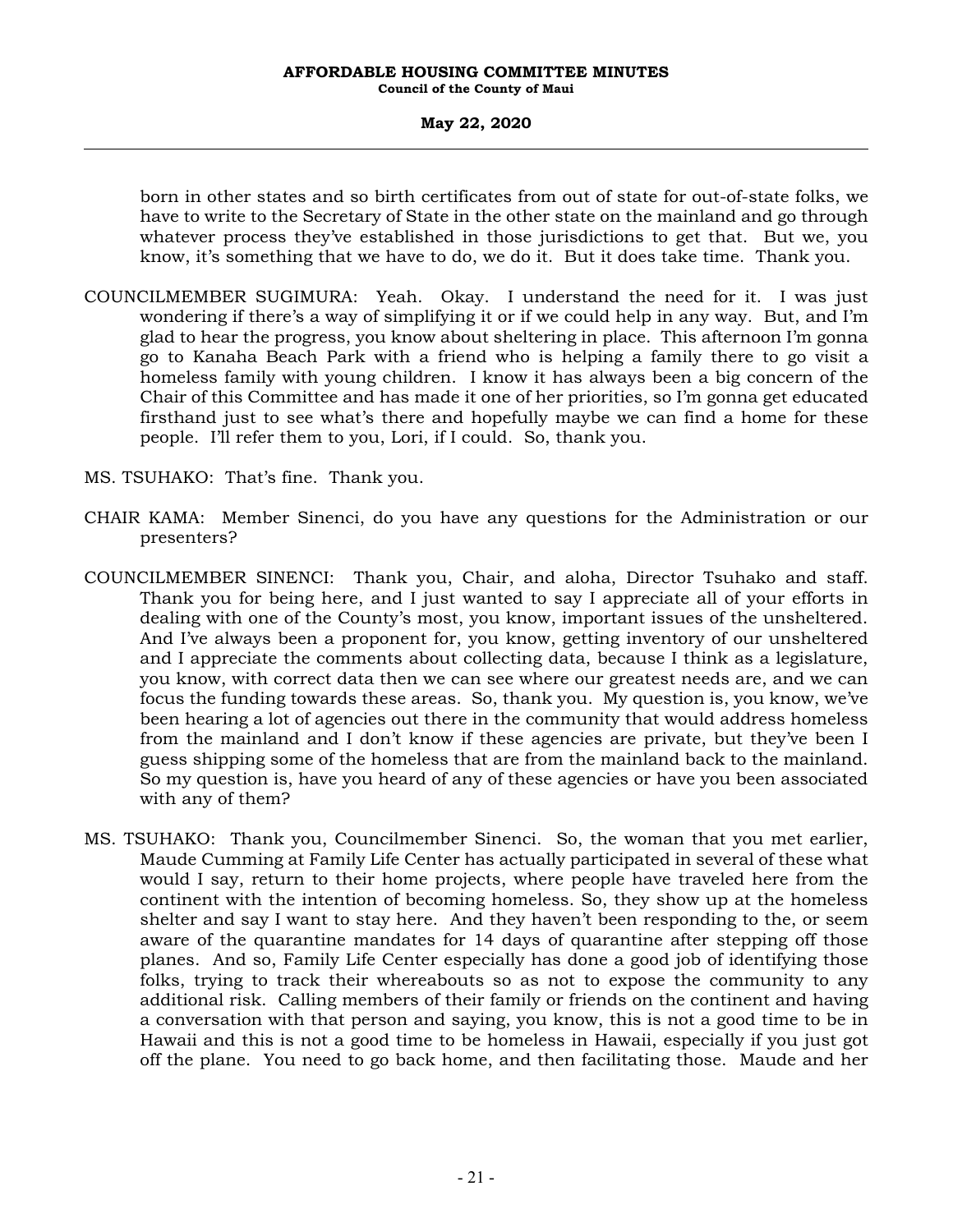# **May 22, 2020**

staff have actually handheld people to the airport and drop them off, watch them go into the security line to get back on planes returning to the mainland. So it is happening. Some of that funding has come from the Hawaii Tourism Authority and maybe some from some private donations, but the County has even offered to supplement that fund. If we can get more of these people who have no, I mean, who have no idea what they're stepping into return to their homes and be closer to the support system that they might have already. Thank you.

COUNCILMEMBER SINENCI: Thank you, Director. Thank you, Chair.

- CHAIR KAMA: You're welcome, Mr. Sinenci. Vice-Chair Rawlins-Fernandez, do you have any questions for our presenters?
- COUNCILMEMBER RAWLINS-FERNANDEZ: Mahalo, Chair. I'm going to put my two minutes on myself too so I know where I'm at. So, I have a couple questions. My first question will be a follow up from what we heard from testifiers today and I'm sorry if I missed this answer, but does anyone collect data on why individuals are houseless?
- MS. TSUHAKO: Thank you, Council Vice-Chair Rawlins-Fernandez. I'm sure that on our HMIS intake forms, which are done before data is entered into the system, I believe that there is a space on there that allows for people to make disclosures about what circumstances led to their homelessness. Most of the time though I'll tell you that is a story. It's a narrative that comes out after relationships are established. And, you know if you ask a person who is unsheltered or even somebody who is in the shelter and you say, why are you in this shelter? Their answer for one period of their life might be, oh, you know what, I divorced my husband and then I became really poor 'cause I didn't have his money, these things happened to me. For other people it might be *. . . (inaudible) . . .* like that, and for other people it might be more of a longitudinal narrative about their circumstance, socioeconomic or personal. So it just depends. That information does get reflected I think more on an individual basis by the agencies who are working with that person.
- COUNCILMEMBER RAWLINS-FERNANDEZ: Okay. So, there's a way to kind of shorthand some of the information that you collect in intake and is that compiled? Like financial reasons or if it's mental health reasons?
- MS. TSUHAKO: Vice-Chair Rawlins-Fernandez, let me ask Maude and Monique to tell you about that HMIS record and perhaps they can explain it with a little bit more finesse than I can. Maude? Monique? You want to answer the Vice-Chair's questions?
- MS. CUMMING: Yes. I can address that.
- MS. TSUHAKO: Go ahead.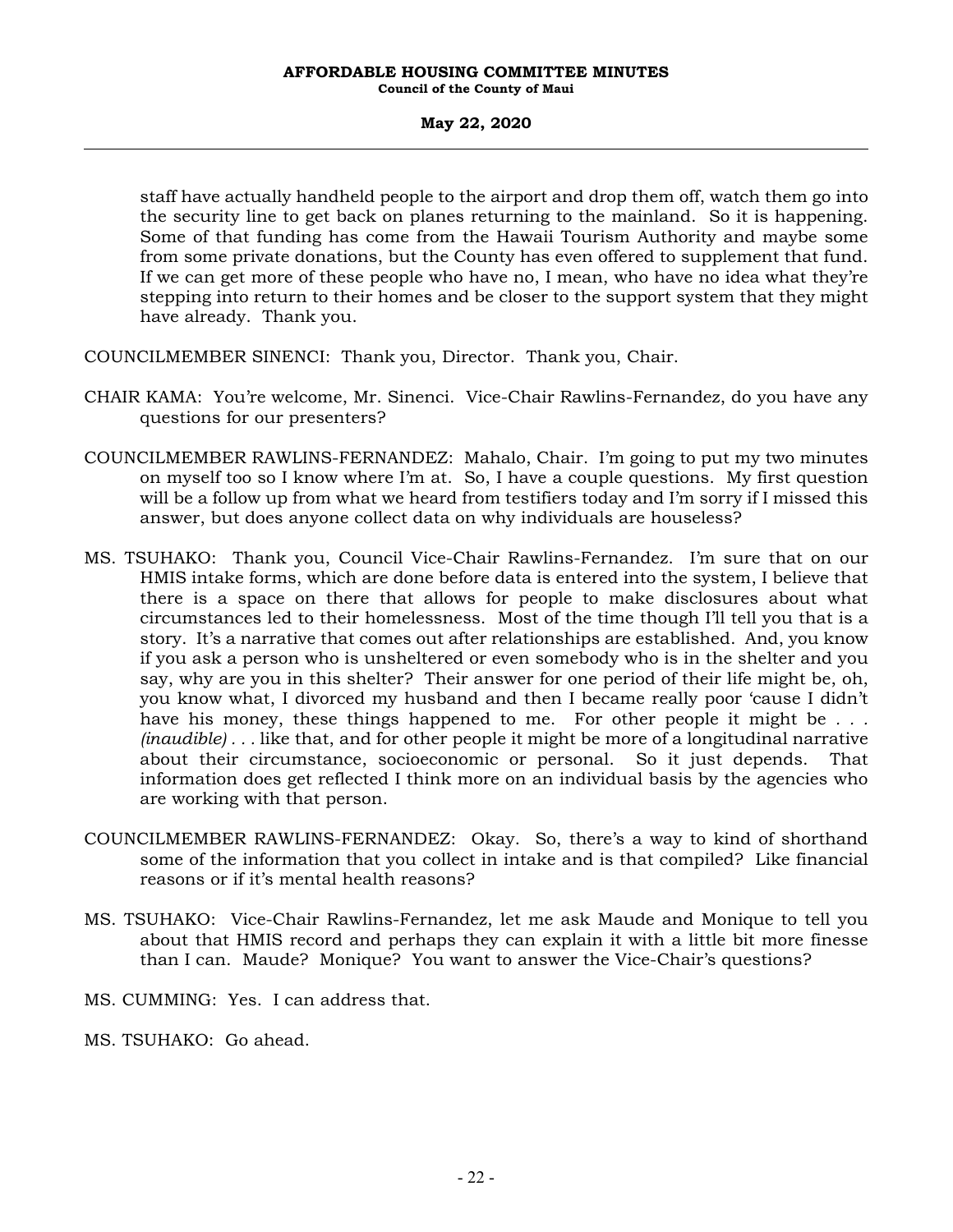# **May 22, 2020**

MS. CUMMING: So, the HMIS…so, can you hear me?

MS. TSUHAKO: Yes.

MS. CUMMING: Okay. So the HMIS is pretty much what our HUD mandated questions. It does ask about your prior living situation, which is were you in an emergency shelter, in a place not meant for human habitation? Were you in an institution? Were you transitional? Were you in permanent housing? And it does identify where the person was. But, as Lori said, most of the time it is a narrative. So, we have worked hard to try and quantify some of those narratives into questions that we can tabulate. If you are…part of the problem is when you are assessing the situation, 75 percent of the people cannot tell you why they're homeless. They can tell you, oh I couldn't pay rent last month, but really you need to know why they couldn't pay rent. Did they get divorced? Did someone have a medical issue? Did they lose their job? So, then it goes to a whole other set of quantifying information that can be quantified. So, we regularly, as a, we are part of a continuum care called Bridging the Gap, BTG and that is the neighbor islands, Maui, Kauai, Big Island. So, right now, we're meeting every…so Statewide, Oahu has their own Continuum of Care, we meet to discuss these kind of issues and we're constantly asking our HMIS provider how can we quantify some of these things that we think are important that we need in order to inform decisions. And so, it may not necessarily get captured on the HMIS, but during the process of issuing, doing the vulnerability, the VI-SPDAT, what's it called, there are questions on there that identify whether there's a mental health issue, whether there is tri-morbidity. And that is what really then determines how vulnerable the person is. So, you're getting the information, but it's not just for the purpose of determining why, because there may be a myriad of reasons why the person is homeless, but it does allow us then to categorize who might be more vulnerable by asking those kinds of questions and then trying to serve that person before you serve somebody that is less vulnerable.

COUNCILMEMBER RAWLINS-FERNANDEZ: Mahalo, Ms. Cumming. Mahalo, Chair.

- CHAIR KAMA: You're welcome, Ms. Vice-Chair Rawlins-Fernandez. Member Paltin? Okay. Is she there?
- COUNCILMEMBER PALTIN: Thank you, Chair.
- CHAIR KAMA: Oh, there you are.
- COUNCILMEMBER PALTIN: My question is, you know when…thank you all very much for the work you're doing. When Director Tsuhako is talking about the order of need and no cherry picking, and I think that's good, we should help the people that have the greatest need first. But I just was wondering, you know, if we're helping folks in this type of chronological order, have you noticed that it can create any kind of distrust in that, you know, some people may have been homeless for a long time or need this service for a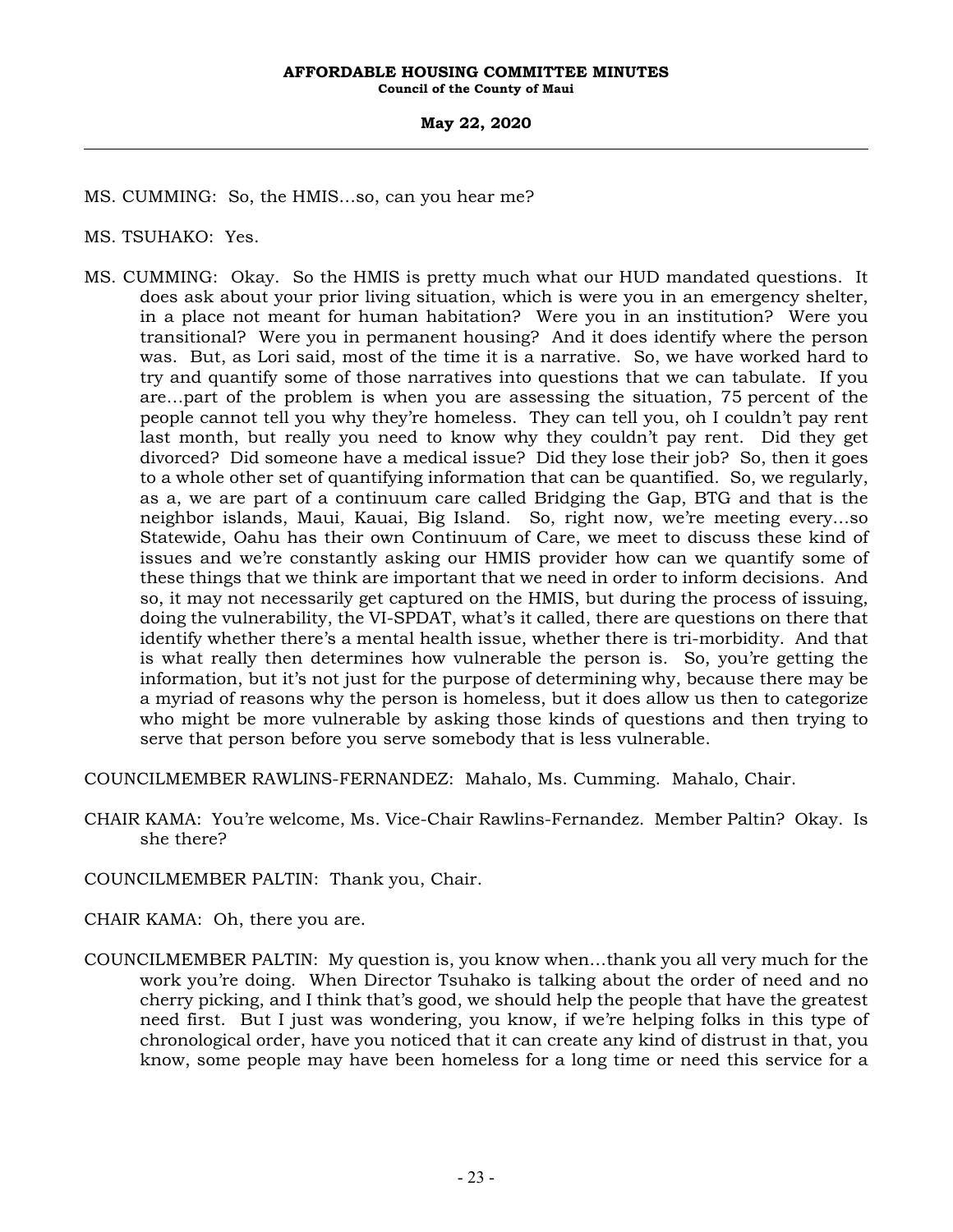# **May 22, 2020**

long time and then, you know, within their community they see that another person, maybe a single mother with children has just become homeless and then they get assistance first, which I'm not against, but is it made clear to the people that are being tried to help that the order of which help comes is based on need? And if not, or if so, does that, how does that affect the way that these people can trust the Outreach workers? And if that's too hard, I have other questions.

- MS. CUMMING: Lori, do you want me to take that?
- MS. TSUHAKO: Yes. That's not too hard a question. Go ahead, Maude.
- MS. CUMMING: Okay. So, first of all, the housing resources are, there are different kinds of resources for different groups of people. So, the Permanent Supportive Housing Resource for example, should not be going to somebody that only needs say two months of rental assistance. So, that's where it's separated out and then we look at and say no, this is based on all the factors. This person just needs a light touch. This person needs a deeper touch. And so, we don't just serve the most vulnerable first, but we serve the most vulnerable in the category that they fall in. So, if it's a deep subsidy with support services, that's a particular group of people. But then there are also groups of people who just maybe lost a job, had some medical event that they could not work, and they only need two or three months of rental assistance. So, they will be served at the same time, but in different categories. We have had people who have said wait, I'm more disabled than that other person, but because it's not arbitrary, because we have not cherry picked, because we have not based on, I like him more, because we have a tool that we have used to determine, we can say, we understand, but right now, according to, unless…but there are always cases where people not have told us the truth. They have not given us all the information. So, they may truly be more vulnerable than the other person, but because they have not revealed all of their information. So, that's why we tell people, if you can be as truthful as you possibly can, it would help us to get you the best resources. So, we do find those kinds of cases and we talk to people and lots of instances we find that there are other circumstances that we didn't know about it and then we'll assess that.

COUNCILMEMBER PALTIN: Is my time up?

- CHAIR KAMA: I didn't hear the bell go off, Ms. Paltin. So, go ahead.
- COUNCILMEMBER PALTIN: Oh, thank you. And, then so, you know, in this order of which we can help people, is there a way to shorten the gap between where they are on the street and long-term services in a way that the health comes as they walk alongside people's journey to becoming housing ready, like, you know, possibly like mobile resource centers to provide the basic services that people need so that they're not necessarily waiting in this chronological order to get help based on need where we can help a bunch of people at one time?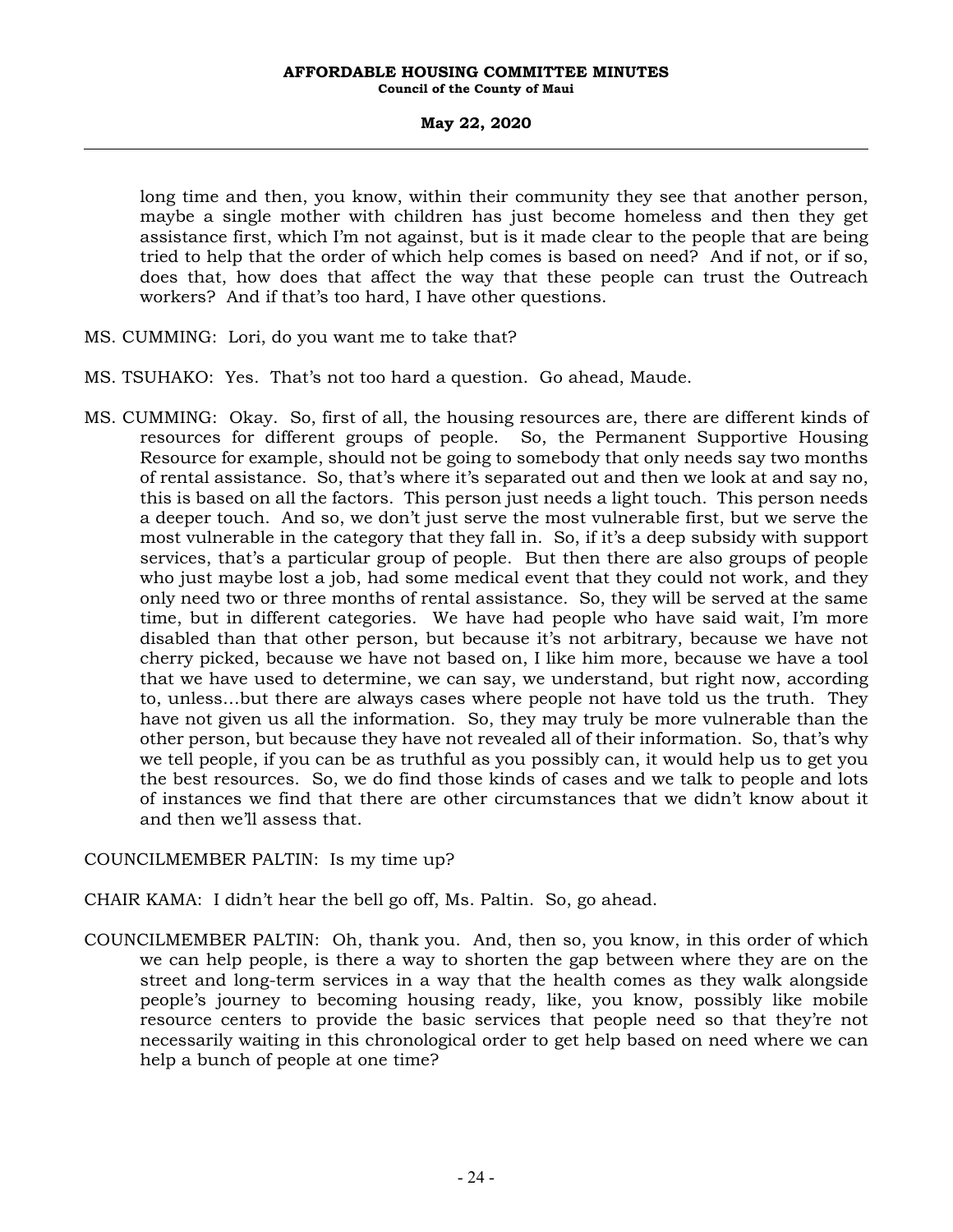- MS. CUMMING: I'm not sure what kind of resources you're talking about? Up until last month we had space available for say the Permanent Supportive Housing. We just ran out of that funding. Otherwise it was available. And so, what we really are working on and we're working with KHAKO and other services providers is we need to shorten the length of stay in emergency shelter. If we shorten the length of stay, move people out faster, and create more space so that there's continually a flow and there's availability of shelter space, it will provide more availability for emergency housing. So, on the housing resource end, that is our job and that is what we are working really hard at. Working on moving people out of the shelter. Move them out as fast as possible. The length of stay should be less than 60 days. Move them out. Get them into housing. Figure out what it is they need help with and get them into permanent housing and then you just create more space in the shelter. So, that's what's our system. When we say it's coordinated, that's what we're trying to do. Is reduce that length of stay, increase the rates of exits to permanent housing, and then making sure that they stay there. And so, that is what we're trying to do right now.
- COUNCILMEMBER PALTIN: Thank you. I understand that, but you know, being as that there isn't any permanent housing at this moment and like you said, some folks that's not their end goal to get permanent housing and there are folks right now out in the field, you know, they're feeding homeless or, you know, they have a list of needs like men shorts, tarps, toothbrush and toothpaste and whatnot. Is that also resources that you provide to our unsheltered people or, I mean, I know Hale Kau Kau and the Food Bank and like that have those resources, but you know, sometimes people need help with other needs being that they're unsheltered. Other than the long-term housing, is the entry system only focused on the long-term housing and not the other needs, as well?
- MS. TSUHAKO: Councilmember Paltin, this is Lori again. I can, let me defer to Monique and she can tell you about one of the other complementary services that's offered to, and I think it addresses some of what you're asking about, Monique?
- MS. YAMASHITA: Hi. Good morning, Councilmember. Yes. So, I wanted to let you know that we do have some of those services available as a complement to the Outreach services that are already happening and that is to our mobile hygiene unit that we have through the County of Maui. It's actually not in use right now, but that was one of the specific ideas that we had to go out and complement Outreach to do that stepping stone service so to speak with individuals who are unsheltered on the South Side of Maui and those services include what we call Psychological First Aid. How we start building relationships and seeking to know what do the unsheltered individuals need in the community. It has showers that are available. It has laundry services that are available and it also would incorporate, not counseling, but a housing focus type of counseling where we work with those individuals and say, okay if you're not ready to go into housing right now, because some of them aren't like you said. What about shelter? Are you interested to come into shelter so we can get them out from, you know, off of the beach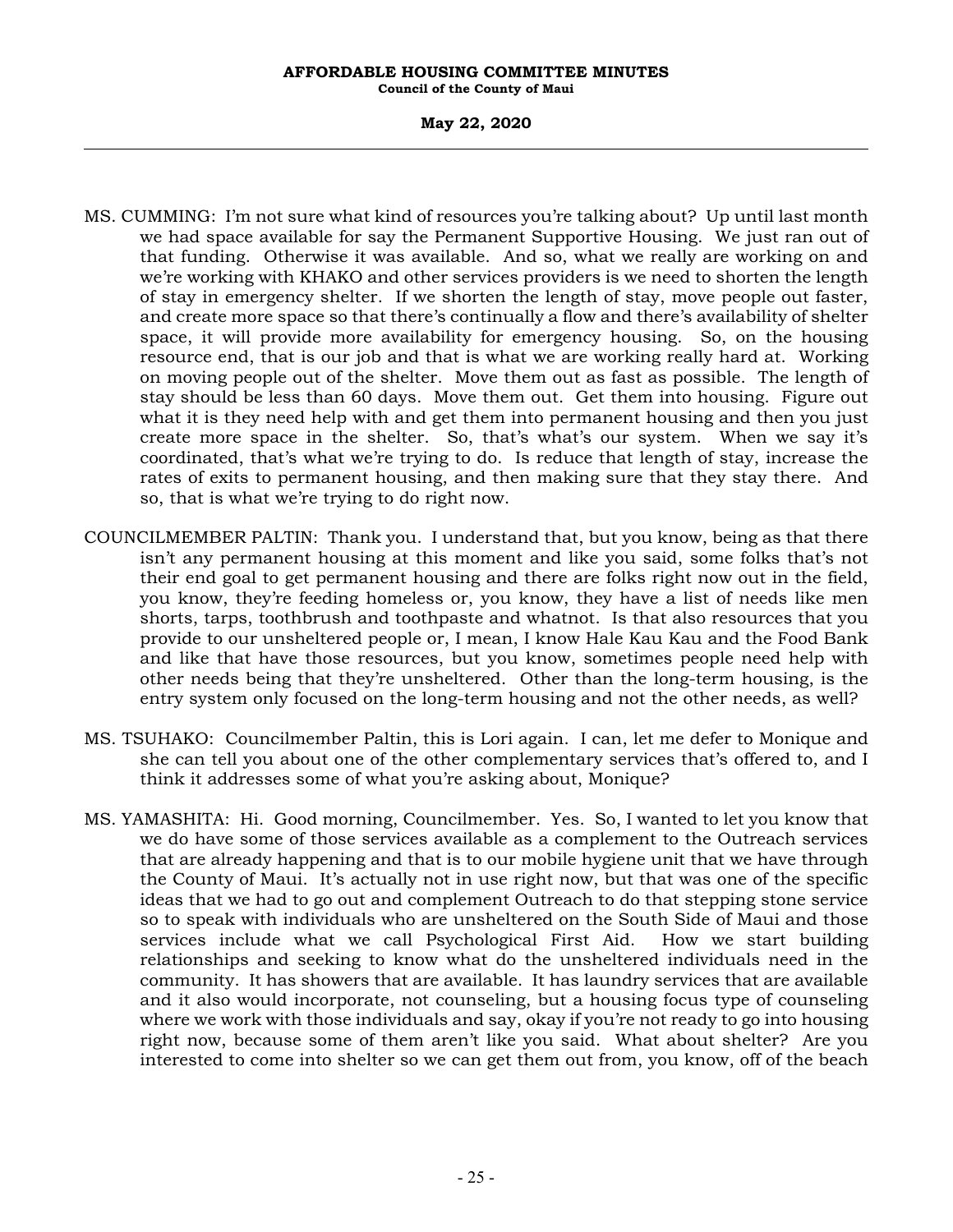# **May 22, 2020**

or being on the streets. So, we definitely have that program that's available. Unfortunately we don't have it out on the street right now, but we have a second hygiene unit that's being built that we're hoping to get out, which is ADA compliant and we should have that out on the South Side we're hoping by June as long as, you know, all of these things with COVID can calm down a little bit. But we do want to get that unit out onto the South Side. So, that, I believe that describes the services that you're asking about, but it would be a small sector of the community as a complement to Outreach.

- COUNCILMEMBER PALTIN: Thank you. And the reason that it's…thank you that's really helpful. The reason it's only the South Side is that the highest numbers, 'cause West Side, I mean we recently had a beating death within the homeless population, is it because that's your capacity and that's where the highest need is?
- MS. YAMASHITA: No, it actually goes back to funding. So, our agency has funding that we received from the Affordable Housing Fund years ago and that, those funds were specifically for services on the South Side. So, as we started looking at how can we leverage that funding to do services as our agreements have stated, I actually work with Councilmember King very much to get some type of services on the South Side and the funding was specifically for the South Side. It just morphed into where we didn't use that funding, the Affordable Housing Funds that we had, we didn't actually need to use those because we had to change agreements, and we just sought, I actually sought funding from the County of Maui just specifically for those services. So, there's not any plans right now to expand those services island-wide. I know Maui Rescue Mission also does those same type of services and they're more island-wide than what we would be. And maybe in the future we could expand island-wide, but for now it's specific to the South Side.

COUNCILMEMBER PALTIN: Thank you. I feel like I went over two minutes. I'm sorry guys.

- CHAIR KAMA: You probably did. I think our timer went to sleep. I don't know. But you know, Ms. Paltin, we expect you to ask lots of questions. So, we're gonna move on and then we we're always come back again. So, Chair Lee, do you have any questions for our presenters?
- COUNCILMEMBER LEE: Yes, I do. And can I use the same clock as Member Paltin? Okay. So, I have a question for all three directors and you really don't have to give me a whole lot of background, just answer directly. Starting with Director Tsuhako. Can you tell me if you had plans to grow capacity for the homeless last year before COVID-19?
- MS. TSUHAKO: Council Chair Lee, I'm not sure I understand your question.
- COUNCILMEMBER LEE: Okay. Did you have any plans to help build or help a non-profit build units for the homeless before COVID-19?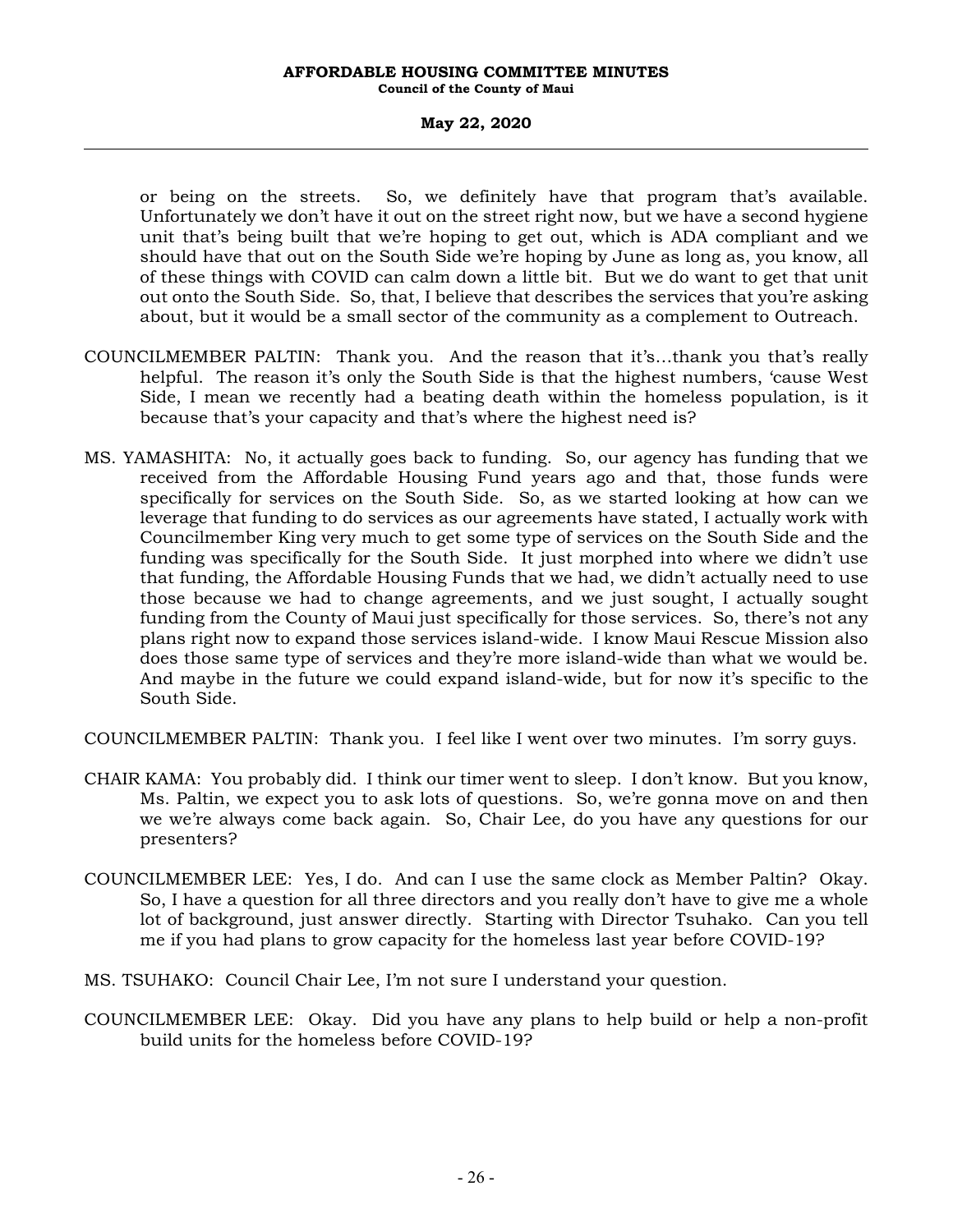- MS. TSUHAKO: I think, I can't think of any specific one, I think the Department's work towards getting affordable housing was probably what we were thinking contribution because housing is a solution for homelessness.
- COUNCILMEMBER LEE: Okay. So, may I ask now Maude Cumming, Executive Director Maude Cumming, the same question?
- MS. CUMMING: The only plans we had was to convert our emergency shelter into permanent housing. We ran into some permitting…
- COUNCILMEMBER LEE: How many units would that be?
- MS. CUMMING: It would be eight single room, what we can call single-room occupancy with shared bathrooms and shared cooking facilities. But we did not do that because once COVID hit, we needed all the space for our shelter.
- COUNCILMEMBER LEE: Right. Okay. Same with Monique, Executive Director, Monique Yamashita?
- MS. YAMASHITA: Hi. Good morning. Yes. We have had plans to expand our capacity on the island before COVID-19 occurred.
- COUNCILMEMBER LEE: Okay. Where and how many?
- MS. YAMASHITA: That would have been to the South Side where we had wanted to build affordable rental units and based on the land that we had been trying to get, it could be anywhere from 60 to 100 units is what our plans for expansion would have been. And then also expanding operations on our central facility as well and that would have been an expansion I believe of eight units with the demolition and rebuild of Building Nine on our property.
- COUNCILMEMBER LEE: Okay. Now going backwards, I'll ask you the second question. You all belong to an alliance of those who help the homeless, non-profits, community people. What have you done to grow your resource and social support network?
- MS. YAMASHITA: Through the Maui Homeless Alliance?
- COUNCILMEMBER LEE: Or through yourself or the non-homeless [*sic*] alliance. I'm assuming that the alliance, you know, trying to incorporate more people and gather more resources, et cetera, right? You don't just want to stay the same right?
- MS. YAMASHITA: Right. Correct. Part of what the Maui Homeless Alliance has done in the past few years is to have a landlord summit and so in the landlord summit we've expanded our Outreach to other service providers. We've also highlighted service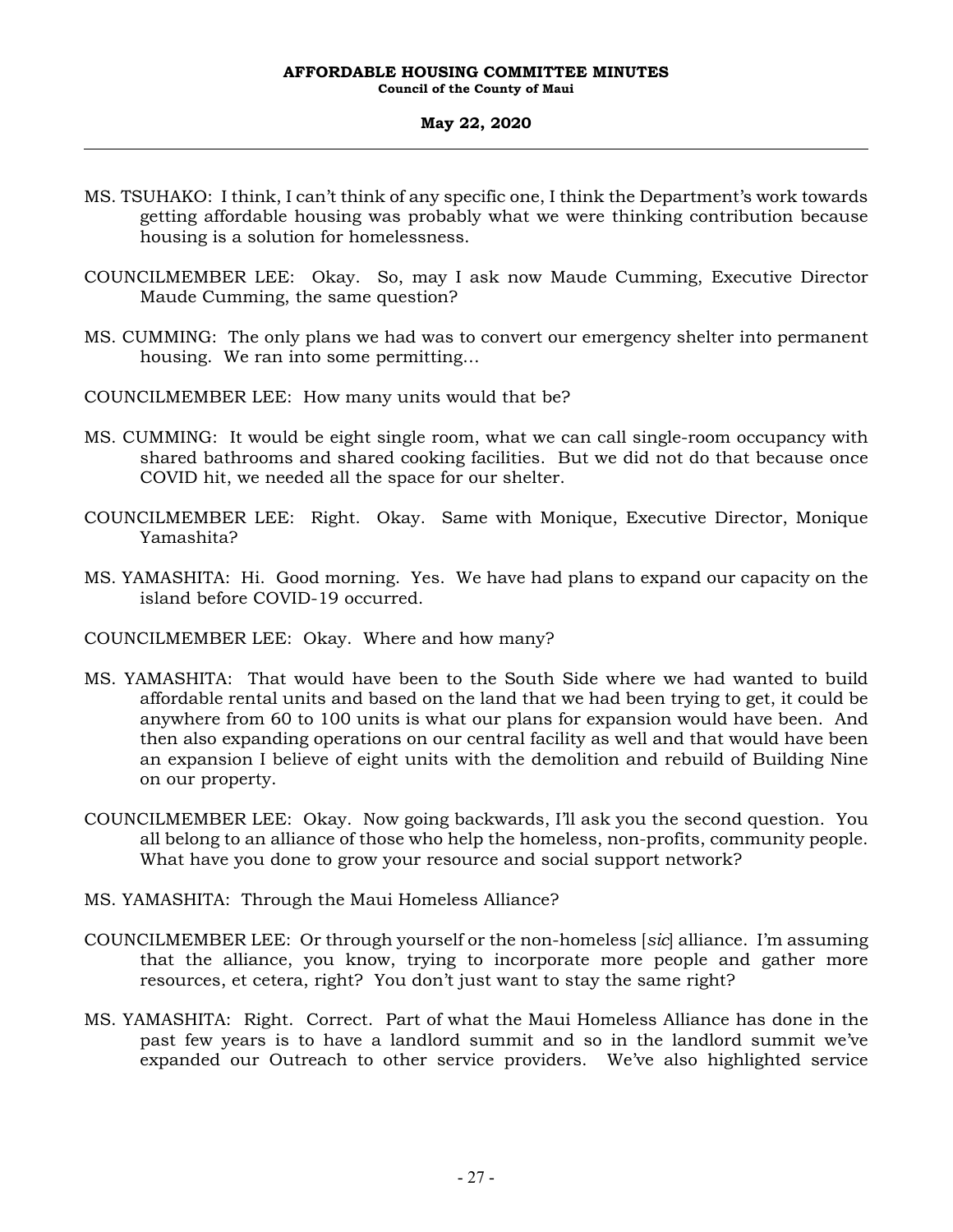# **May 22, 2020**

providers and worked at partnering with those providers in an effort to be a better service to our unsheltered population. And also to reach out to our landlords and our homeowners in an effort, because if we say we don't have enough affordable housing, but yet we actually do have rentals that are available, we have reached out to those landlords and homeowners to say, here's what we can do to support our unsheltered if you house them and that's been quite a good experience and we've actually expanded our Outreach….

- COUNCILMEMBER LEE: Okay. Monique, how many units did that net you? How many new units did that net you?
- MS. YAMASHITA: Oh, sorry, Councilmember, I couldn't give you that information. I'd have to find out and get back to you on that. I don't have a number for you right now.
- COUNCILMEMBER LEE: Okay. The same question for Maude. Have you reached out to other people to help with your programs?
- MS. CUMMING: Yes. People are tired of hearing me. I could say that 20 years ago when I first started going to the Maui Homeless Alliance, that's when Rudy Esquer was still there and it was a loosely held brown bag group and since that time it has grown, solidified, increased, adding members, I think there's probably like 45 people that attend the meeting on a regular basis. But more than that I have as a result of that, I have participated in Statewide efforts and so I am always in contact with our State Homeless Coordinator, Scott Morishige. I have been Chair of the Bridging the Gap, that's our Statewide neighbor island's organization. We have pushed. We have begged. We have advocated for funding based on what our data shows us that we need. We just recently, you know, did efforts with legislators, do not cut the funding. So, it is in my blood. I will do this hopefully before I die, we will end homelessness. So, yes. I reach out to everybody that I can when they speak to me.
- COUNCILMEMBER LEE: Okay. Thank you. You have to talk to new people. Maude, you have to talk to new people. And I think what's on your side and what's on Monique's side now, is that you have a Council that is much more attentive and committed to the matter of homelessness. So, it's like you guys gotta come up with plans so we can support you. We're not interested in managing the same old units. We want to see growth. Okay. So, thank you. Thank you, Madam Chair. I relinquish the rest of my five seconds.
- CHAIR KAMA: Thank you, Chair Lee. And now, Mr. Hokama, questions for our presenters?
- COUNCILMEMBER KING: Chair, did you skip over me?
- CHAIR KAMA: Yes, I did. I'm sorry, Ms. King. Okay, Ms. King. I'm sorry, Mr. Hokama, please step back one. You may step one foot forward, Ms. King.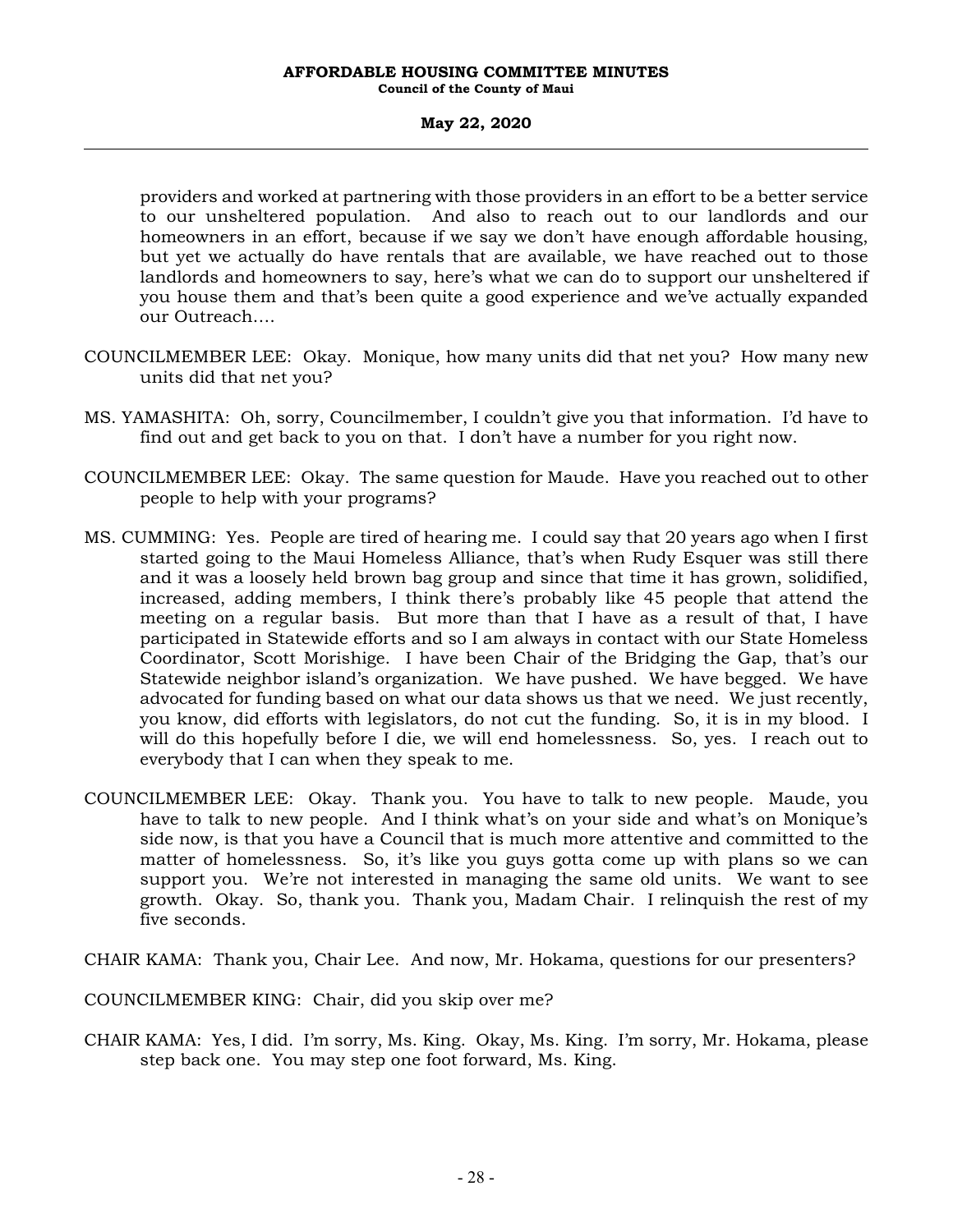- COUNCILMEMBER KING: Okay. Thank you. I want to kind of build on what Member Lee had just talked about and the fact that, I think what we're looking for is growth in the program. Not necessarily growth in the number of homelessness, but I wanted to go back to the idea of the Point in Time Count. Because I'm glad that, you know, it was acknowledged as not being official because I think the one question I have about that is are there requirements as to how we do that Point in Time Count, because I've seen the list of numbers of people who are counting and it's all over the map for all the different counties. And there have been times when we've only had a few people counting and yet we get this number out of it. So, I think the number is relative to how many volunteers we have out there doing the counting. And so, is there a requirement for how we do it that regulates it across the board? And the other thing is, is our HUD funding at any way, in any way tied to the Point in Time Count?
- MS. TSUHAKO: Thank you, Member King. This is Lori. So, to answer your question, are there requirements for how it's done? Yes. We have to, our methodology has to be approved by HUD. So, that is submitted by the community to HUD and HUD has to approve the way that people are counted. So, there's two portions. There's two parts to a Point in Time Count. The first one is the count of the sheltered people. So, through that Homeless Management Information System, the shelter providers count the number of people who are in their shelter on the night of the count. And so, that's one separate part, component of the count. The second part of the count is the one where unsheltered people are counted. And so, I'll tell you that for the past, for as long as I've been involved with the homeless community on Maui, 10, 15 years, all of the agencies who participate in the Homeless Alliance, as well as some additional volunteer agencies meet, we all get trained on the process that we're gonna be using that year, the actual questionnaires that are to be used, how to fill them out, what regions are gonna be counted, who's the in charge agency of that region, all of those things are done precount. And then, most of the agencies deploy staff. So, we have a few volunteers, like I'm considered a volunteer. My Housing Homeless Division staff is considered volunteers, but many of the staff of the agencies actually go out to conduct the counts. So, there is rigor in how it's done and there are rules established that have to be vetted by HUD in order for our results to have validity.
- COUNCILMEMBER KING: Okay. But then in the second part of my question is, does that affect the amount of funding we get?
- MS. TSUHAKO: It does. So, the…
- COUNCILMEMBER KING: 'Cause originally, I'm asking this because originally you said this is not an official count and it doesn't really, shouldn't be taken as such, but it is official in that if it's affecting our funding.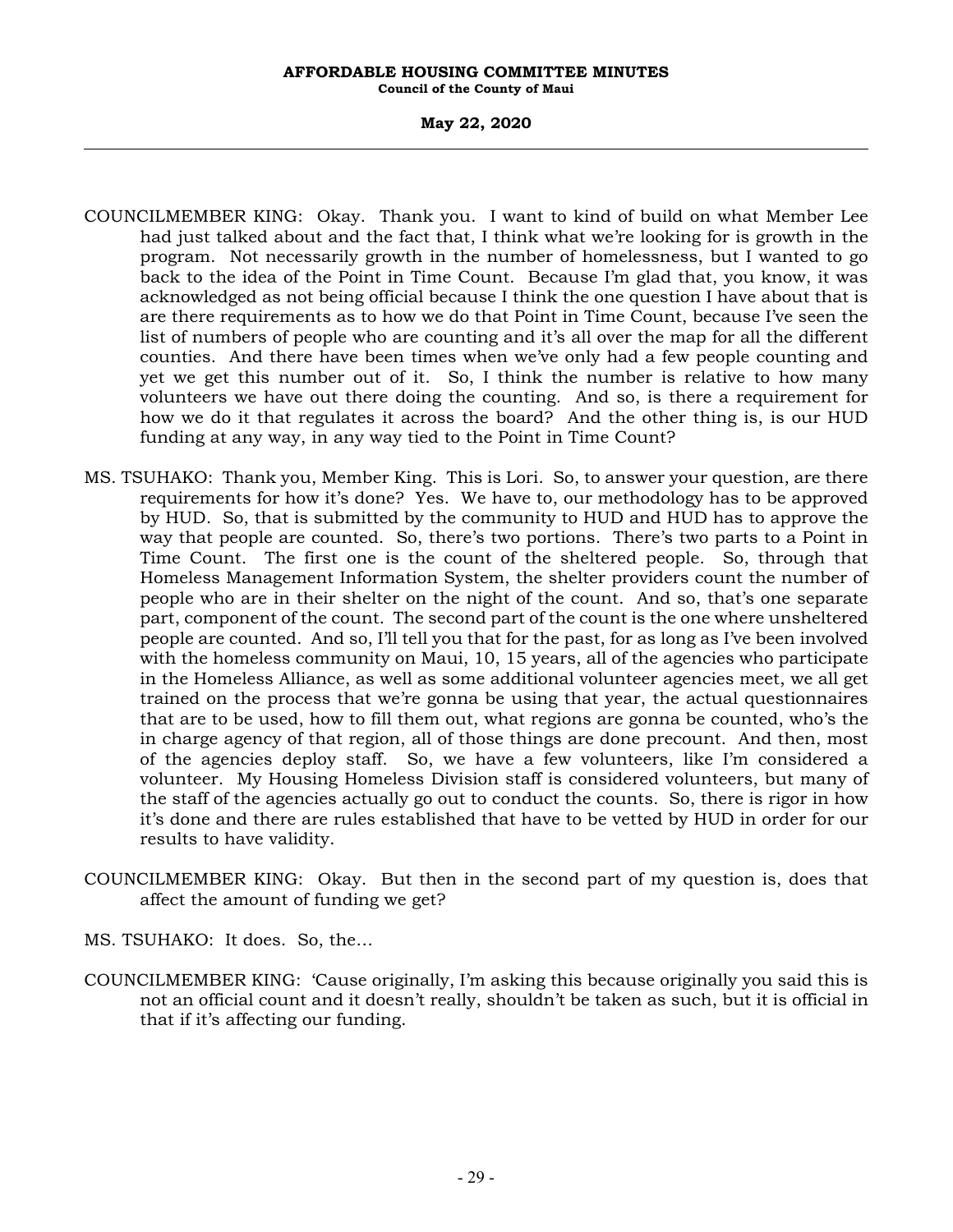- MS. TSUHAKO: If I said it's not an official count, I'm sorry I misspoke, but what I mean is that it's not the sole source of data we use to evaluate or to analyze homelessness in our community. So, it is official. It gets submitted to HUD as an official piece of data about our community and it enables us to receive HUD funding for many of the programs that Maude talked about. Permanent supportive housing, housing prevention, emergency solutions, grants. All of those funding streams are tied to our compliance with that Point in Time requirement.
- COUNCILMEMBER KING: Okay. And does it have a number of people that you need because, you know, I think my concern of this came out of seeing 17, I think it was my first year on the Council, the Point in Time Count for all the counties and we had the lowest number of people out there counting that year. So, you know, that would be a concern that would affect our numbers if we don't have, you know, percentage wise the number of people actually doing the count.
- MS. TSUHAKO: I think that the way that the Continuum of Care, Bridging the Gap has strategized the methodology for the count. What Maude guys have done and Salvation Army have done is they printed a list of all the people they encountered in unsheltered conditions and during the week of the count, they've gone out and they found every single one to verify that they are either housed or still unsheltered, or in a shelter and then we've proceeded to go to other places at different times of the day to count people and to administer the questionnaire. So, I feel like we've had a good cadre of people working on this and I've not seen data that compares the number of homeless shelter or Outreach employees going out with the other counties. So, I can't really *. . . (inaudible) . . .* on that.
- COUNCILMEMBER KING: Okay. That was a few years ago when I saw that. Okay. Thank you for that answer. And then, my second question is about the rate of recidivism. Do we know that the people that are getting into permanent housing are staying in permanent housing and what is the follow up to report any like rate of recidivism as far as homelessness goes?
- MS. TSUHAKO: Thank you, Member King. Recidivism is one of the data points that's collected. And so, the State's contracts with our providers, as well as the County's contracts with the providers asked if once somebody is transitioned from emergency shelter or transitional shelter into permanent housing, did they remain there for six months. Did they remain there for a year? And so, that data is captured. It's reported to HUD as part of our overall reporting. I think that's an important question, because it speaks to how well we're doing placements and how well we're supporting people once they are in permanent housing placements. So, we do have that data.
- COUNCILMEMBER KING: Okay. Maybe you could share that with us, you know. I know you don't have it at your fingertips, but that would be important for us to learn, you know, as we look what is the Coordinated Entry System costing and is it effective.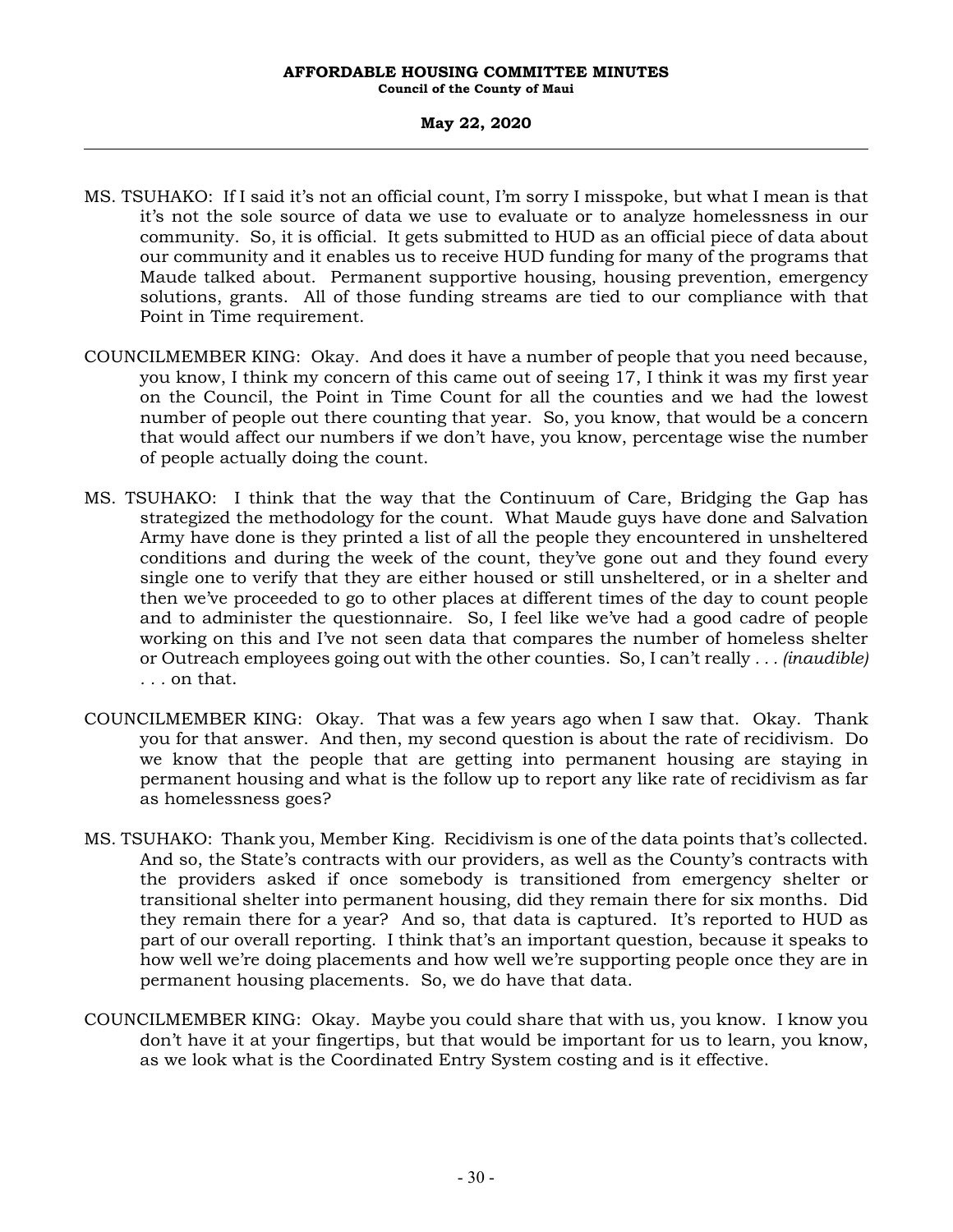- MS. CUMMING: Lori, can I just add something?
- MS. TSUHAKO: Yes, go ahead, Maude.
- MS. CUMMING: So, the…hi. Thank you. So the recidivism rate is one of the performance measures that we are required to meet. Generally it's no less than 15 percent will return within two years. And so, if somebody shows up again in the HMIS system, it's automatic, and you have previously reported that they were exited to permanent housing, it will show the recidivism. So, it's pretty automatic if they end up in the system again. So, and then if we do not meet those performance measures, we don't get the full amount of our contract. The amount is subtracted from our contract. So, we pay attention to that. We review that every month with the staff. If it shows that people are, our Outreach efforts are not…where people are still falling through the cracks, then we have to step up our efforts, then I get after them. Monique does as well. What is happening? Why are these people falling back into homelessness? Get out there, do your job. Make sure that we're assessing people and finding out why it is they are returning to homelessness, 'cause that is one of the key measures that we want to pay attention to.
- COUNCILMEMBER KING: Okay. Thank you. And we're meeting those requirements, the minimum requirements so far? Is that an ongoing…I think you're muted, Maude.
- MS. CUMMING: It's an ongoing. Every quarter it's reviewed and every quarter we look at that, but we, you know, of course we look at it every month to make sure that we are meeting those measures.
- COUNCILMEMBER KING: Okay. I appreciate that. And then, my last question is…
- CHAIR KAMA: Can you wait for the next round and let Mr. Hokama go? We're gonna have another round. Do you have to leave?
- COUNCILMEMBER KING: No, it just seemed like everybody else was getting more time, but that's okay.
- CHAIR KAMA: No, it was just you and Ms. Paltin. We're gonna come back. Mr. Hokama? Questions, Mr. Hokama?
- COUNCILMEMBER HOKAMA: Thank you, Chair. Yes. You know, I appreciate the three directors' comments this morning. And one, I'm happy all of the seem to be very data driven. I appreciate Ms. Cumming stating the fact that she loves that. So, my first question and maybe it's for Director Cumming. For those that give you, when you outreach and gives you an answer of no, I don't want help, I don't want housing, do they share reasons why? Like I like to live in the outdoors. I don't want people telling me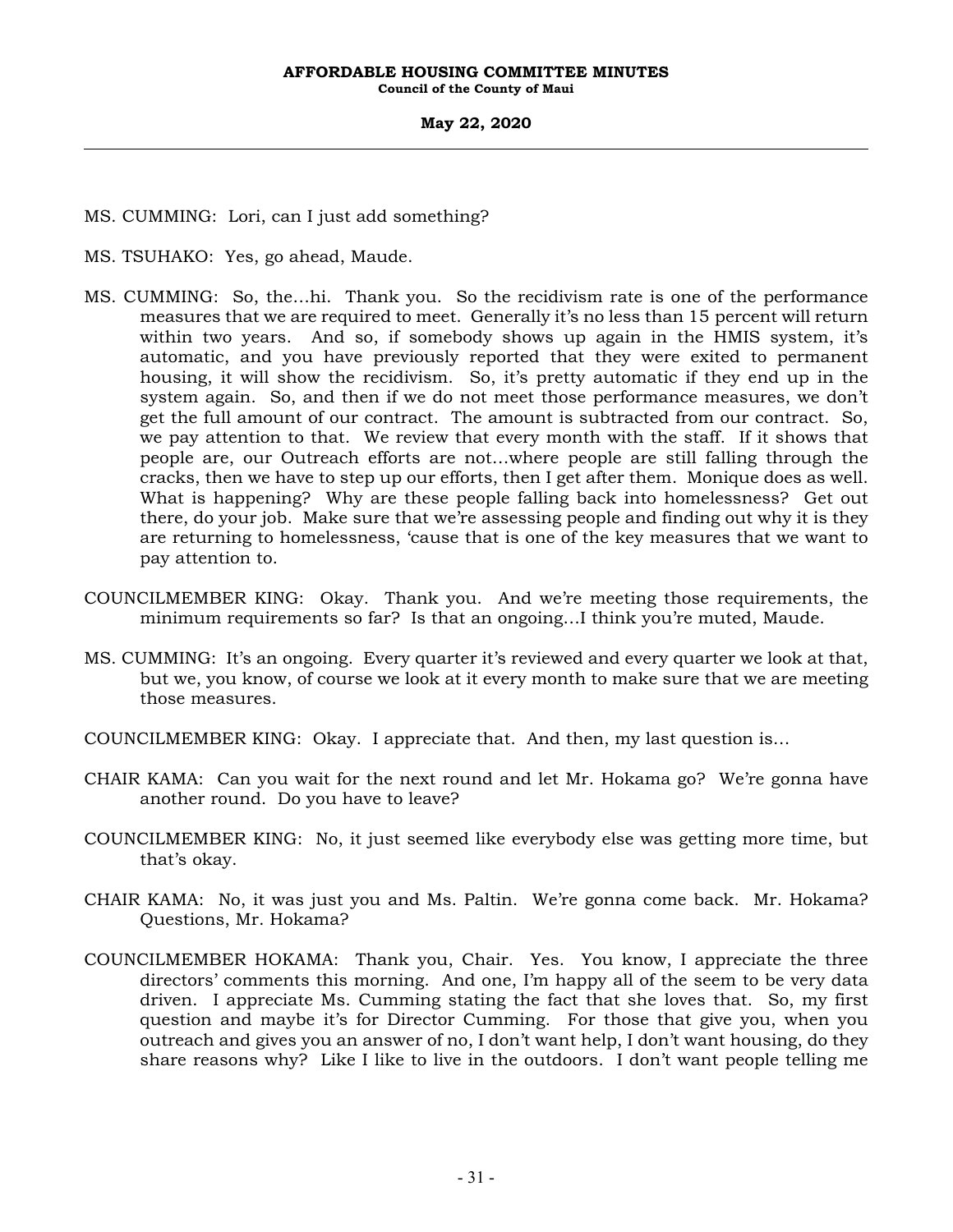# **May 22, 2020**

what for do. I don't want to give up my drugs. I don't want to give up my animals. Do you have data on those situations?

- MS. CUMMING: We, you know, it's just anecdotal and the reasons are varied. In fact, on Tuesday I stopped by in front of Salvation Army, I was talking to people on the sidewalk there. I asked one person and he said no I don't want housing. And the guy next to him said, no she wants to know if you want housing, not if you have. He says no, I don't want. And he tells me, I have a place I can go to. I'm just having relationship issues. But he has been out there now. We've encountered him for four months. So, we know there's other things going on. So, we always ask why. There are reasons like I tried it and I was in a care home. They took all my money and only gave me \$50. I need to drink my beer. I can't do it. So, there's a whole list and we just keep coming back because what will happen is, maybe their health will decline and the next time you go back they'll say, okay, now I'm ready. So, it doesn't matter what the reason is. Things change and so that's why we keep going back to see if maybe they changed their mind.
- COUNCILMEMBER HOKAMA: Okay. So, yeah, Ms. Cumming, thank you for that. You know, I'm a product of the '50s, yeah? So, my era for locals shaming your family, shaming your family name was a big no-no and was a big factor in how we behaved ourselves, per se. So, do you see a difference in attitudes regarding housing, whether it's an island born client or a migrant to Maui County? In the perception of housing?
- MS. CUMMING: There are definitely differences. One of the unfortunate things we also are seeing now that we've been, I've been doing this for over 20 years, they're now servicing some of the people, the children of the parents that were homeless. And they've become, we say they're ma`a to it. They've become accustomed to the lifestyle and it's not all that difficult to them. We want to see some other kind of outcome, but some people are ma`a to it. And so, it's difficult. So, and then there are people that have migrated here that intended to get a job and then they didn't do their research, didn't realize how hard it was, how expensive it was and lost their job and then have not been able to make it. So, we do, people that have no connections, we will ask them, local people, do you have family we can talk to? So, we'll talk to them and say, you know, if we could pay for it, would you rent him a room and try to have them reconnect? We'll do all those kinds of stuff. But with people that migrate here it's difficult, because there are no connections.
- COUNCILMEMBER HOKAMA: Thank you for that response, Ms. Cumming. I think you hit it on the bud. I think you're very, you yourself is ma`a of the clientele, so thank you for that. My last question at this time for maybe Director Tsuhako is do we have in our data, my issue for Lanai is what I call closet homeless. Again, I'm not too sure what is the current Health Department's standards for maximum people per bedroom or whatnot. I know City and County has I think 3 bedroom not more than 10 people maximum in a household. And on Lanai that's part of my problem. They're not necessarily on the street, but I know there's an old plantation house of 800 square feet trying to take care of eight to ten people in an old two bedroom, single wall, one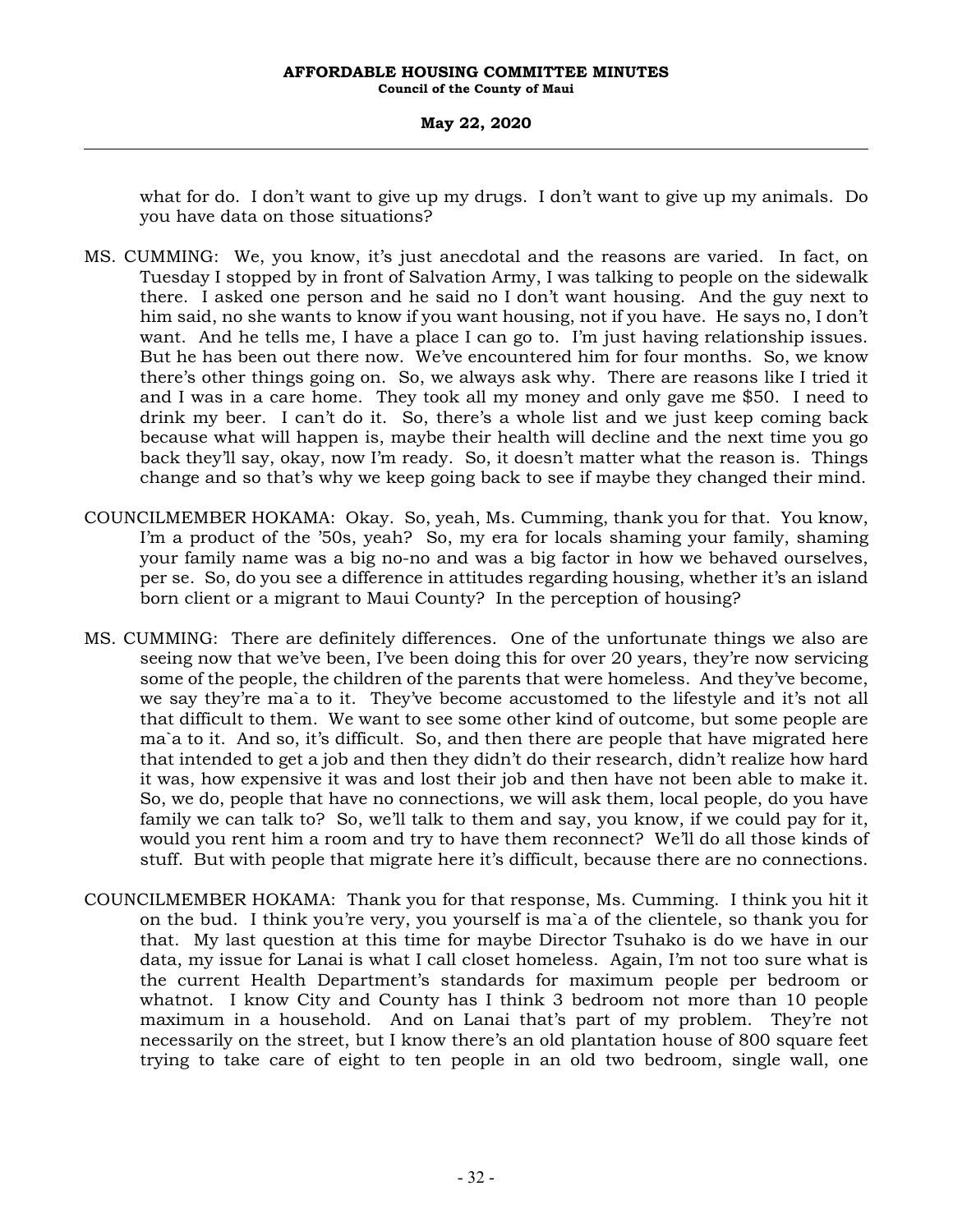# **May 22, 2020**

bathroom, one carport facility. I consider that closet homeless because they're stuffed in a little shed more or less. Is that something that we have data on and something that we plan to address, Director? Thank you, Chair.

- CHAIR KAMA: Go ahead and answer the question and then we'll move on to Member Sugimura.
- MS. TSUHAKO: Thank you, Member. Thank you, Chair. Mr. Hokama, I think what you're talking about is what's termed overcrowded, living in overcrowded situations. So, overcrowding is a real issue, especially for the community on Lanai and we know that from housing studies that have been done over the past few years and from anecdotally talking to people there about the need for affordable housing. According to the HUD standards though, overcrowding is not considered homelessness. So, the definition of homelessness according to HUD is people living in places that were not meant for human habitation. So, technically those folks who are living in overcrowded situations or, you know, I think the DOH terms them doubled up are not counted as homeless. Thank you, Madam, Chair.
- CHAIR KAMA: Thank you, Lori. So, we're gonna go back to Member Sugimura. Second round of questions.
- COUNCILMEMBER RAWLINS-FERNANDEZ: Chair?
- CHAIR KAMA: Yes, Ms. Rawlins-Fernandez? Yes.
- COUNCILMEMBER RAWLINS-FERNANDEZ: Mahalo, Chair. Is your intention to take up both items today?
- CHAIR KAMA: Yes, that is my intention. That is my intention.
- COUNCILMEMBER RAWLINS-FERNANDEZ: Okay. And are we going past 9:00, sorry, are we going past 12:00?
- CHAIR KAMA: I hope not. It's really up to you all. But we probably will go to 12:30. depending on your questions for this. If not, we can, I mean, let's just see if anyone else has any burning questions. If not, we can always do them in writing and send them to the Committee and we can forward them. But the pleasure of the Council. Yes. Madam Chair Lee?
- COUNCILMEMBER LEE: I just want to let you know I have to jump off. I have a 12:30. meeting. Thank you. Jump off at 12:30.
- CHAIR KAMA: Okay. Don't jump too far. Okay. So, Ms. Rawlins-Fernandez, did I answer your question?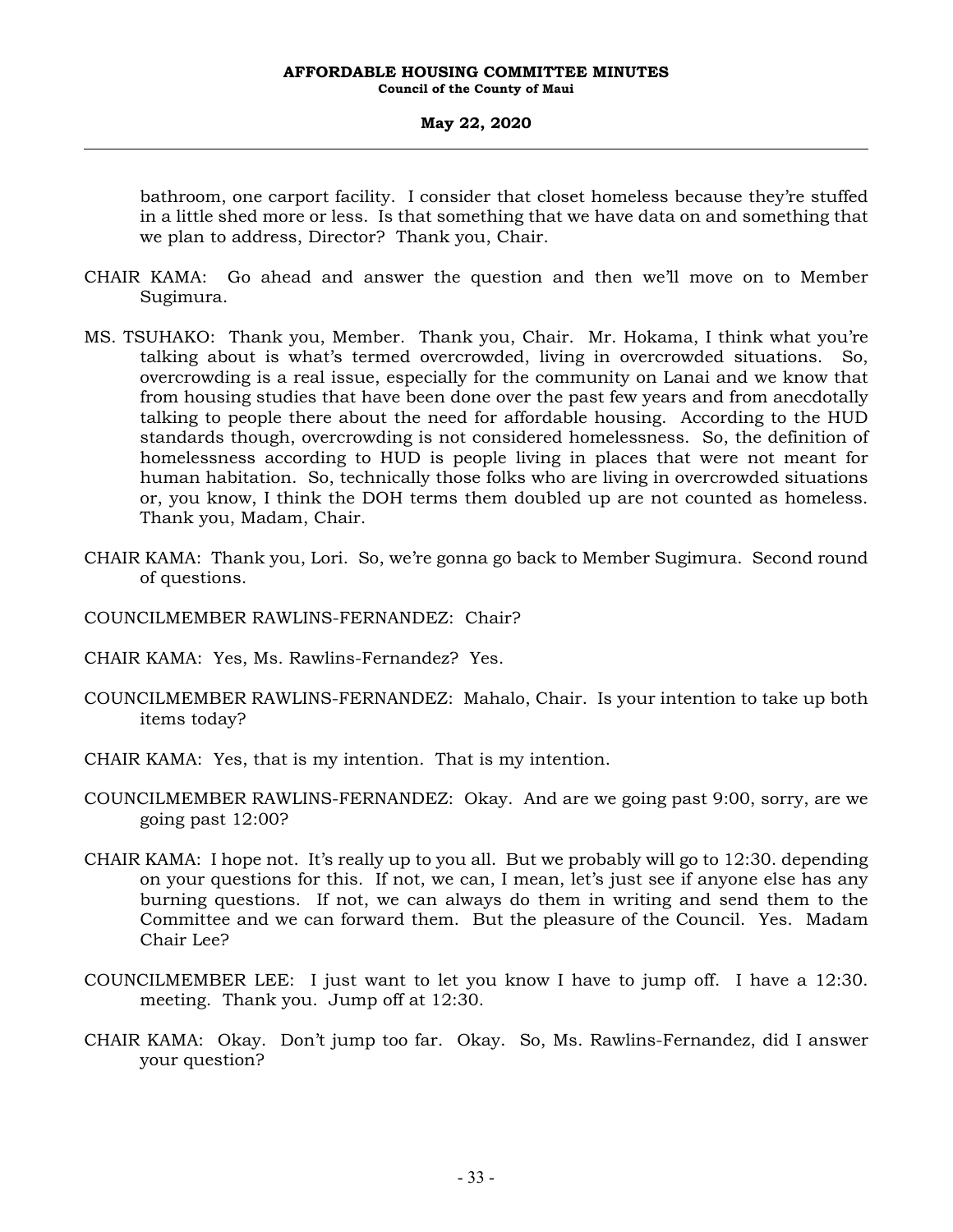# **May 22, 2020**

COUNCILMEMBER RAWLINS-FERNANDEZ: Yeah, I was just wondering because it's almost, it's 11:23 now, and I wasn't sure how long AH-33 was gonna take and I just wanted to make sure that --

CHAIR KAMA: We have time?

- COUNCILMEMBER RAWLINS-FERNANDEZ: --have enough time to cover that item.
- CHAIR KAMA: Thank you. Yeah. Thank you. Yeah. I hope so. Okay. So, we're gonna go back to Member Sugimura.
- COUNCILMEMBER SUGIMURA: You know, I don't have any more questions and I look forward to you, you know, if you want to just move onto the next item and ask the other Members. This is very good discussion. Thank you very much all the directors.
- CHAIR KAMA: Okay. Thank you. Mr. Sinenci?
- COUNCILMEMBER SINENCI: Thank you, Chair. I just had one question and they can just briefly comment. My question was, you know, working with other agencies out there to address the unsheltered like the veterans, also some of the church groups, are you getting a lot of cooperation from those agencies?
- MS. TSUHAKO: Thank you, Mr. Sinenci. Yeah. We work very closely with the Veterans Administration. They actually offer VA funded housing for homeless veterans and we have many faith-related groups that belong to the Maui Homeless Alliance and work together with the existing cadre of support services to address needs. Thank you.
- COUNCILMEMBER SINENCI: Thank you, Director. Thank you, Chair.
- CHAIR KAMA: You're welcome, Mr. Sinenci. Vice-Chair Rawlins-Fernandez?
- COUNCILMEMBER RAWLINS-FERNANDEZ: Mahalo, Chair. I just have one quick question and comment. So, I guess it's a follow up from my initial question about why people find themselves without shelter and if when they're asked why don't they have, why they are not currently in a house, do they suggest an alternative? And I guess I would like to like challenge ourselves to recognize what lens that we are looking at this problem through, as critical theory challenges us to do. Are we forcing upon people who don't conform to this western society that we've built…and for that reason I'm working on a commission on homelessness and that'll be coming out soon for the Members to consider. Because I would like to end homelessness as well. But if any of the directors would like to answer that.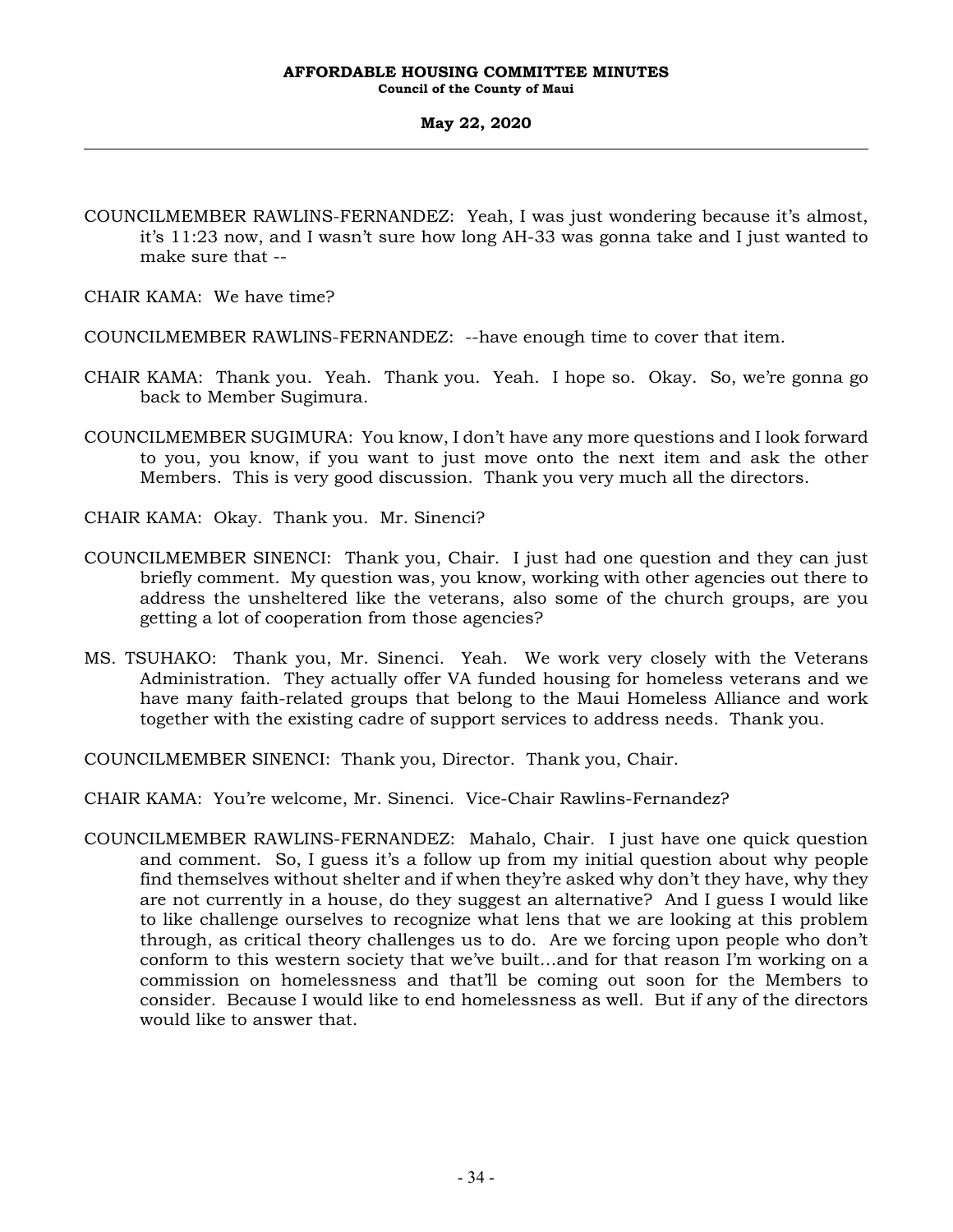# **May 22, 2020**

MS. TSUHAKO: Thank you, Council Vice-Chair Rawlins-Fernandez. I would welcome your feedback and your ideas. I don't…I think our system tries very hard not to have biases in terms of how we look at things. But there's certainly a cultural component. We know that certain populations are over represented in our homeless community, as well as in, you know, other systems of care including incarcerated people. So, I would look forward to working with you and I'm sure Maude and Monique and others in the service community would look forward to your feedback as well to give us I would say different, but you know, just maybe enhancing the perspective that we all look at the issues from. So, thank you.

COUNCILMEMBER RAWLINS-FERNANDEZ: Mahalo. Mahalo, Chair.

CHAIR KAMA: Thank you, Vice-Chair Rawlins-Fernandez. Ms. Paltin?

- COUNCILMEMBER PALTIN: Thank you, Chair. I just, you know, in Ms. Yamashita's response about what they're doing on the South Side and what we're doing besides the long-term housing, a lot of the complaints that I've got from my community and it even goes to Central, around Shiraishi Pool and like that is that you know with no place for homeless unsheltered folks to use the restroom, they just use it where they need to. And, is there anything within the Coordinated System when you're providing resources that don't end up in a long term housing situation that addresses that need? Or is it wholly separate from the Coordinated Entry System? From the time they are on the street to the time they get long term housing solutions, where should they be using the restroom? I mean, within this COVID-19 time, hygiene is kind of a priority and beyond washing hands, defecating in the streets is much worse than not washing your hands, although people need to wash their hands as well.
- MS. TSUHAKO: Thank you, Councilmember Paltin. This is Lori. I think that, you know, the Coordinated Entry System does not address specifically the circumstances that we're living in right now with COVID. In order to address some of the needs of the people who are unsheltered, the County has tried to provide some mobile hygiene options for the unsheltered community and especially in light of the need to protect the community safety with the unfortunate closure of our County parks. We've tried to sort of offset the unavailability of those park facilities with these augmented services, and has everything been adequate? No, they have not been. But, I think we've tried to do as much as we have the ability to do at the time. So, specifically the Coordinated Entry System doesn't necessarily have a service component for mobile hygiene or that kind of thing in a normal event. The County has tried to produce the resources to address those needs with the closure of the parks, in lieu of the closure.

COUNCILMEMBER PALTIN: Thank you.

CHAIR KAMA: Thank you, Ms. Paltin. Chair Lee?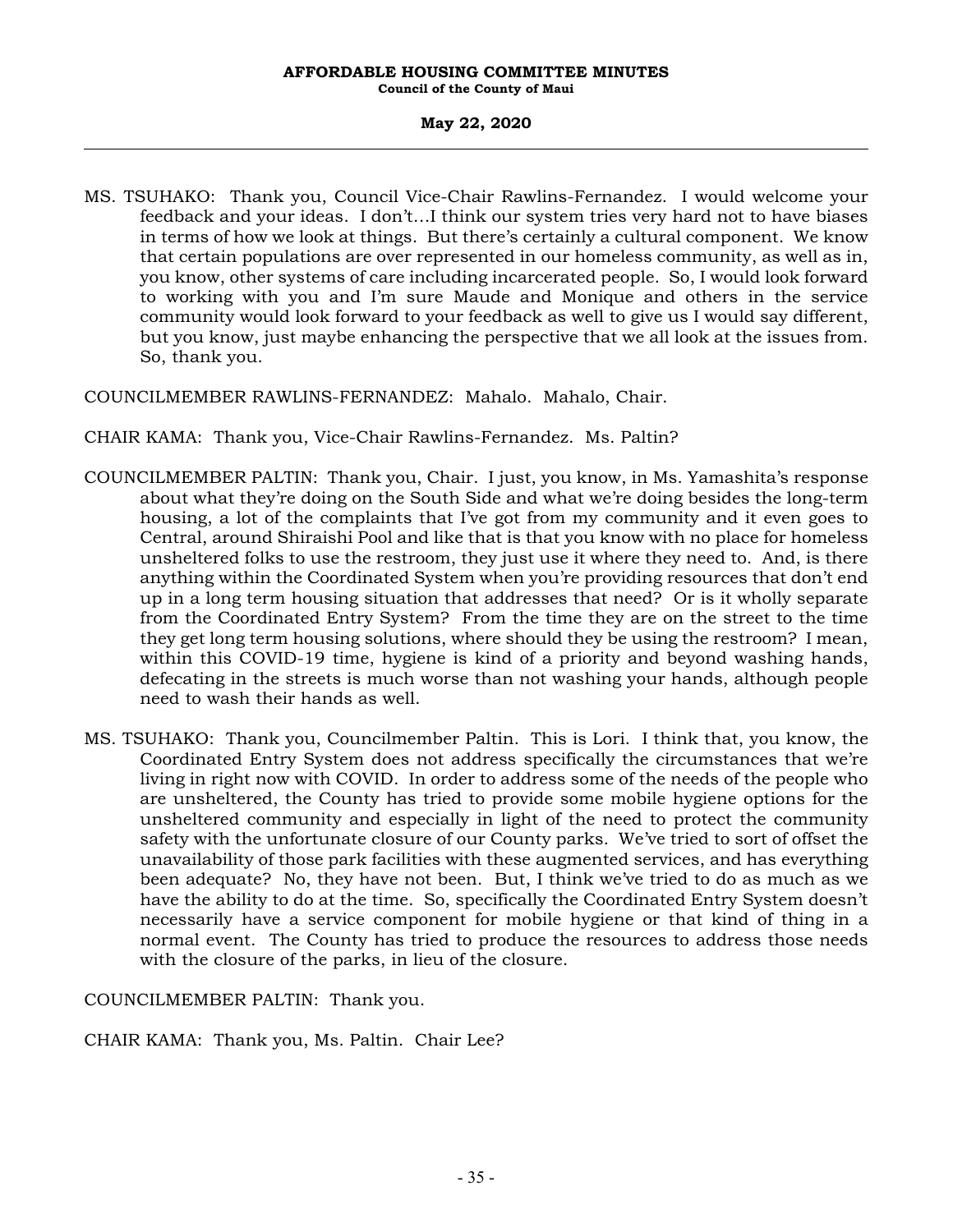- COUNCILMEMBER LEE: Thank you, Madam, Chair. I just wanted to ask the two executive directors if they are doing anything in particular to focus on the mentally ill? Nothing?
- MS. YAMASHITA: I can speak to that real quick. We really are focused on housing. The whole shelter, everything we do is about getting individuals into housing, but we also offer resources to our guests who have mental health issues, to the appropriate community services that are available to them. So, we work with Mental Health Kokua and Steadfast Services continually to ensure that those needs are met for our guests who have those issues.
- COUNCILMEMBER LEE: Okay. So, because I'm thinking of taking up that cause. Nobody has made any kind of major headway in terms of getting the State to take care of their responsibility. It's their responsibility. But nobody pushes it hard. So, I'm wondering is there anybody else I can partner with out there who is pushing that particular, you know issue?
- MS. YAMASHITA: Well, I agree with you, Councilmember, because I don't think we have enough funding for mental health services. So I would, you know, I would advocate with you for those services because I do know that we need more. I think that's something that would help our individuals in housing retention if they have the services available, but I just don't think there's, like you said there's not enough money being put into those services on our island.
- COUNCILMEMBER LEE: Monique, expect a call from me next week. Thank you, Madam Chair.
- MS. YAMASHITA: You got it. Thank you, Councilmember.
- CHAIR KAMA: You're welcome, Chair Lee. Member King?
- COUNCILMEMBER KING: Thank you, Chair. Thanks for that response, Monique. I just wanted to follow up real quickly, do you have a list of besides Mental Health, I thought Mental Health Kokua was part of this Coordinated Entry System? I know they're part of the Homeless Alliance, but do we have a list of other services because I know we've talked about it as far as referring people from the mobile hygiene unit for services?
- MS. YAMASHITA: Do you want me to answer or…
- COUNCILMEMBER KING: *. . .(inaudible). . .* We talked about this being one of the purposes of the mobile hygiene unit was to be able to refer people to services like mental health services and I thought that Mental Health Kokua was part of the Homeless Alliance. They were back when we heard the first report from it three years ago.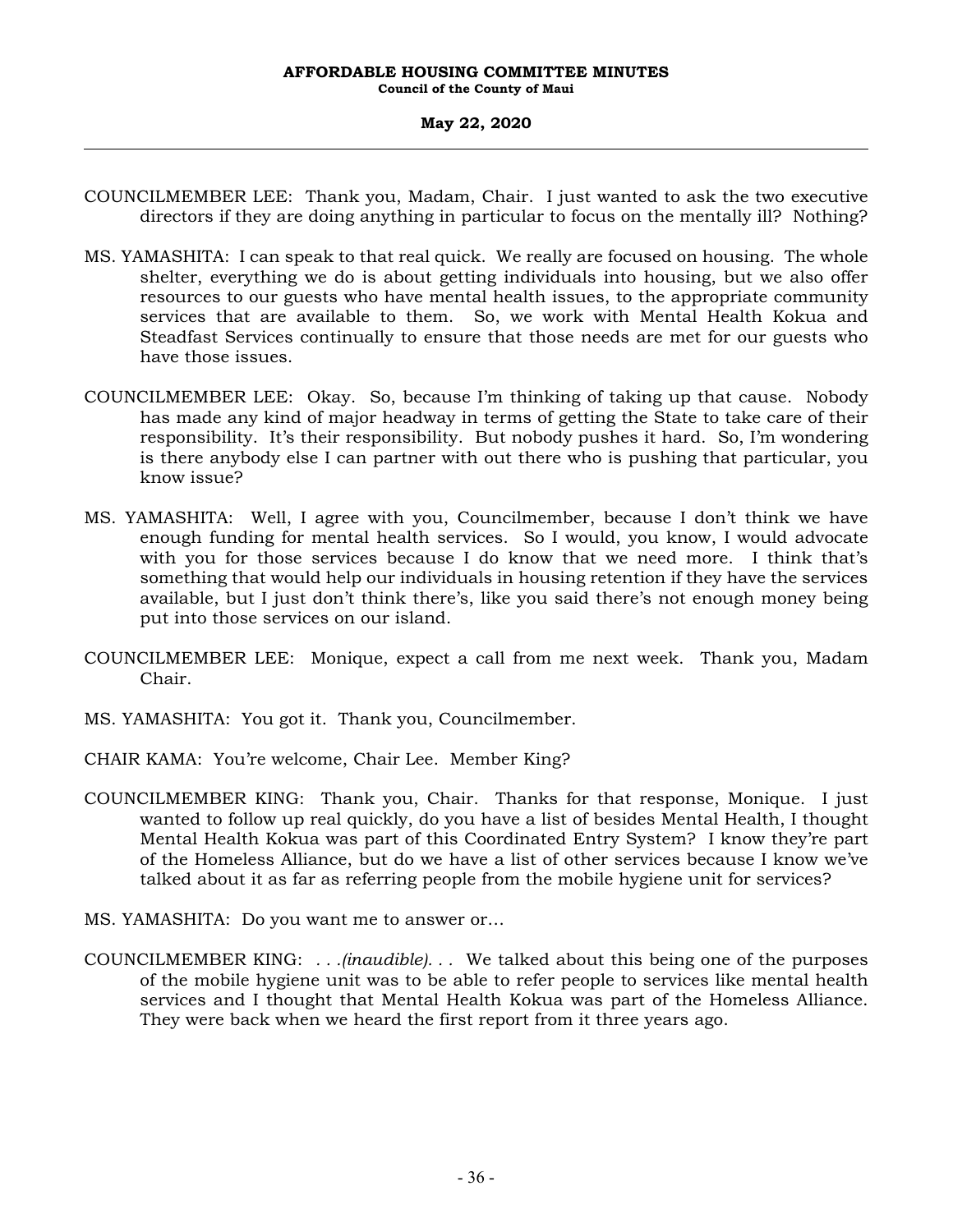- MS. YAMASHITA: Yes, they are. They're definitely active members of the Maui Homeless Alliance.
- COUNCILMEMBER KING: Okay. So, my other question I was gonna ask earlier, and I don't know if this is for, I think this is for Maude because I remember writing down when you said, Maude, about identifying at-risk renters and I just wondered if you could speak to how you identify, are we looking at rosters or people from the affordable housing units that we're renting out now? Or do people have to come to you with the problem? How do you go out and identify the homeless people for the program and then the at-risk renters that are out there that are potentially at risk of losing their apartments? You're on mute.
- MS. CUMMING: Sorry. One of the things we did at the outset of this COVID crisis was call landlords and property managers and let them know that if you have any tenants that are having difficulty, please have them call us and we got a lot of response from that. And, other than all of our contacts with different agencies that work with people that are in the poverty income level, letting them know. So, we've tried to and primarily through that kind of sources. through Maui Homeless Alliance and through our contacts with other agencies, other groups of people, letting them know we've put stuff on our website and so we try to reach out to every kind of group that we know of.
- COUNCILMEMBER KING: Okay. Great. Thanks for that information because I'm just trying to figure out if we can help with putting that information out directly, as well as, you know, individual Councilmembers that have a pretty good reach. I think every one of us has a Facebook that we put, you know, Facebook page that we put out information on. So, I just want to make sure we're getting the broadest scope of how we could identify people given that we have additional affordable housing rental projects coming online right now. So, we want to make sure the people stay in the housing that is provided to them and don't end up on the streets. And so, the last question I have is do you have any services that actually have a waitlist right now?
- MS. CUMMING: The only one would be for the Permanent Supportive Housing. We don't necessarily have a waitlist, we just haven't pulled, asked for any more referrals until we can come up with more resources to fund it.
- COUNCILMEMBER KING: Okay. So, you don't have like a list of people that are needing services that are like further down that you won't be able to service? Oh, you are muted again, Maude.
- MS. CUMMING: As they come up in the system, we pull names from the system every couple days and try to service everybody that's ready.
- COUNCILMEMBER KING: Okay. And then what about for Ka Hale A Ke Ola, Monique, do you have, are you full up on your shelters, 'cause I know when we first talked back in 2017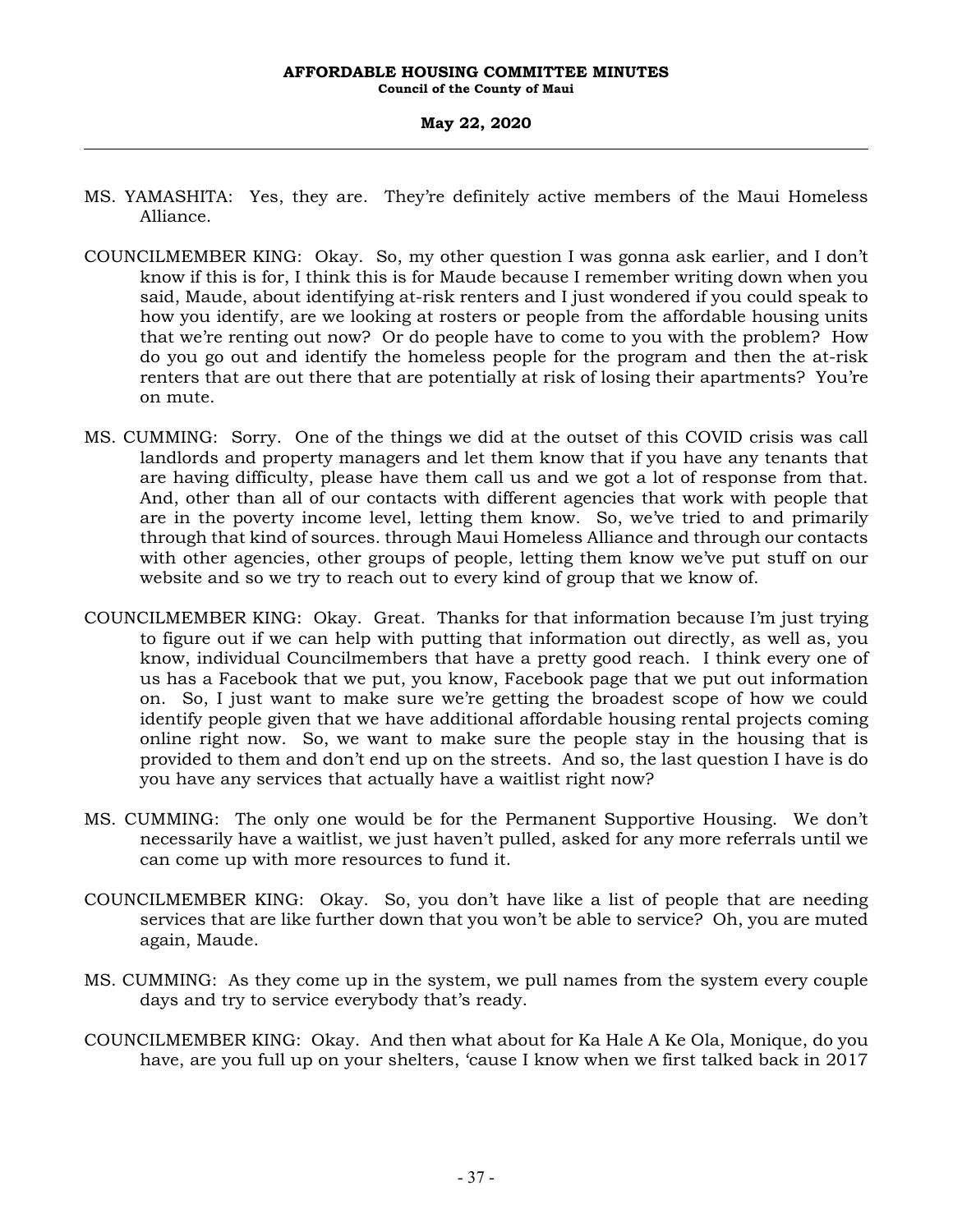# **May 22, 2020**

you actually had quite bit of space in the Central, but it sounds like you might be full now?

- MS. YAMASHITA: We are at capacity. The space that we did have available at that time was transitional unit space, but because of COVID we have filled every single unit that we have. So, we are at capacity and we're at a bit of a disadvantage because due to spacing requirements, I had to take all of our adults out of our men's dormitory and our women out of the women's dormitory. So, we utilize units in the facility to give them that space requirement. So, we do have…we are at decreased, we're not able to house as many individuals as we have been able to in the past, just because of those spacing requirements. But even with transitional shelter, we have actually, the State has allowed us to use those units for emergency shelter right now. So, we are at capacity, but still working to get individuals into permanent housing, so we've had quite a few individuals who have moved on to permanent housing and then that's opened up beds and spaces for families and adults to come in. So, we actually had in the last couple of weeks, we have much movement that's happening.
- COUNCILMEMBER KING: Okay. Great. The people you're moving into permanent housing are any of those utilizing recently opened spaces here, like Kaiwahine Village or any of the projects there?
- MS. YAMASHITA: Yes. Oh, yeah. We've had so many families that are moving in. Even some of our staff have moved in. So, it's quite a celebration because we, it really has made a dent in our shelter because of those units. So, we're really happy about that.
- COUNCILMEMBER KING: I really wanted to have a celebration, but then of course this COVID thing came up. So, Chair, I know I've used up my time. I had one more question that I wanted to ask Ms. Tsuhako.
- CHAIR KAMA: Can you just write it down? I'm looking at the clock and it's now 11:38. I'd like to be able to get Chair Lee off to her way at 12:30 and send you all home on your merry way for the weekend. So, if you could hold on to that?

COUNCILMEMBER KING: Okay.

CHAIR KAMA: Thank you. Mr. Hokama?

COUNCILMEMBER HOKAMA: Chair, yeah, thank you. No. My only thing is I have some similar feelings with Ms. Rawlins-Fernandez regarding the potential conflict between the west and island cultures. How we might want to address certain things. So, I'm with her. I would like us to look at more of an island solution for our island problem regarding homelessness. Thank you, Chair.

CHAIR KAMA: You're welcome, Mr. Hokama. So, Members…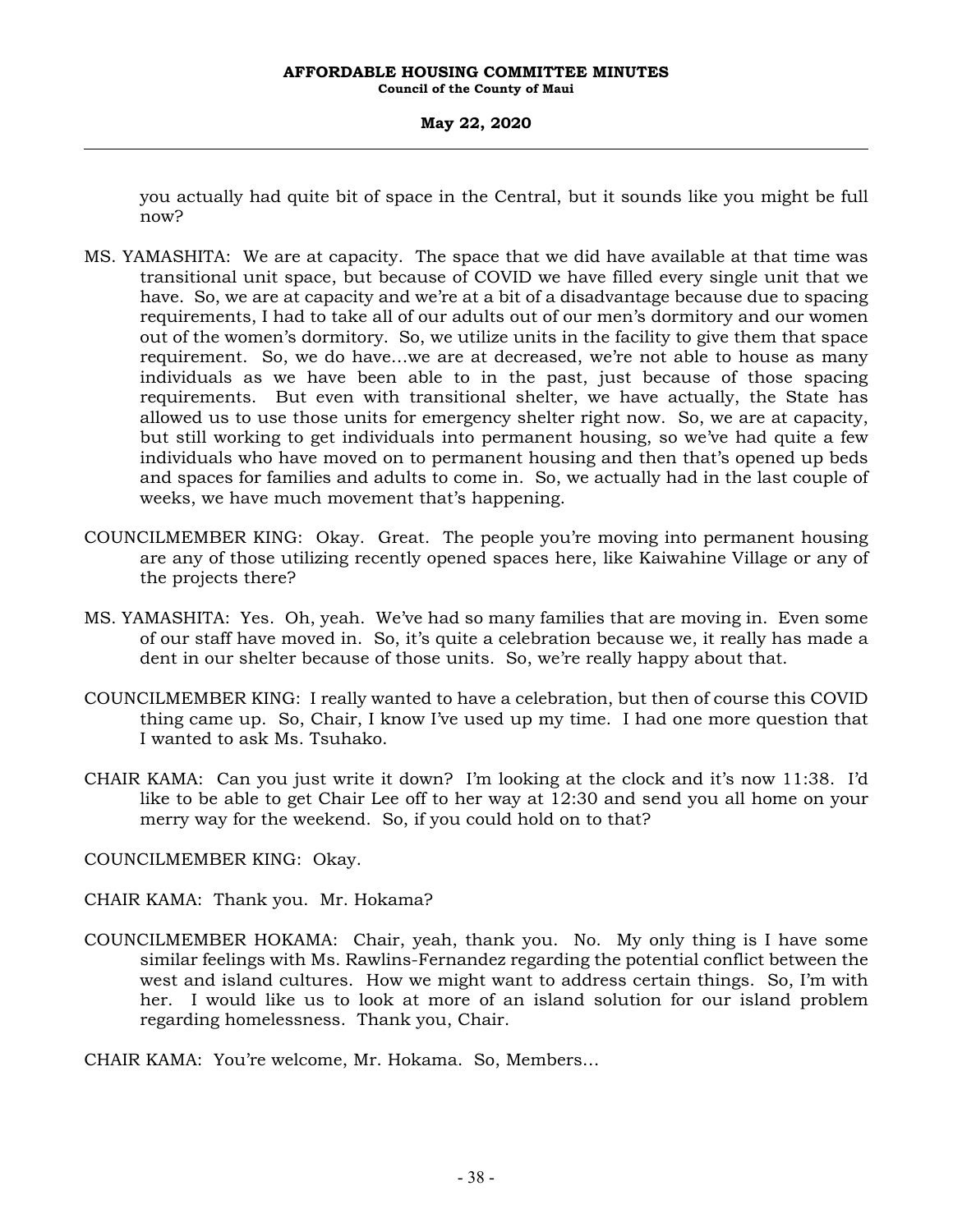# **May 22, 2020**

VICE-CHAIR MOLINA: Chair?

CHAIR KAMA: Yes. Mr. Molina? Yes.

- VICE-CHAIR MOLINA: Thank you, Madam Chair. I know most of the Members were offered multiple opportunities to ask questions. I was only given one opportunity, so if there's no objections, I would like to have one last opportunity to ask questions. Yeah, thank you very much.
- CHAIR KAMA: Oh, I'm so sorry. None at all. Yes, go right ahead, Mr. Molina. Thank you.
- VICE-CHAIR MOLINA: Thank you. First of all, for Ms. Cumming, in one of your responses I believe to Ms. Lee you said you have experiencing permitting delays for the emergency housing? Can you very briefly tell us where you are experiencing these permitting delays? Was it from the County of Maui or the State?
- MS. CUMMING: So, what we were trying to do is renovate current emergency shelter space and make permanent housing and so that requires going through the entire process again and seeing whether we meet the guidelines for the amount of bathrooms we're allowed, that kind of thing. So, we got through the initial phase and one part we were trying to renovate two spaces and so now trying to renovate the next phase we, it was the County of Maui and we finally got through that utilizing the Governor's Emergency Proclamation, so…
- VICE-CHAIR MOLINA: So, may I ask which department or departments you experienced the delays from?
- MS. CUMMING: I believe it's Planning.
- VICE-CHAIR MOLINA: Thank you very much. I appreciated that answer. Okay. And my next question, I guess this is maybe for Lori, or actually anybody could chime in on this one. In earlier conversations you had with responses, trying to get responses from the homeless, do you all have enough social workers? 'Cause I'm thinking of ways how this Council can help you with providing either resources or potential legislation that's in other municipalities. If you have something, you found something in other municipalities that could help you with curbing homeless. Well, let's start with that one question first, do you folks have enough funding for more social workers to do Outreach?
- MS. TSUHAKO: Thank you, Councilmember Molina. I think if we had everything we wanted, you know, in the world, Maude and Monique and many of the other agencies would love to have more staff to carry the load. I think at some point we have to really realistically look at what is the capacity of our community. Do we have enough trained social workers, enough case managers to go around? Do we, where do we get them from? And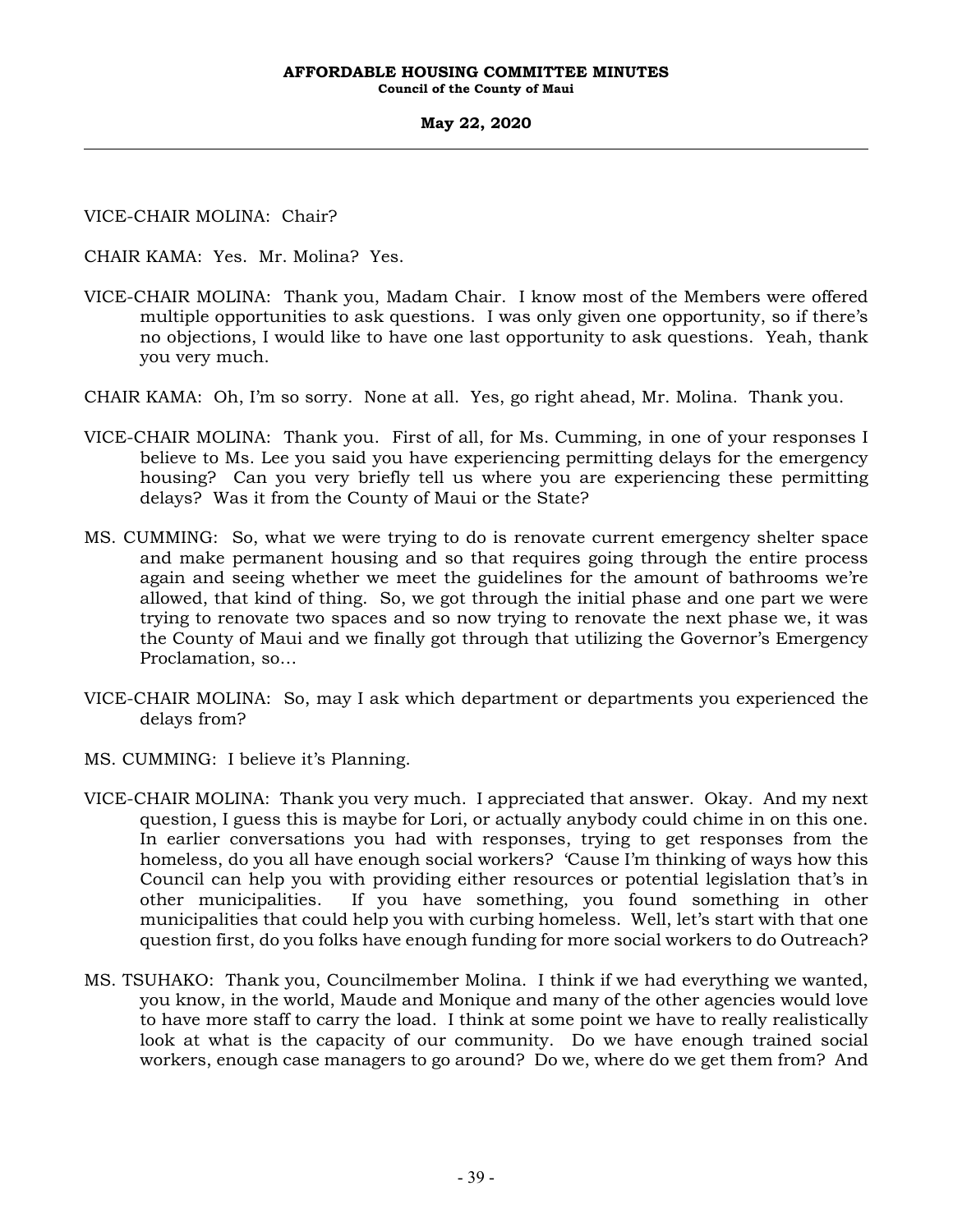# **May 22, 2020**

homelessness is a particular area. It's a big learning curve for many people and it's not always a good fit. So, I could be a good social worker in the healthcare system, but I may not be a good social worker in Outreach. So, it's one half dozen of the other. So, we have to…I think if the agencies need more staffing, the County at least during the last two years here has been generous about helping, trying to allocate more money for staffing and things of that nature but it's really also a lack of people who are trained and ready to jump in to do the work.

- VICE-CHAIR MOLINA: Good. I appreciate that, because, you know now with the way the economy is right now, you got a lot of people who have been laid off from other businesses that may have skills that could be used in the social services sector, so that might be an opportunity for others who may be looking at a career change. So, to maybe work for the State or for the County. So, great. And, thank you for sharing that information about our homeless vets too as well. There's a lot of outreach and that you're getting assistance from the VA. So, okay I guess that about does it for me. So, I appreciate that. Thank you for all of your responses. And, thank you, Madam Chair, for giving me my second round. Thank you.
- CHAIR KAMA: My apologies, Mr. Molina, and thank you very much. So, Members, thank you for not asking anymore questions and if you do, please send them on to the Committee and we'll go ahead and forward them on to Ms. Tsuhako and to Ms. Yamashita and Ms. Cumming.

# **COUNCILMEMBERS VOICED NO OBJECTIONS.**

# **ACTION: DEFER PENDING FURTHER DISCUSSION.**

CHAIR KAMA: So, we are now going to take on our second item. So, I'd like to just take a temperature check with everybody. Do you all think you need a break, or do you want to just power through?

COUNCILMEMBER KING: I'd like to take a break.

- VICE-CHAIR MOLINA: Power through.
- CHAIR KAMA: Power through?
- COUNCILMEMBER PALTIN: I just need to leave at the same time as Member Lee. So, I'm okay with powering through.
- CHAIR KAMA: Powering through? Okay. Powering through. That's what we're gonna do. Power through.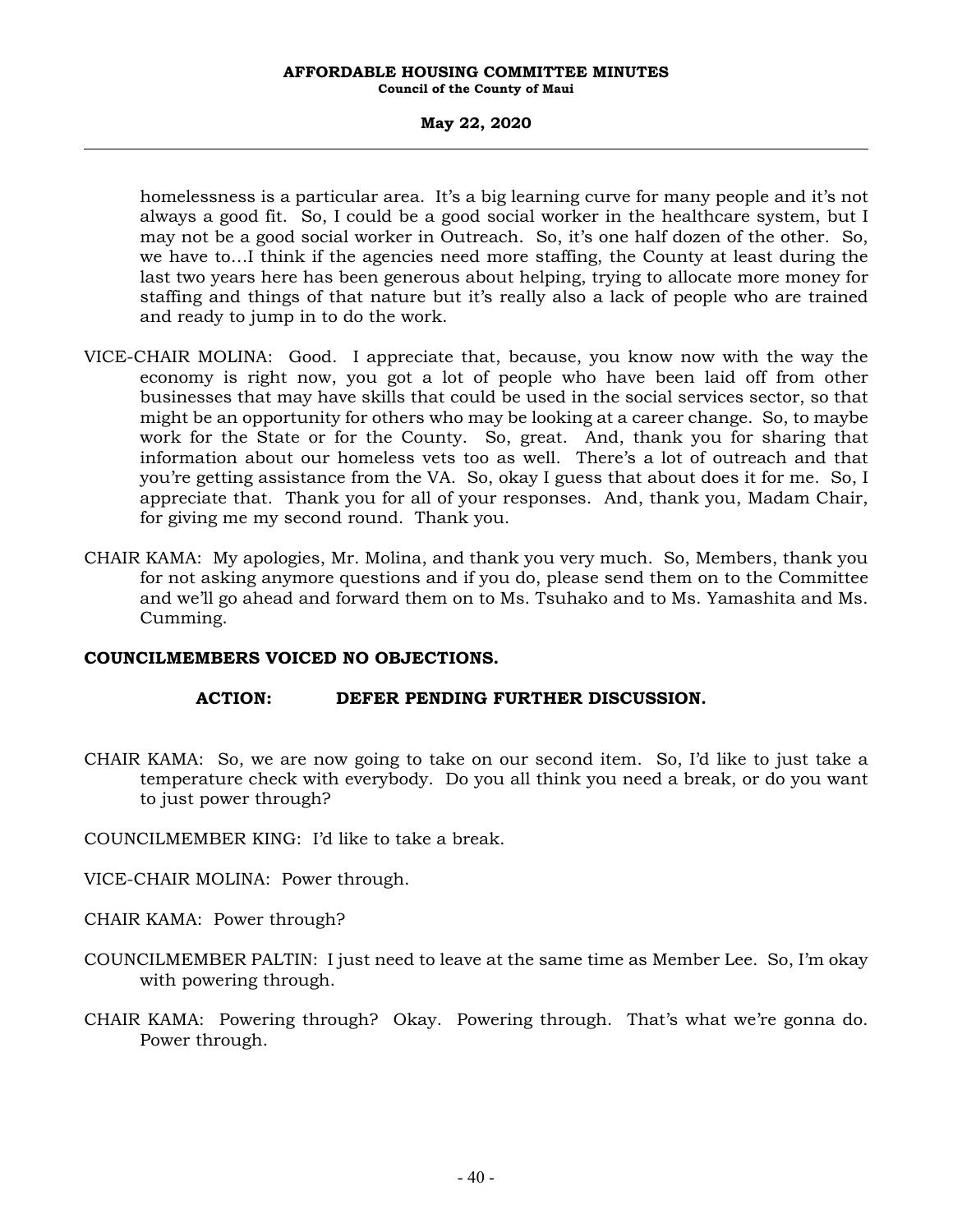# **May 22, 2020**

# **AH-33: AFFORDABLE HOUSING FUND PROGRAM ANNUAL PLAN**

- CHAIR KAMA: Okay. So, let's go on with our second agenda item. The Affordable Housing Fund Program Annual Plan or AH-33. So again, during the consideration of our Fiscal Year 2021 budget, the Economic Development and Budget Committee considered the Mayor's recommended appropriations from the Affordable Housing Fund. Those recommendations are contained in the Affordable Housing Fund Program Annual Plan which Council received but did not have time to refer to this Committee prior to the start of the budget process. So, Members, I have asked the Department to briefly review the recommended projects. And we also have representatives for Hale O Piikea, whose project was not included in the FY 2021 Budget appropriations from the Affordable Housing Fund. They will be available to address questions from our Members. And, Members, it is the Chair's intent after hearing the presentation to ask this Committee for your consideration and recommendation to the EDB Committee for a budget amendment to include Hale O Piikea in the Fiscal Year '21 appropriations from the Affordable Housing Fund. So that is my intent. So, Deputy Director Munsell, if you would please proceed with your presentation?
- MS. MUNSELL: Thank you, Chair. I just have…my name is Linda Munsell. I'm the Deputy Director for the Department of Housing and Human Concerns. I just have a couple of opening *. . . (inaudible) . . .* here to start us out and then Buddy and Jessica will provide the initial presentation for us. But before they talk about the projects, I just wanted to talk about housing need in the County. A few months ago in March, Jim Dannemiller with SMS Research and I presented findings from the new 2019 Hawaii Housing Planning Study. And this is the same study that we do every few years and it helps to inform our decisions about the projects that we support, as well as the investments that we make with the funding that's available to us through the County, including the Affordable Housing Fund. So, if you remember from our presentation in March, the 2019 Hawaii Housing Planning Study indicated that all together we need something on the order of 10,404 housing units between now and 2025. Almost 4,300 of those units are needed for households that are earning 80 percent or less of the area median income for Maui. We also know from experience that building the units for the households earning below 80 percent AMI generally requires financial assistance from the government for construction. Both you and I know that the construction costs in Hawaii are very high and the County resources are limited. A recent cost evaluation that we did a couple of years ago indicated that on average, a government investment of approximately \$324,000 was needed per unit to support the construction of units that were targeted at households earning 60 percent of the AMI or less. So, using the data that we obtained from the 2019 housing study, the total subsidy cost for those units that are needed in Maui County would be almost \$1 billion. So, yeah, and I can see the reaction here. In order to get the most we can from the limited resources that we have to apply for our County, the applications that we receive for funding from the Affordable Housing Fund are actually, go through a very rigorous process. And a couple of things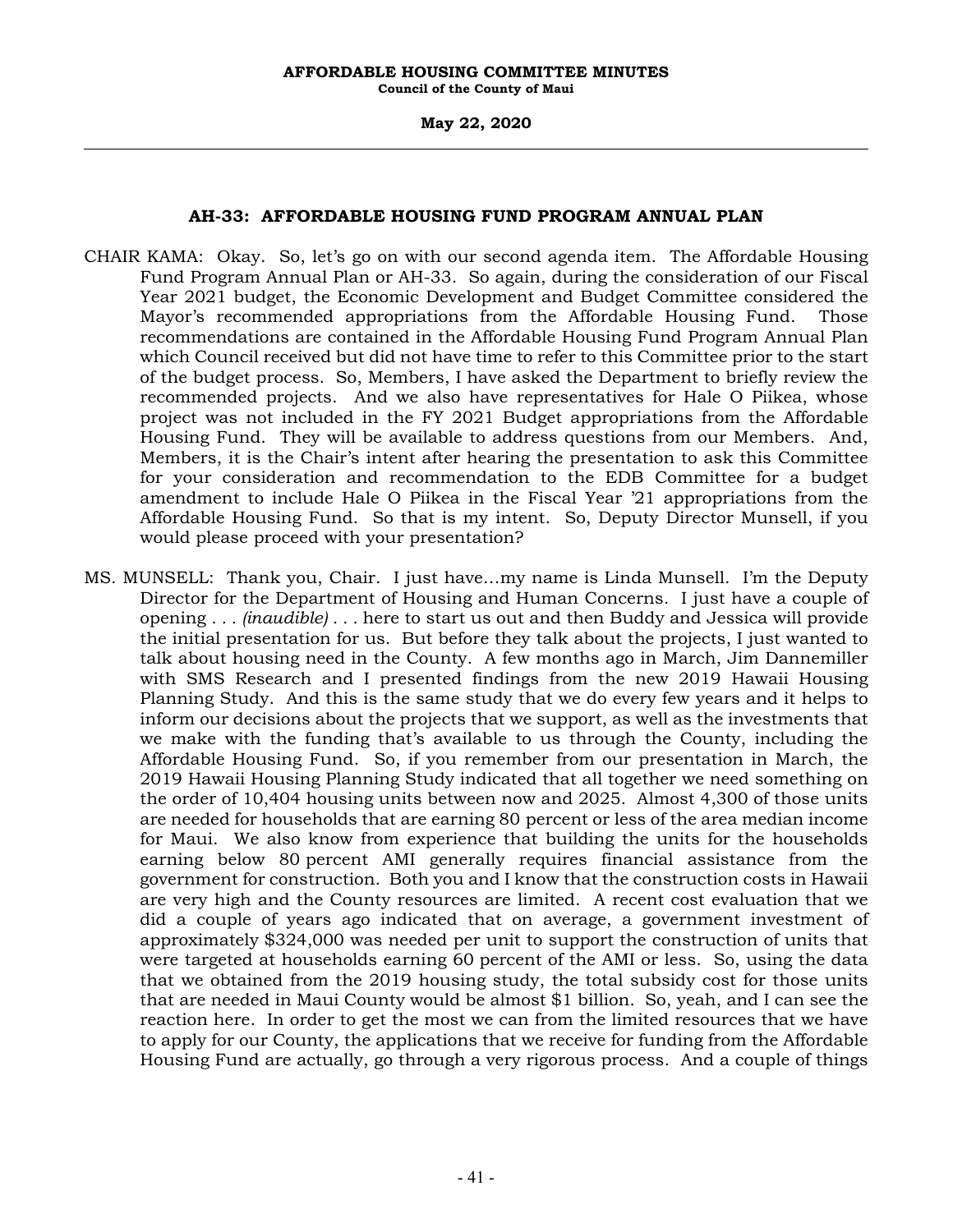# **May 22, 2020**

that are key to us is first identifying whether this project is going to fulfill a need that was identified for our community. Hawaii Housing Planning Study helps us with that. We also want to ensure that we are leveraging County money. So, for every dollar that the County is putting in, we're looking for a return on that investment from another source and typically that's either the Federal or the State funding sources. Staff also goes through and evaluates projects for readiness. We don't want our money sitting around waiting for three years from now to start. We're looking for projects that are ready. We're looking for developers who've got the capacity to develop these projects on a timely basis and efficiency. And then we also look at several other components that help to bring the best projects forward to this Committee for consideration for funding. So, that's my entire opening remarks. I'm going to turn the presentation over to Buddy and Jessica and they are gonna actually talk about the projects that we are forwarding to you for consideration and how those projects actually support our objectives. Thank you very much.

CHAIR KAMA: Thank you, Linda.

- MS. CROUSE: All right. Hello, everyone. This is Jessica, the Assistant Housing Administrator. Thank you for the opportunity to spend some time with you today. I am going to turn this presentation on now and I will keep this short and sweet. Can everyone see the presentation all right?
- CHAIR KAMA: Yes. I can see that, Jessica. Thank you.
- MS. CROUSE: Excellent. Thank you so much. So as Chair Kama had mentioned, this information was transmitted to Council earlier this year. I'll do a quick overview of the process that we went through with the RFP, as well as just summarizing the projects that have been recommended for funding consideration. I do want to give our Hale O Piikea development team, the, as much time as possible to more formally discuss their project and also answer your questions. So, there was an estimated \$14,321,450 appropriated to the fund for Fiscal Year '20. We held an application workshop on August 21st, that was attended by five people. We then had an application period from August 26th through September 27th. We received a total of 9 applications that were requesting funds about in the amount of \$26 million, just to give you an idea of the requested need from the community. We conducted a thorough review of all applications. We did want to increase the emphasis on projects that were serving lower AMI households, that were better leveraging the funds that they would receive with the County to secure other funding from other entities and also projects that have longer term affordability periods, as well. So those were all sections that we added specifically into the review to help ensure that the projects that were recommended met those goals for the County. There are five projects that we had recommended for your approval and consideration. They are Kaiaulu O Halelea, Liloa Hale, Hale O Piikea, Aloha House's Clean and Sober Residential Acquisition, and the Arc Residential Group Home Improvement Program. Now, the projects that started I believe have been included for funding considerations.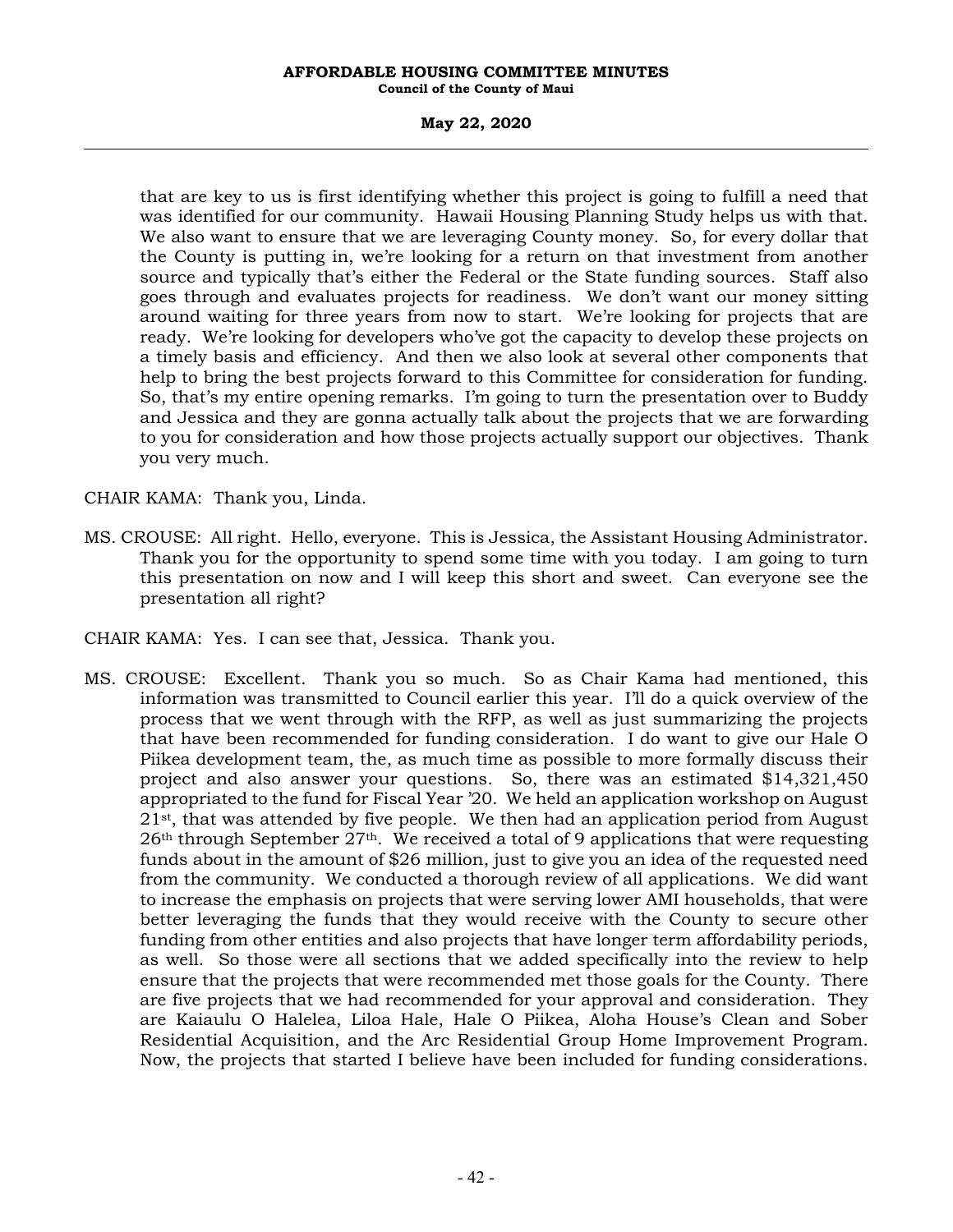# **AFFORDABLE HOUSING COMMITTEE MINUTES**

**Council of the County of Maui** 

## **May 22, 2020**

Deputy Director Munsell had informed us yesterday afternoon that the Arc project may have been pulled out, but we haven't quite had a chance to dig into that further yet, so hopefully there will be more information on that project for you soon. Kaiaulu O Halelea is by Ikaika Ohana. This is the same group that you have recently heard for the Kaiaulu O Kupuohi project in West Maui. They are proposing to do a 64-unit multi-family rental project in Kihei serving AMI categories below 40 percent and 60 percent. We have recommended funding in the amount of \$1.5 million against an estimated total project cost of \$62 million for that phased project. Liloa Hale is a senior rental multi-family housing project that will serve households below 30 percent and 60 percent AMI. We have recommended \$4.3 million in funding to assist with their new construction costs against an estimated total project cost of \$57.7 million. The Aloha House Clean and Sober Residential Acquisition Project is to acquire 2 residential homes who have 16 individuals for a long term substance abuse treatment program plan. They would target household members participating who are 50 percent or below AMI and we have recommended \$900,000 against their total estimated costs of \$1.4 million. And the Arc Residential Group Home Improvement Project would be to provide rehabilitation and property improvements at six home sites located in Kahului, Kihei, Lahaina, Wailuku and Maunaloa. We recommended \$277,000 against an estimated total project cost of 337,000. And for the Hale O Piikea Project, this would be another multi-family rental project located in South Maui serving households at or below 30 percent, 50 percent and 60 percent AMI. And we have recommended \$5.7 million to be committed to land acquisition costs against an estimated project cost of about \$49 million. And with that, I will hand the reins over to our Hale O Piikea team to share more about the work they do and what they are envisioning for this project here on Maui.

MR. WATSON: Aloha. My name is Kali Watson. Madam Chair Kama, as well as Members of the Affordable Housing Committee, I'm the President and CEO of the non-profit Hawaiian Community Development. We've been in existence for about 20 years. We do a multitude of different community projects with, you know, village centers, along with what you call industrial parks, as well as kupuna housing with the focus primarily being on affordable housing. We've partnered up with Chris Flaherty, 3 Leaf Holdings which we've collectively created Ikena Development LLC *. . .(inaudible). . .* assuming we get our funding do this particular development. Just a little bit of background, we, you know, we've been around for like I said 20 years and one of our major projects which is just about completed is Nanakuli Village Center which is built on Hawaiian Home Lands, some affordable housing. We worked with Kamehameha Schools, they put in Kalaniho`okaha Learning Center. We have a bunch of medical clinics, along with some retail outlets national, as well as local. That particular project is on Hawaiian Home Lands and working with the department we were able to get this one moving in partnership with the Homestead Association. The main part of it which I think is more in line with what you might be interested is Hale Makana O Nanakuli. Like most of these affordable housing projects, you know, it's very important as Ms. Munsell mentioned is to leverage funding. And so, in this particular case, we're asking for your support in you I guess providing the affordable funding amount or grant that we could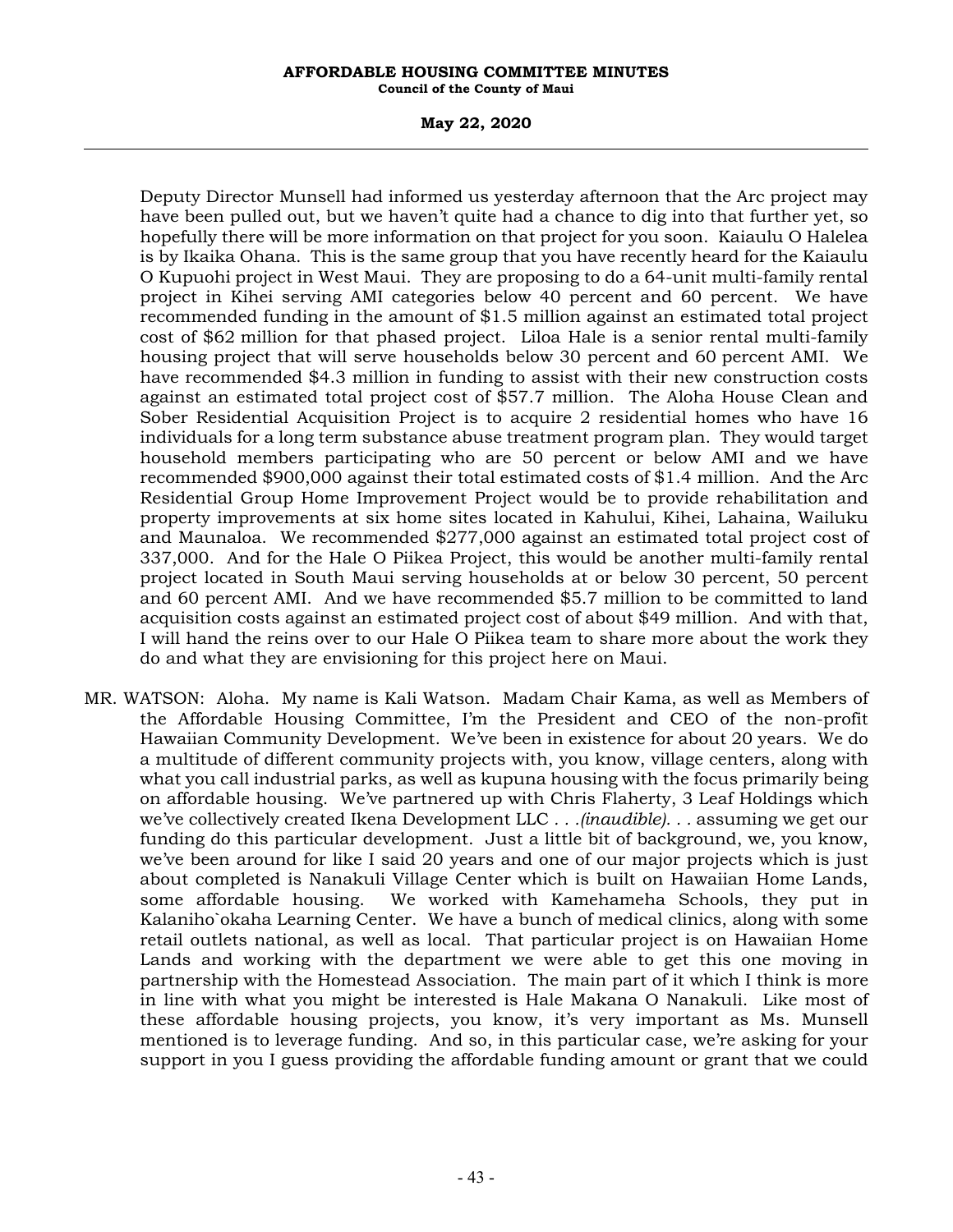# **May 22, 2020**

use to leverage and build this \$49 million project which involves about 90 units which is part of a three phase affordable housing workforce project. Now, besides the approach of using and leveraging County monies, it's really the only way to do these kind of projects, as you probably know, these kinds of projects are very, very difficult to do funding. There's not many non-profit affordable housing developments here in Hawaii. We've been around for a while so we have the experience and relationships with the various organizations to move these kind of projects forward. We recently got funded and we're under the construction and we are probably going to finish this particular project in Mā`ili involving about 52 units. This \$23 million project, again, using low income housing tax credits, rental housing revolving fund and various other government sources, including we received about \$5 million from the City and County of Honolulu to put this project together and that as I mentioned is under construction to be completed the end of this year.

MS. BARBEE: Kali, you're not showing the presentation you know?

- MR. WATSON: I'm not?
- MS. BARBEE: No.
- MR. WATSON: Okay. Let me try this again. Are you seeing it now?
- CHAIR KAMA: Yes, we can see…

UNIDENTIFIED SPEAKER: Yes, Kali. We can see it now.

MR. WATSON: Okay. Let me just…this is the village center. This is the one that I mentioned earlier right in Nanakuli on homestead lands. This is the Hale Makana, the 48 unit, basically providing housing for 40 percent to 30 percent AMI. Mostly three bedrooms. That one's about a 14½ million project. Again, using LIHTC and various funding sources. This is the Mā`ili one I previously mentioned. That's about a \$23 million, that's under construction and we'll get it done by the end of this year. Then, these are some renderings of what we are gonna be building. This is one we just got funding for Hale Makana O Mo`ili`ili. As I mentioned we have different projects. This is a kupuna housing project. It's about 105 units right in the urban Honolulu. That I said we got funding. Working with the Papakolea CDC or Community Development Board, we're building another village center on the scopes of Punchbowl which involves some kupuna housing, a resource center, some preservation of historic sites and working with Kamehameha Schools on that one. We have another one that also got funded. This is about 300 units. We got about \$130 million from HHFDC to build this. It's about 300 units. That one is under the design, but our funding is in place. This one is under construction and should be finished the beginning of next year. This is in Kapolei. It's 143 units involving a \$64 million project. Again, using LIHTC and various other sources to leverage and make this a reality. This is the second high rise, commercial is to follow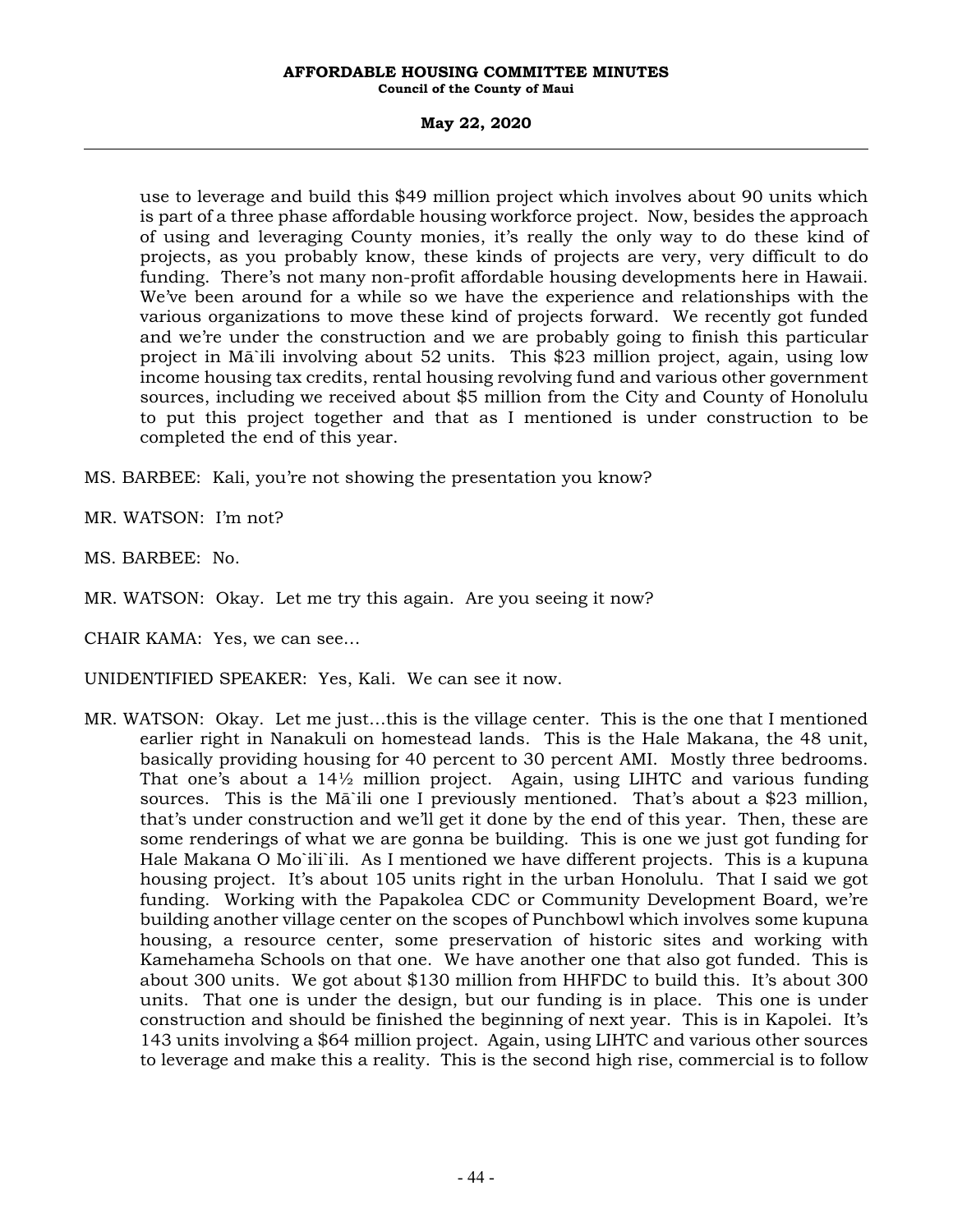# **May 22, 2020**

this one. This is another rendering of that particular project. Working with DHHL, we're doing a transition and rehabilitation of another project in Mā`ili, kind of focusing in on the waiting list on DHHL. These are going to be 40 units, 2 bedrooms, again using LIHTC to make this one a reality. And, then let me just introduce my partner, Chris Flaherty. He's the one that, you know, was very involved in all these other projects I just showed you, brings a lot of expertise to the table, some projects in California and elsewhere. We're very fortunate to have him as a partner. I think a lot of these projects would not become a reality without his involvement and expertise. Chris?

MR. FLAHERTY: Thank you, Kali. Thank you, Madam Chair and Members. To piggyback off what Kali was mentioning as obviously you may know and if not I can reiterate, you know, these projects are extremely competitive and complicated. Kali, I lost…o there we go. The concept of Hale O Piikea was a master plan of a 3-phased, 214-unit project of which when we looked at the project we knew that we could only bite pieces of the project off in certain sizes so as to leverage funds with HHFDC. And as you may or may not know in this past funding round, we submitted an application for 9 percent credits. We had originally intended to submit an application for 4 percent \_\_\_\_\_ bond allocation, but this year there were no rental housing revolving funds available. So, we were able to make a 9 percent project work. We submitted, it's a significant tax credit project in terms of dollars allocated to the project, but we feel it's a good project. Our intent was to do phase one which is a 90-unit project which as Kali mentioned, you know reaches deep into the affordable component, 60 percent and below. We have a 61 year regulatory agreement on it to keep it affordable and in looking at this the intent was to also CPR map the property and be able to purchase phase one now. We're in the process of working on phase two for next year's application and then phase three would be a 32 unit townhome project, all of which were 100 percent affordable. Phase two would be senior, but this phase one would be a family project. We engaged Munekiyo and Hiraga on the planning component and they are working with the Krausz Companies who we're purchasing the property from and we're working with Clifford Mukai with Unemori Engineering on the grading, drainage, all the civil work. Mark Development is our management company. The project has a variety of community spaces and the intent is to get the Piikea street corridor to match the existing design plan and submit it earlier as part of the downtown Kihei master plan. So, our renderings now are being matched to the design plan and we feel the project is a complement to the original plan. We feel it'll fit nice and we've taken the time to meet with the Planning Director and we think we're on the right track and hopefully we can get your support. Design partner is Mike Goshi who did the Kamalani Project in north Kihei is our architect on the project. And as you can see the parking on the project we're parking 1.5 stalls per residential unit and then we'll have a total of 214 stalls dedicated to that CPR phase one unit. The nice thing is we're able to use a lot of the existing topography to match, you know, our grading and design plan. So, we feel that, you know, with Clifford Mukai's help and his firm that we can…you won't see a lot of. you know. off-take of soils from the site. So, with that, I'll open it up to any questions with anyone who would like to proceed.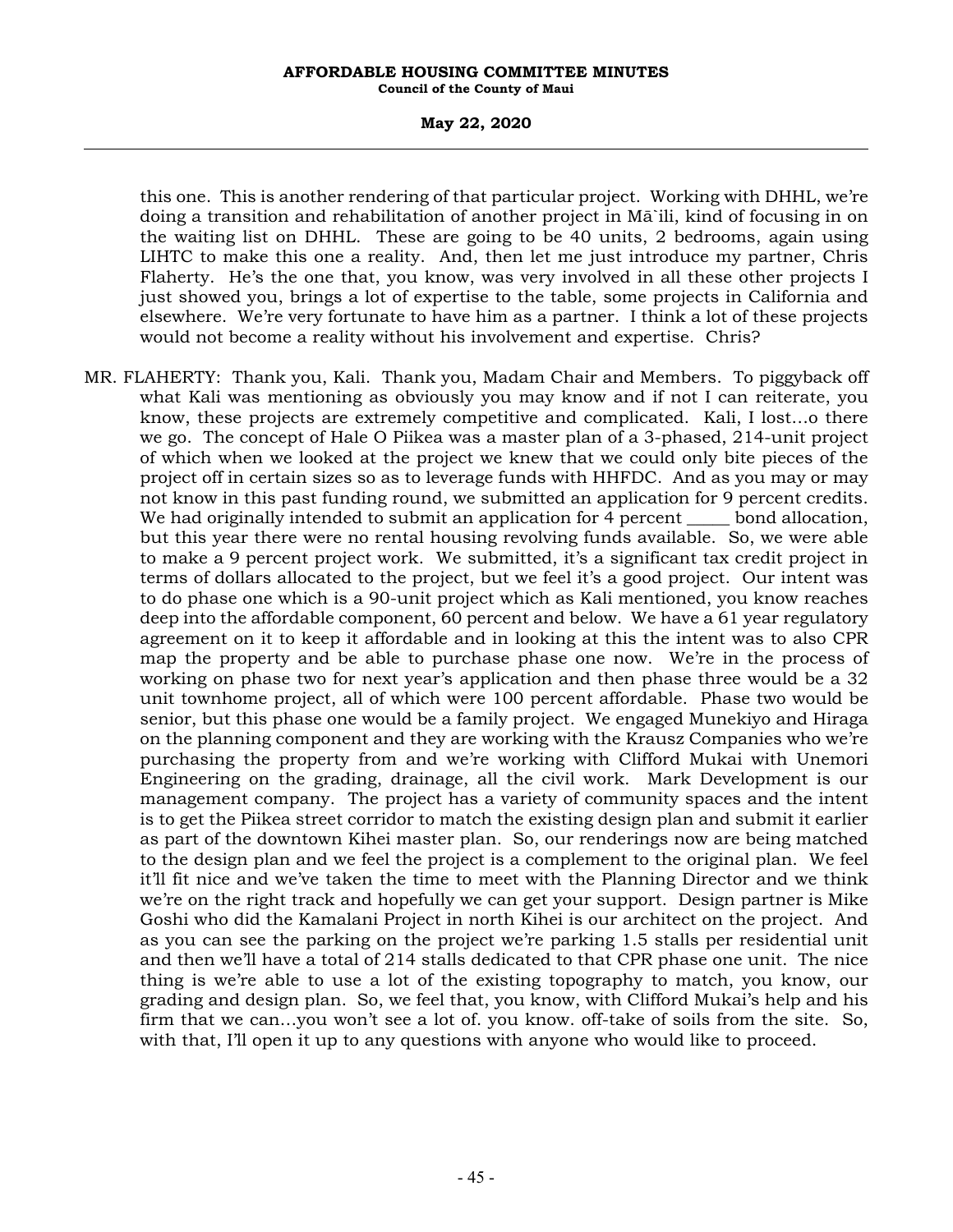- CHAIR KAMA: So, Members, before the presentation by Deputy Director Munsell and the Hale O Piikea team. So, in consideration of our time and it's really all up to you, Members, I'd like to first begin with one round of questions, two minutes each. And, Deputy Munsell, if the response to a question is going to require more information, could we ask you to do that in writing to us so that we can have the answer but not have it so detailed that it might take too long. So, Members, again, I'm going to begin with Committee Vice-Chair, Mr. Molina and since I'm having a hard time working backwards, I'm sure you all do, so when it's your time, by all means, just step up. So, starting with Vice-Chair Molina and then Member Sugimura, Sinenci, Rawlins-Fernandez, Paltin, Lee, King and then Member Hokama. Hopefully I didn't leave anybody out. Did I leave somebody out?
- COUNCILMEMBER RAWLINS-FERNANDEZ: We can also let you know when we have a question, Chair, to make it easier for you.
- CHAIR KAMA: Oh. Perfect. Thank you. You're so sweet, Keani. Okay. Mr. Molina? Yes. Go right ahead if you have a question.
- VICE-CHAIR MOLINA: Thank you, Madam, Chair. I guess first for the department regarding the ARC residential, I guess, request, can you just elaborate on what those improvements are. Is this to add more space to have more residents or clientele in there, or is this to do some general improvements of the existing site?
- MS. MUNSELL: Jessica, can I have you answer that for us please?
- MS. CROUSE: Yes. Of course. So, the ARC proposal was to do some rehabilitation work on portable AC and window AC units, as well as to install solar panels and battery backup at the Maunaloa site. Additionally they are planning to install AED kits at all of their home sites. So, that was what they were requesting the support for.
- VICE-CHAIR MOLINA: Okay. Thank you. Because I was under the assumption with this plan that it would be add more rooms to have more clientele there. So, these are just general improvements. Okay. And with regards to the Hale O Piikea Project, beautiful project by the way, and in terms of what's your completion, your timetable if you have any at this point?
- MR. FLAHERTY: Well, Kali, I'll take a shot at answering that. Right now, if awarded and we anticipate HHFDC, you know, obviously with everything that's going on, we're anticipating possibly an award date of late September and October, but you know, we're not quite sure. From that moment in time because of a regulatory requirement, a Federal regulatory requirement that we must be placed and serviced within two years of the award date, you know, that would put us, you know, probably if they have the award date, it would go to the year-end December would be 2023. So, we would have an…right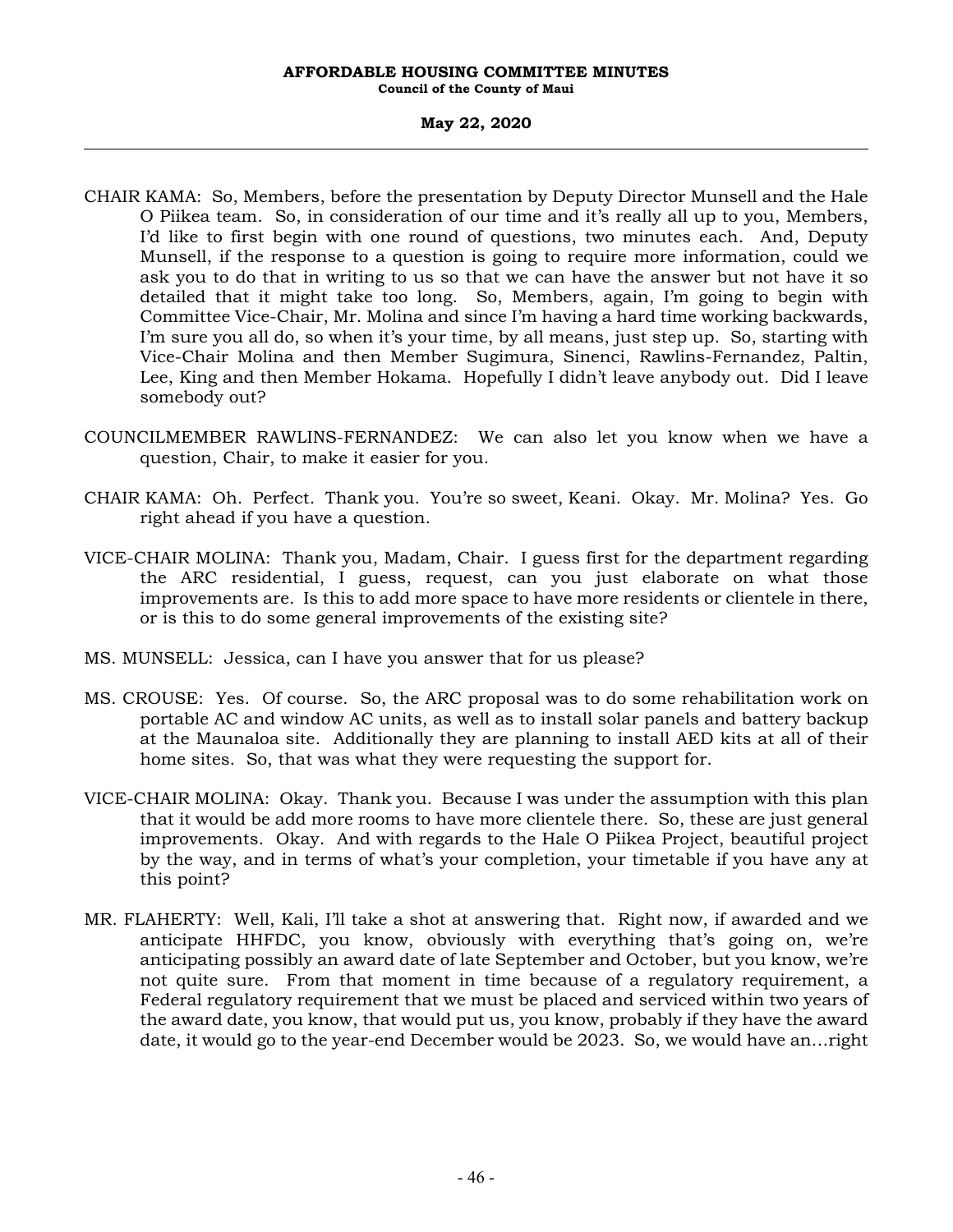# **May 22, 2020**

now we're showing about 14 month construction period of which we would hope to break ground in the middle of 2022 and be complete by the end of 2023.

- VICE-CHAIR MOLINA: Okay. Great. I hope everything goes smoothly as far as with permitting and hopefully no other delays that could push your timetable back, but thank you for the presentation. Thank you very much, Madam Chair.
- CHAIR KAMA: Thank you, Mr. Molina. I think…so, Ms. Sugimura? I don't see her. Oh, there you are.
- COUNCILMEMBER SUGIMURA: Yeah, so, thank you very much. So, this is, we just had a whole discussion about wetlands the other day, so this is not in the wetland area in Kihei right? This is...that's not a problem?
- MR. FLAHERTY: So, that is correct. Kali, if you'll go to the first phase site plan we can show you the area right there, yeah. So, we've avoided the flood zone area as you can see, more makai on the screen. And we've also have a retention basin as well. So, we've designed partners to design the property in unison with Unemori Engineering to make sure that we avoided the wetlands.
- COUNCILMEMBER SUGIMURA: Okay. Very good. That was kind of a big item the other day. And, I guess if you're going to be awarding, once the HHFDC funds are awarded, then you're pretty much ready to step forward, so this funding is important to make up what you need?
- MR. FLAHERTY: That is correct. Without it the project's not possible. So, as part of *. . .(inaudible). . .* the financing to fill, you know, the tax credit allocation. So typically, you know, if you do the math on a \$49 million project and were asking for 5.7, that's like 11 percent of the project total which, you know, leverage scoring competitive environment is pretty decent on a 9 percent deal. So, without it the project could not happen.
- COUNCILMEMBER SUGIMURA: Okay. And, one last question, so you've taken this to the community? Have you had meetings with the community so that you're pretty, you've gotten thumbs-up to proceed?
- MR. FLAHERTY: So, I'll let…Gwen Rivera with Hiraga is on and we had a couple meetings planned and then the COVID obviously issue hit us. We've…I know that there's been some conversations with KCA and I think most recently, but I don't know, Gwen, do you want to weigh in on that?
- MS. RIVERA: Sure. We were scheduled to go to the South Maui Advisory Committee based on Councilmember…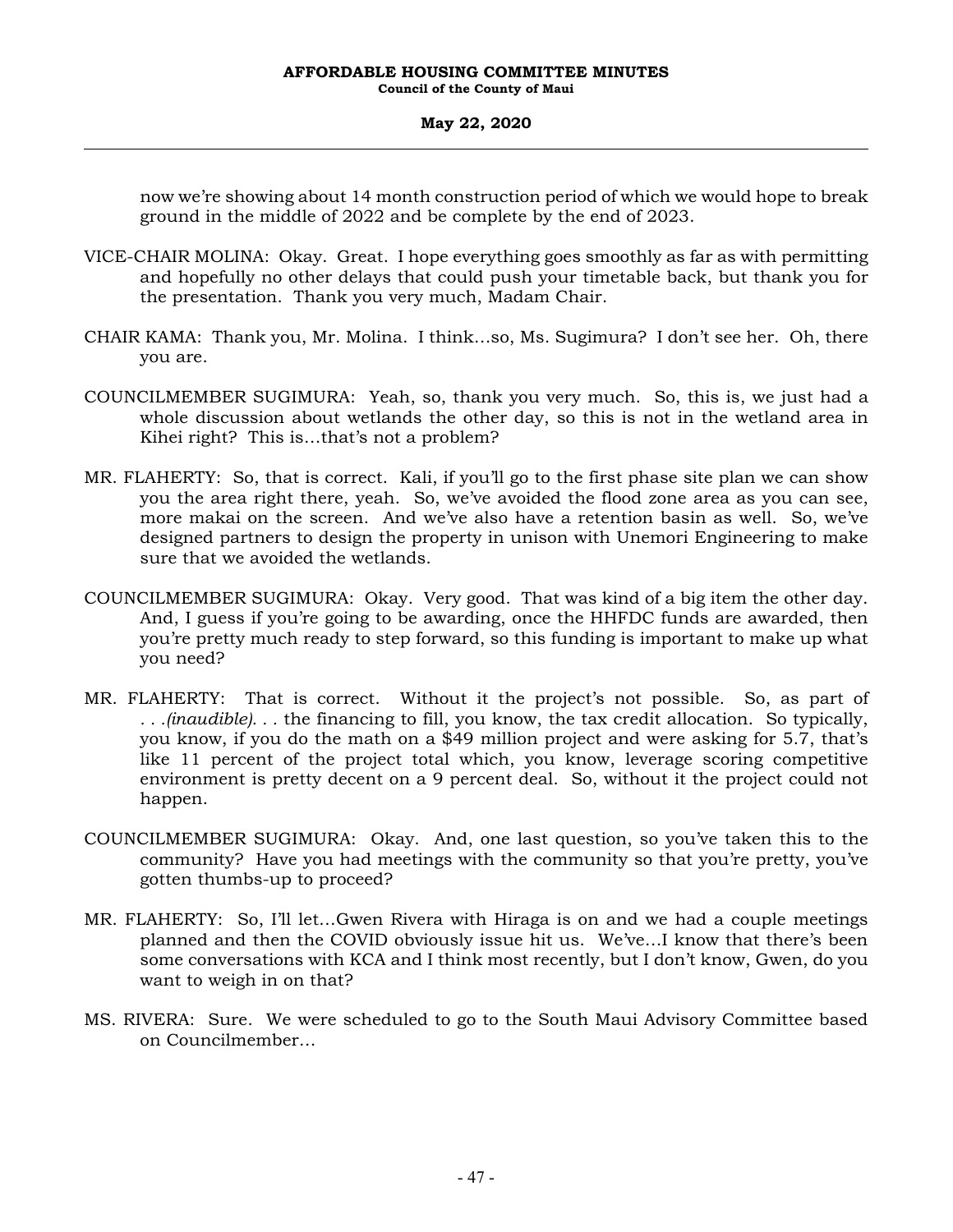# **May 22, 2020**

CHAIR KAMA: Excuse me, Gwen, do you have your video on? Gwen?

MS. RIVERA: Hi.

CHAIR KAMA: Can you put your video on so that everybody can see. Okay.

MS. RIVERA: Yes. Here.

CHAIR KAMA: Okay. Thank you. Sorry.

MS. RIVERA: Okay. Yes. Sure. Thank you for the question. The plan is to go to the South Maui Advisory Committee and also to the Kihei Community Association. We were all ready to do both. The plans kind of hit a snag when the COVID pandemic hit and the SMAC meeting was cancelled. So, we are intending to go back to the South Maui Advisory Committee and also to the Kihei Community Association once those meetings are back on going regular schedule again.

COUNCILMEMBER SUGIMURA: Okay. Thank you. Thank you, Chair.

CHAIR KAMA: Thank you. Mr. Sinenci?

COUNCILMEMBER SINENCI: Thank you, Chair, and thank you for this presentation. Just a couple clarification questions, so for the Piikea project it looks like the first phase will, is estimated at 49 million?

MR. FLAHERTY: That is correct.

- COUNCILMEMBER RAWLINS-FERNANDEZ: Mr. Watson, will you please stop sharing your screen?
- COUNCILMEMBER SINENCI: So, for the phase two, as it looks like phase one upwards of 14 months projected, so phase two and phase three, do you have projected costs and projected timelines for those, or?
- MR. FLAHERTY: Well, phase two is 96 units and that is a senior project and it's senior over retail. I would…we're expecting to submit an application in 2021 for tax credits. Obviously we'll need to find some sources much like we're requesting from the County of Maui to help fill that gap, unless there are rental housing revolving funds available. We're hopeful but with the current, you know. State Legislature looking at the budget, you know, and the current economic climate of, you know, the COVID-19 has caused we're not quite sure if rental housing revolving funds are going to be available, but the intent is to submit another application for phase two in 2021. If not, we would go for 2022. Hopefully the County of Maui has additional funds available, we'll apply for those, but our intent is to proceed with phase two. Its construction timeline would be another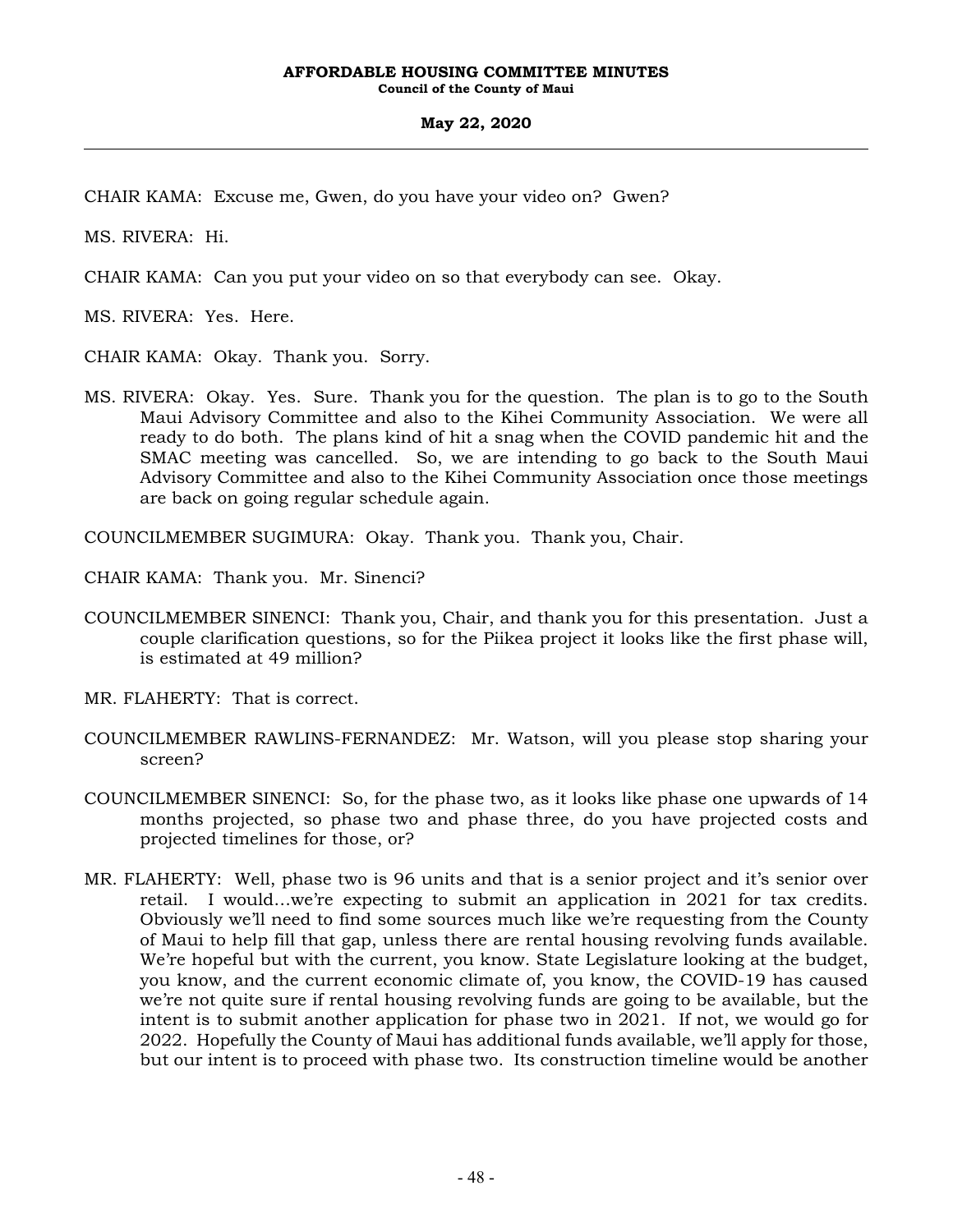# **May 22, 2020**

14 months as well. Phase three, we were really taking a lot at most recently, that project and we're contemplating for sale at 100 percent AMI and below or for rent 100 percent AMI and below. We're just not quite sure on that phase because that, we were not contemplating doing, using HHFDC along with tax credits. So, phase three was always to be the last phase, but we're not quite sure, maybe phase three becomes the next phase for us. So, hopefully that gives you an overview of the project.

- COUNCILMEMBER SINENCI: Mr. Flaherty, do you anticipate the cost being significantly lower now that the subsequent phases would have gone through permitting and infrastructure inlay already?
- MR. FLAHERTY: Well, that's a great…yes, that's the intent. That's a great point and that's what we're planning on phase two and phase three benefitting from. You know, we're not quite sure where construction prices are gonna be sitting, you know after this COVID event that's transpired. You know, right now we're just keeping things static in terms of cost increases. Over the last five years we've seen some pretty significant cost increases. We're not planning on throwing those or moving those same cost increases forward. We think there'll be a static marketplace. We're hoping, but we'll see. But that's a good point. We'll have some cost benefits. So there might be, we might say  $2\frac{1}{2}$ , 3 million on grading for phase two and phase three, maybe up to 4 million, but yes, you're correct, there will be some infrastructure upgrades that will allow us to reduce those costs.

COUNCILMEMBER SINENCI: Okay. Thank you, Mr. Flaherty. Thank you, Chair.

CHAIR KAMA: You're welcome.

COUNCILMEMBER RAWLINS-FERNANDEZ: Chair?

CHAIR KAMA: Yes, Ms. Rawlins-Fernandez? Yes.

COUNCILMEMBER RAWLINS-FERNANDEZ: Question. Really quick. I wanted to ask if you could ask whoever is sharing their screen to stop sharing their screen?

CHAIR KAMA: Oh, absolutely. So, Kali, is that you sharing the screen?

MR. WATSON: Yes.

CHAIR KAMA: Okay. You can take it down. Thank you.

COUNCILMEMBER RAWLINS-FERNANDEZ: Mahalo, Chair.

CHAIR KAMA: And, Miss…Vice-Chair Rawlins-Fernandez, you are up next. Do you have a question?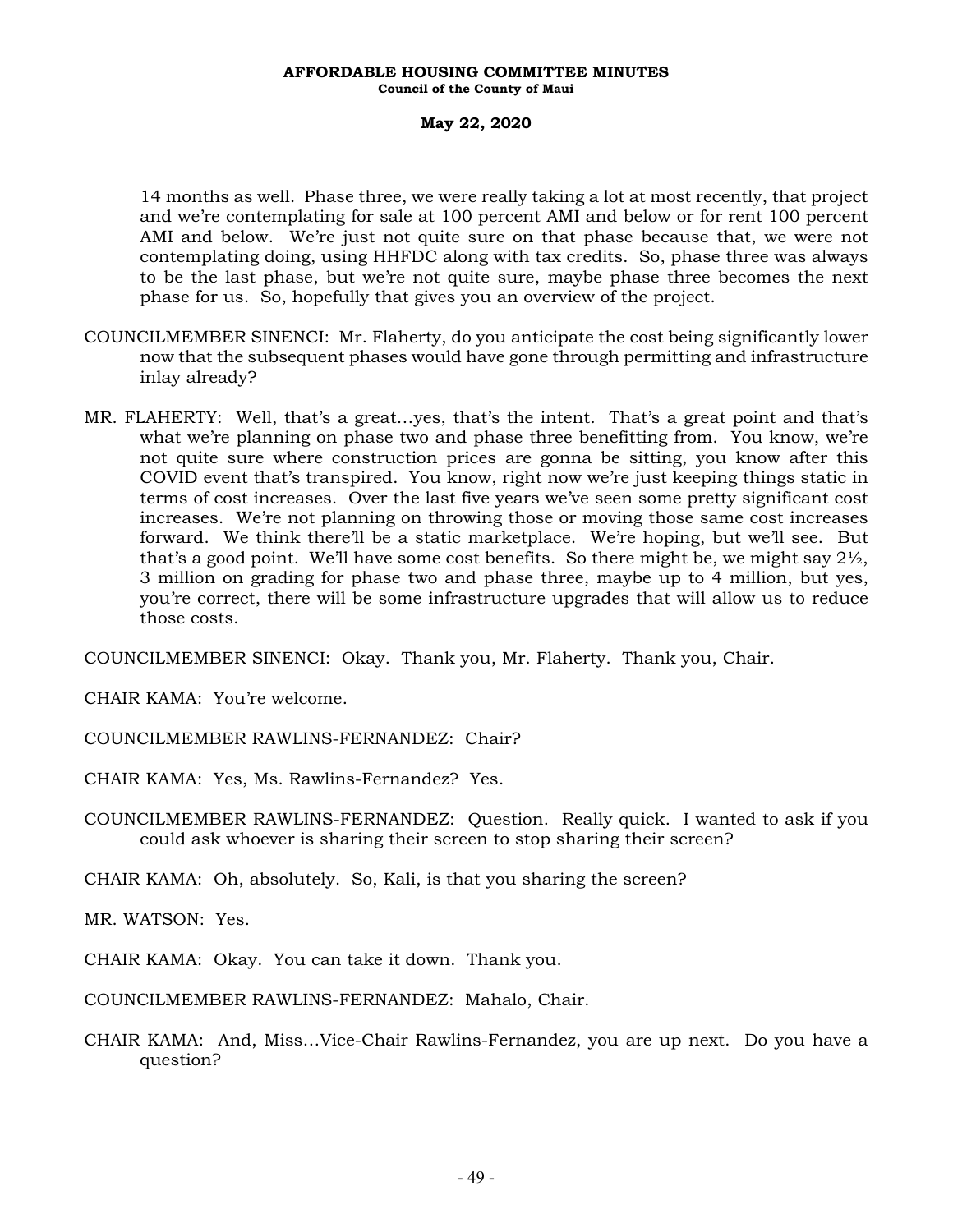- COUNCILMEMBER RAWLINS-FERNANDEZ: Oh, mahalo, Chair. May I defer to Member King? I'd like to hear what her perspective as our district representative she has to offer.
- CHAIR KAMA: Absolutely. So, if you don't mind, Member King, where are you? There you are.
- COUNCILMEMBER KING: I'm here. Thank you. Thank you, Member Rawlins-Fernandez, I appreciate that. This project has a long history in our community and it started out as a downtown community center. It was originally shops and there was like a little boutique hotel. There was loosely plans for a movie theater and all this and so this has kind of risen and fallen with the times and it kind of got chased away when the talk about the megamall was going on and the folks who were gonna put this project together were saying that if the megamall goes in there's no need for this project. In the last few years, I've been talking with the Krausz Companies and I was the one that suggested they put in the affordable housing, you know, take out the idea of a movie theater, 'cause look around you, movie theaters are pretty much even before COVID were pretty much dying in our island community. So, they started working on affordable housing. I was surprised to see the turnover, because I had no notice that this project was going to be sold midstream. And so, when it came, it was a complete shock to me when it came on the list of affordable housing funding. One of my biggest issues with this project the way it stands it's gone awfully far and fast in the last year and so I commend you folks for the planning that you've done and the drawings, but the community hasn't really seen it and hasn't had a chance to weigh in. I think that's really important before we put it on the list. I also had a question about using affordable housing funds to purchase property, because I hadn't seen that done a lot in the past. And so, you know, my understanding of what's been happening with the Affordable Housing Fund was that we, you know, developers come to us that have land and then want to do a project on it and we help supplement that. But, so, I was a little shocked by the idea of using it for a new developer coming in and purchasing the land and at the point that the project's at, it's, I think it's a much better project because it includes the affordable housing we need, but I'm not sure about the height and the density and I think that the community needs to weigh in on that. Also, originally, when I was first talking to the Krausz Companies there is wetland on this property. It's to the, it's kind of towards the roadside end of it and they were talking about incorporating the wetlands, not developing on the wetlands, but incorporating it as a feature of the property. So, maybe, Mr. Watson could speak to the idea that, I mean are you purchasing it without the wetland piece in there?
- MR. WATSON: Yeah, we're not, with respect to the wetlands, the intent was not to include that in the purchase. When we go in for our funding with HHFDC, obviously you know, they want to limit it, the funding is to the project site. In this case we're doing a CPR into three different units, which then allows us to separate and focus in on the funding for the specific projects. That's kind of what we're looking to do. The wetland area, is you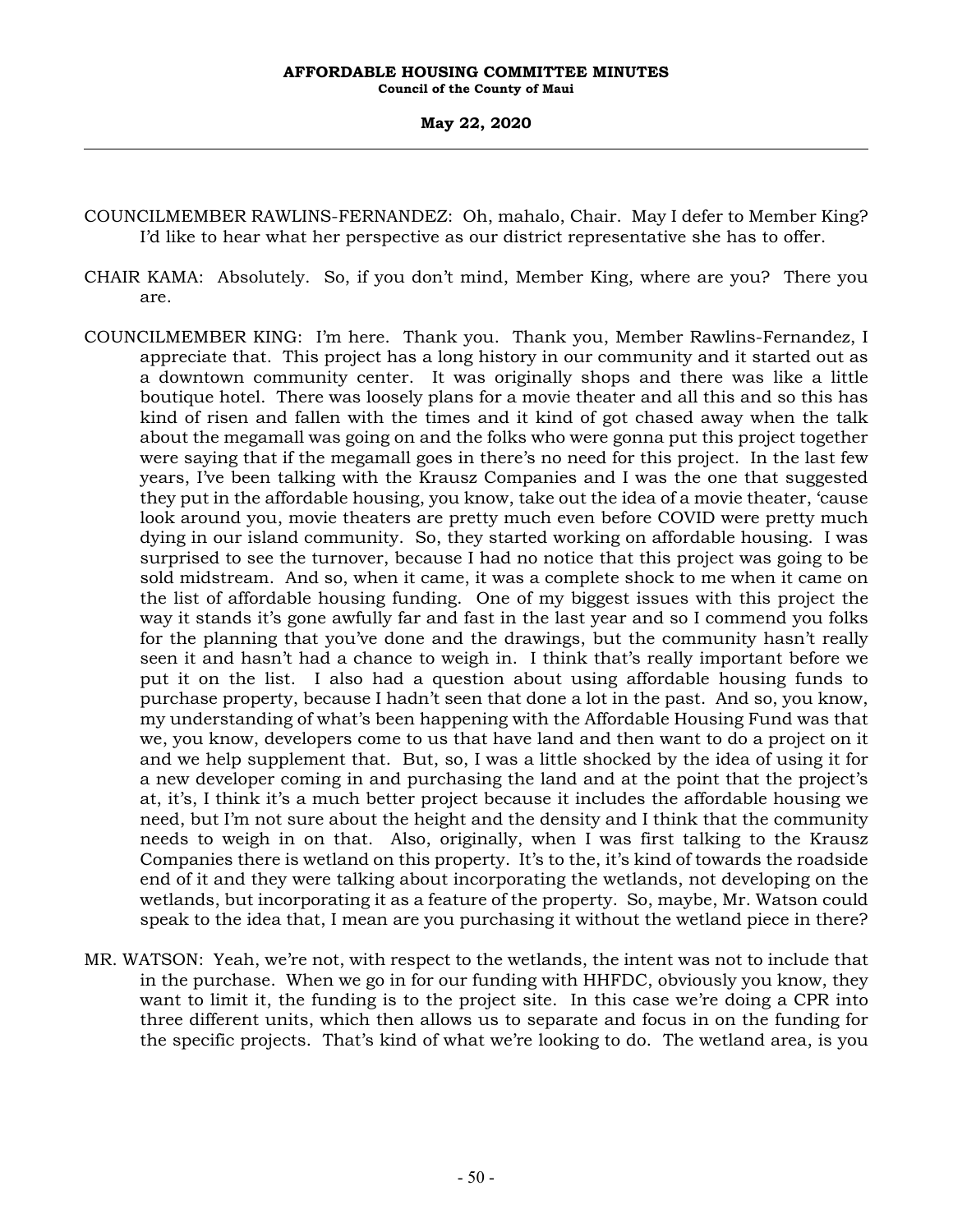# **May 22, 2020**

know obviously, we'd like to see it preserved. We'd provide any support necessary. That's not in part of our package to purchase.

- COUNCILMEMBER KING: Okay. So, it's quite a bit different from the last rendition I saw of this which was, you know in the last eight months or something. So, you know, I'd, yeah, I'd be hesitant actually to move forward until the community got a chance to weigh in and talk about the plans and talk about the proximity to the wetlands and what that means. Because it is a pretty big wetland area that's on the, you know, above the road there. But anyway, that's kind of the background I had and you know, I appreciate you folks stepping in and wanting to support the affordable housing, I just don't know what that is because it just came up so suddenly.
- MR. WATSON: Yeah, let me just say that, for these kind of projects, affordable housing, you need a certain expertise. That's the only way you're gonna get it done. And that's why the Krausz Brothers recognizing their lack of capacity or expertise, as well as their ability to get the additional funding necessary to make these kind of projects not only pencil out but become a reality, they asked us to participate. So they approached us. This is our specialty. We're good at it. We get the job done. We recognize that there's a tremendous need for affordable housing on Maui. Part of my family is from Maui and I can appreciate and commit to our dedication in providing and reaching that goal of more affordable housing.
- COUNCILMEMBER KING: Okay. And I appreciate that, it's just that it wasn't, there was never any talk about purchasing land before because the Krausz, you know, Companies has owned it. So, I'm assuming if you're buying the land from them that they're getting out of it and this is your project now. It's not their project.
- MR. WATSON: Yeah. That's the only way to do it.
- COUNCILMEMBER KING: Okay. Well, no I just wanted to make that clear because they hadn't been asking for money for purchasing land because they owned the land, you know originally and, you know, that is a fairly congested area, so I think that's why it needs to go through community. It needs to be vetted by the community first. Thank you. Thank you, Chair, for the opportunity to comment.

CHAIR KAMA: Thank you, Kelly. Thank you. Thank you, Member Rawlins-Fernandez.

UNIDENTIFIED SPEAKER: Chair?

CHAIR KAMA: I appreciate that. I hear somebody calling me.

MR. FLAHERTY: Chair, this is Chris Flaherty. I apologize for interrupting, but I just wanted to bring some clarification to the wetlands component and wanted to, I invited Jay Krigsman with the Krausz Companies to maybe answer some questions more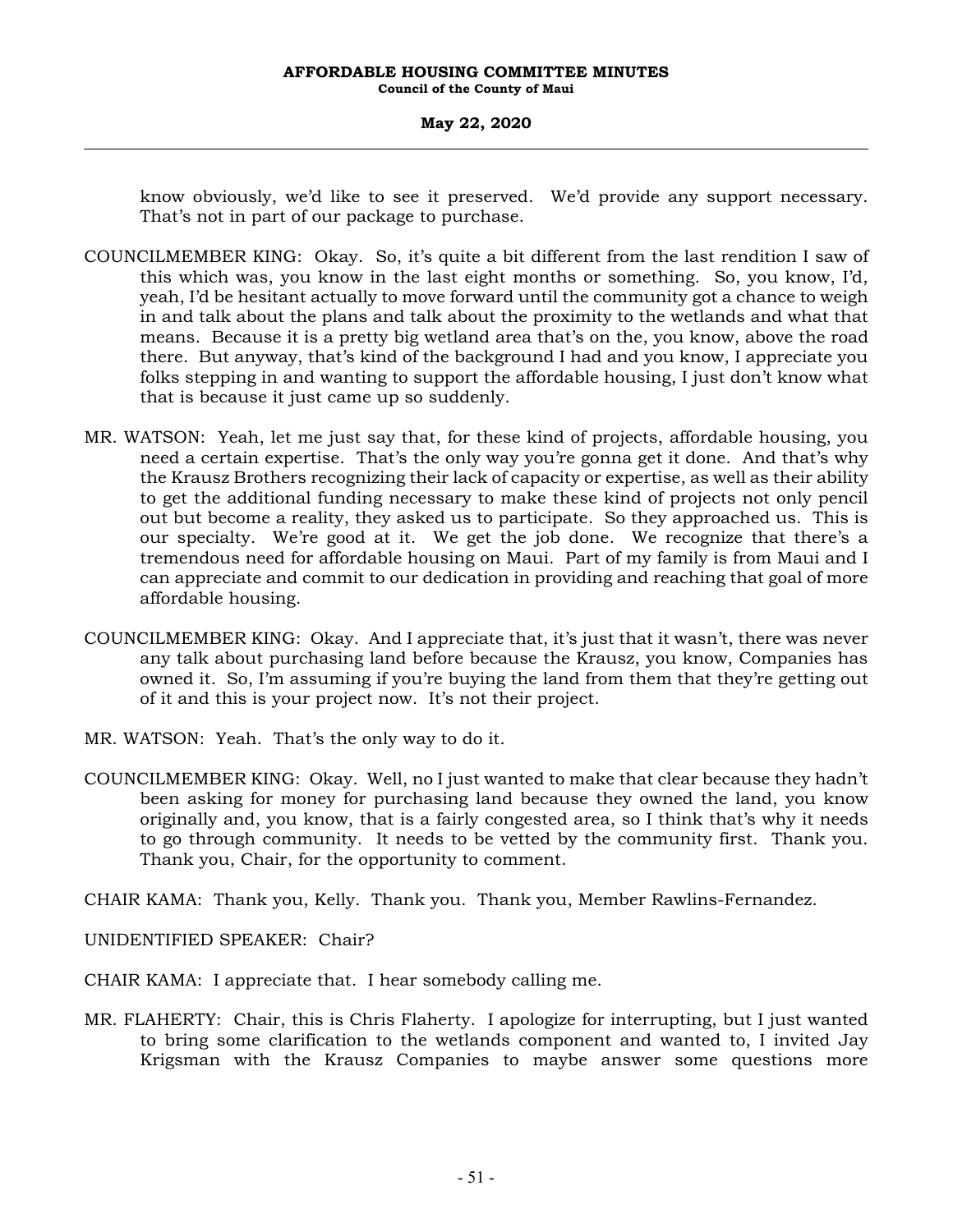# **May 22, 2020**

specifically because they've been integrally involved in this project. But, you know, we're making as part of the entire three phase project, the wetlands area has been planned not to have been involved in our project but to be a highlight of phase three's project. So, I hope that Jay could maybe shed some light on, you know, the process if you'd allow him to speak.

CHAIR KAMA: I see here Keegan.

MR. KRIGSMAN: I'm here. Actually, this is Jay Krigsman. Thank you, Chair, and everybody on this call. I want to address Kelly King's comment first. I want to make sure, I don't think that the presentation really explained the "sale" properly. Krausz is not walking away from this project. We are still very, very active in this entire project. The "sale" for lack of a better word is because as on the phases, in order for 3 Leaf to do what they're doing on the affordable housing component, they need to have ownership of the land that's under the affordable housing. That's how this whole process works, but David Pyle who also is on this call today as well as I, and the entire Krausz organization are working hand in hand on every square inch of this plan that Chris has put together of this entire project to make sure that it is cohesive with the what we're calling the new downtown Kihei plan which Councilmember King, we shared with you in your office and do intend to meet with SMAC and also KCA and share with them. If you recall, we were hoping to meet with you in February and that got postponed to March and March became the month that never happened. So, there is nothing about the ownership group and the dedication that's changed. Krausz is very much a part of this project. The sale is only for the logistics of how it has to work. So, I hope that helps a little bit.

CHAIR KAMA: Thank you.

- COUNCILMEMBER KING: Well, that's a, yeah, good explanation. I just, you know, I wish that had been explained and I still don't understand why that piece of land has to be, has to go with, so you know, that's sort of a deeper dive I guess, why that piece of land…
- MR. KRIGSMAN: That piece of land has to go…
- COUNCILMEMBER KING: Well, I thought if it's your project, why can't, and you already own the land, why does that piece have to transfer?
- MR. KRIGSMAN: Chris, I'll let you address that. Why does it need to be…
- MR. FLAHERTY: Yeah. I can answer that. In order to develop a tax credit project, we're bringing equity to the equivalent of 90 percent of the project costs. So, in this project it's \$49 million, we're bringing in limited partners from, you know, the local banks, American Savings Bank, Bank of Hawaii, US Bank, Citibank into the project. And at that moment in time, the LP must own the land. So, at that moment in time for the Krausz Companies to stay in the project and own the land, it, you know, in terms of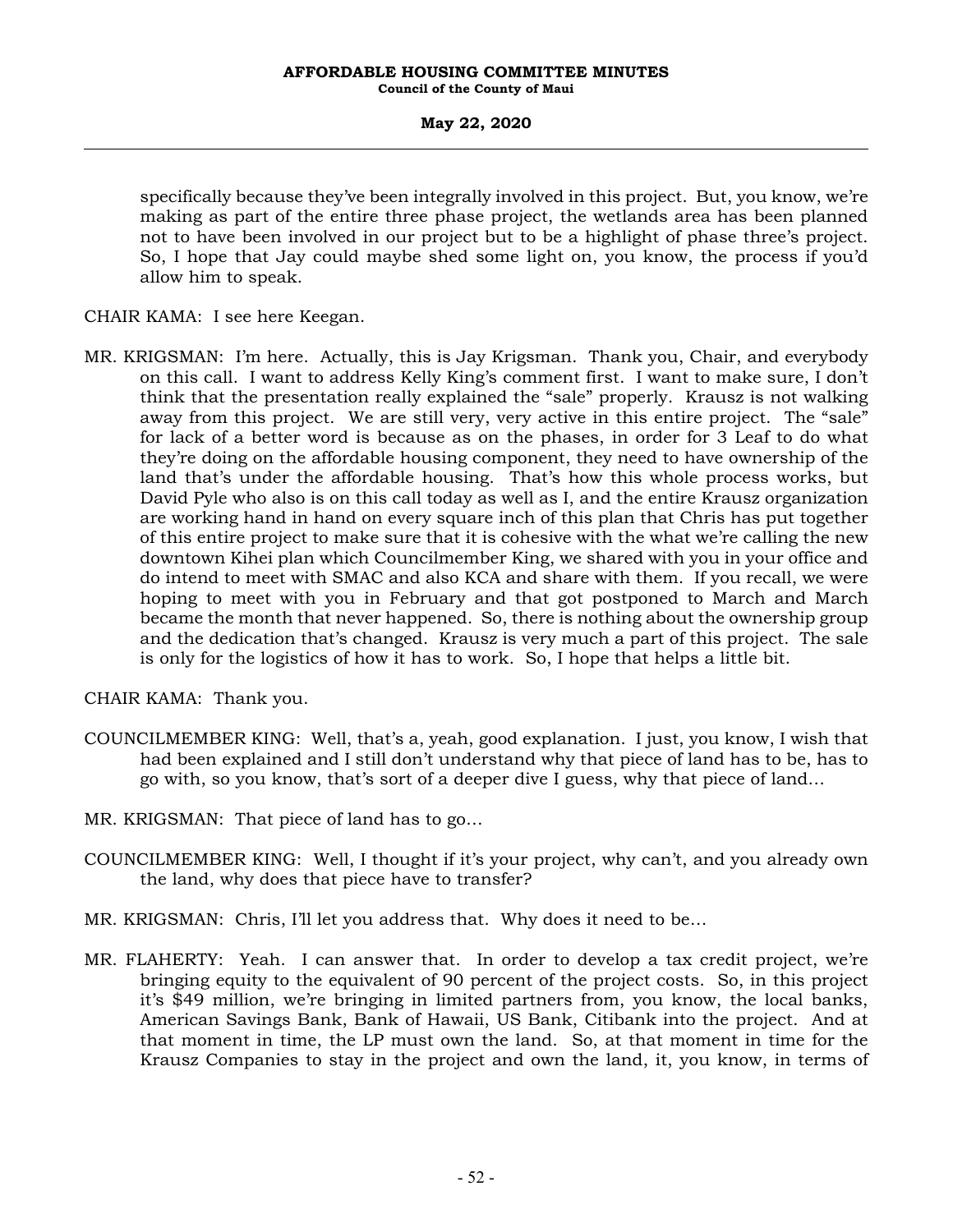# **May 22, 2020**

being an affordable housing developer, they don't have the experience. So with HHFDC, they came to us and typically from everything I've ever seen in a tax credit project, the limited partnership owns the land. So, the Krausz Company is selling the land to the limited partnership which is Ikena Kea, which is a member in the tax credit project, that's typical in all transactions, unless it's a ground lease like we did at DHHL. So, the transaction of purchasing the land is a portion of the tax credit project. So, the Krausz Companies decided to sell the land to us and we, the LP would own the land. That's just a typical transaction, and phase two would be the same way. However, in phase two they would own the commercial portion which is below the three-story senior project above. So, selling the land in a tax credit affordable housing project is quite common.

- CHAIR KAMA: Thank you for that explanation. So, Members, I would like to continue on with Member Paltin if she has any questions. Member Paltin?
- COUNCILMEMBER PALTIN: Thank you, Chair. Member Sugimura asked majority of my questions. Thank you, Member Sugimura. I just was wondering for Ms. Rivera, if you're still on the line, Member Molina and I attended a Haiku virtual town hall the other night and, you know, maybe I don't know if you wanted to work with Kihei Community Association to try and get some community feedback sooner than when everything reopens. A lot of people are getting more comfortable with this online format and, you know, it might help you to get feedback sooner rather than later.
- MS. RIVERA: That's a great idea. Thank you. We'll be in touch with KCA and talk about how to go forward virtually. I expect that is gonna be the way it starts up when it starts up and we'll do the same thing with the South Maui Advisory Committee and if there's any other appropriate venues where we should reach out to the community I think that's a terrific suggestion. Thank you.
- COUNCILMEMBER PALTIN: Right on. Thank you very much.
- CHAIR KAMA: Are you done, Ms. Paltin? Thank you.
- COUNCILMEMBER PALTIN: Yes.
- CHAIR KAMA: Thank you. Let's move on to Member Lee. Are you still there or did you leave already? Can you all see if Alice is still here?
- COUNCILMEMBER KING: She's here, but she's muted.
- COUNCILMEMBER LEE: I have two minutes before I have to leave.
- CHAIR KAMA: Yeah, you do. Go ahead please.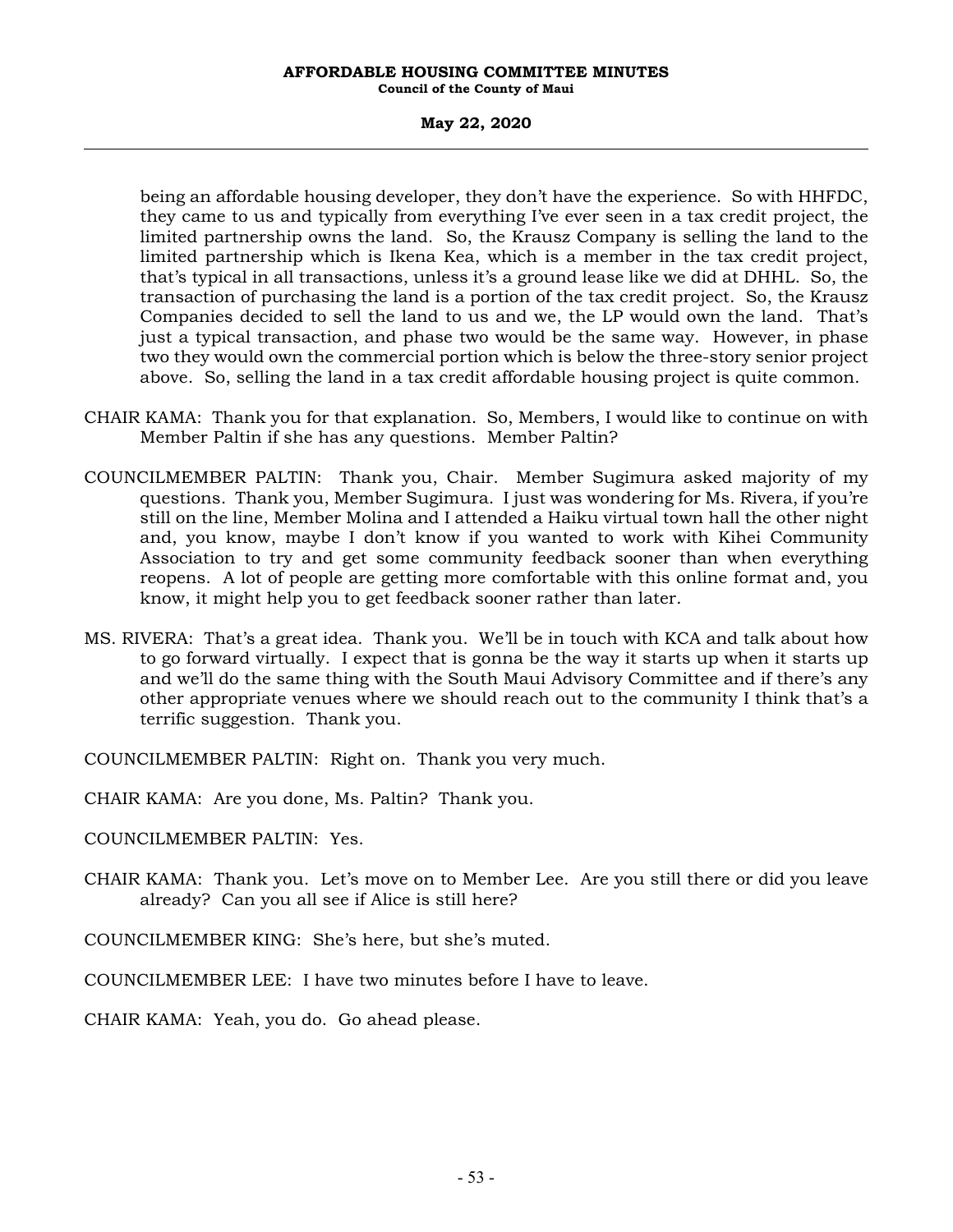# **May 22, 2020**

- COUNCILMEMBER LEE: Okay. Thank you, Madam, Chair. It appears that this project needs to be vetted further with community and probably others. So, after that's done and if it receives the approval of everyone, I would strongly suggest that the developer use local labor to the extent possible. You know, we need construction jobs, we need all kinds of jobs. That would be very helpful. And also, I support affordable housing in general. I hope the issues can be worked out because with these kinds of AMI, you know, it certainly will enable people at Ka Hale A Ke Ola afford to move to this kind of facility and so I certainly hope everything works out for this project. And that's all I have, Madam Chair. And aloha everybody.
- CHAIR KAMA: Thank you, Chair Lee. I know you have to leave, but have a great weekend.
- COUNCILMEMBER LEE: Thank you. You too.
- CHAIR KAMA: Thank you. Mr. Hokama? Questions for the presenters?
- COUNCILMEMBER HOKAMA: Thank you, Chair. Yeah, I have a few and I'm like Ms. Lee, Chair, I don't think this project is ready for us to make a decision on. So, my first question is can this project, does this project need a 61 year affordability period? 'Cause that is one of the…
- MR. FLAHERTY: This is Chris. Yeah. This is Chris Flaherty. Typically you cannot do any shorter than 61 years. We've seen 61 to 65 years, but it's for tax purposes.
- COUNCILMEMBER HOKAMA: Perpetuity?
- MR. FLAHERTY: I'm sorry?
- COUNCILMEMBER HOKAMA: Perpetuity.
- MR. FLAHERTY: In perpetuity? You know, we didn't contemplate perpetuity at this time. Only because sometimes our tax credit investors may not like that component of it, but we've not contemplated that at this time.
- COUNCILMEMBER HOKAMA: Okay. Well, that's one of my things if you want County of Maui money. Second, I need to know because we've been burned before by other developers, are any of the funds that you are requesting us, from us, is to pay for or address a County obligation or condition of zoning or entitlement?

MR. FLAHERTY: No.

COUNCILMEMBER HOKAMA: Okay. And then I know one of the concerns that I have is this money is for land acquisition. So, let's say you get our money, you buy the land, but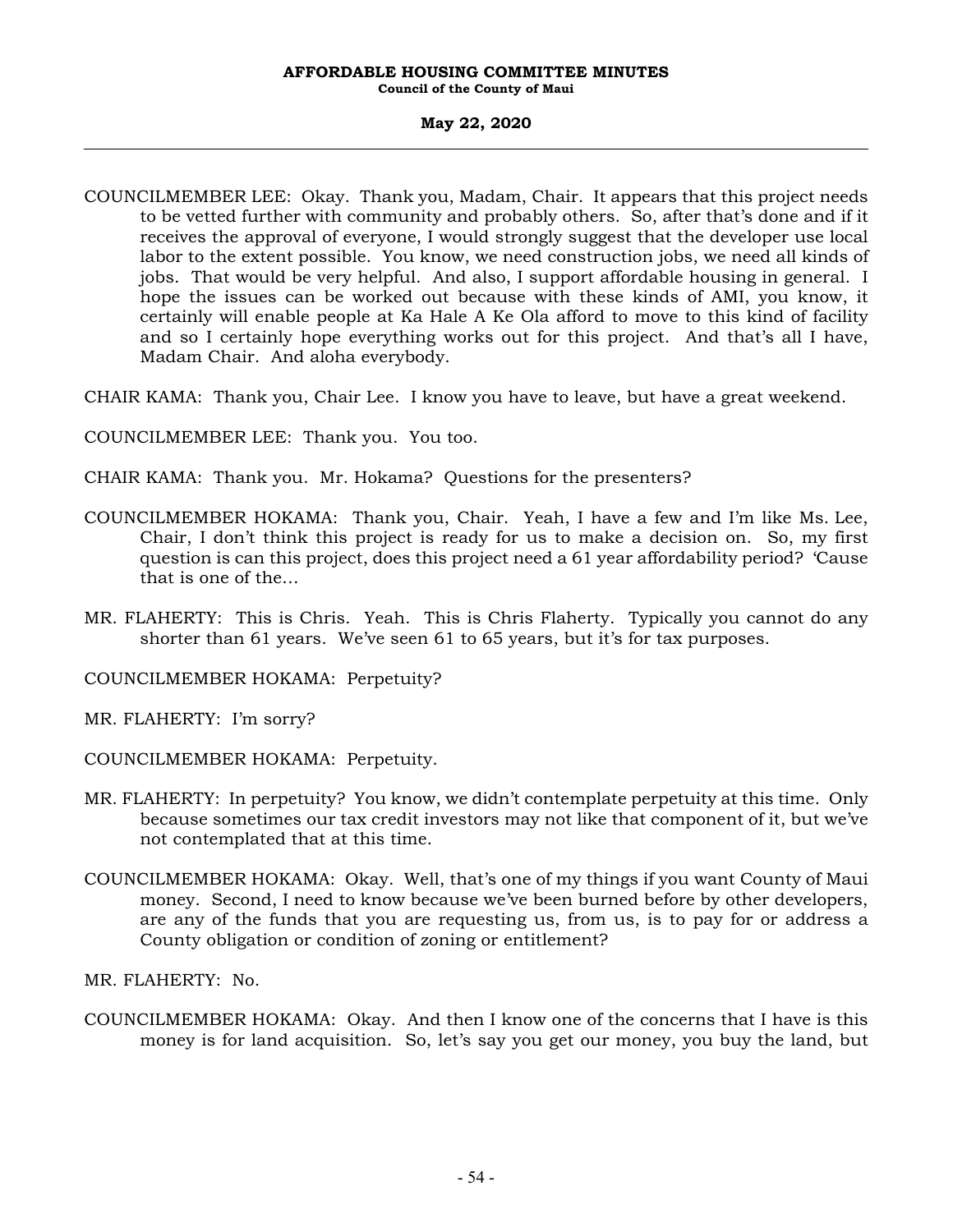# **May 22, 2020**

for whatever reason, phase two and three doesn't go forward, what happens to the land? 'Cause I would like to…the land. Okay?

- MR. FLAHERTY: I'm sorry. Maybe, I don't understand your question, but I'll try to answer what I think the question was.
- COUNCILMEMBER HOKAMA: The question is you're asking us for the money to buy the land. I'm saying if you don't move construction forward, what happens to the land?
- MR. FLAHERTY: Oh, that's a great question. So, we've done this previously on the County of Honolulu on our Mā`ili project actually where the County of Honolulu provided for us the land, the money to purchase the land that we currently have a 52-unit project on and there's an agreement between the County of Honolulu and ourselves that after a period of time, two to three years, it's negotiated in the agreement. If we're not successful in a tax credit application the land reverts back to the County and at that moment in time they can then use that to proceed with either the disposition or they can proceed with an RFP to have another developer try to do an affordable housing project on it. So, that's been vetted, we've done it before. So, that's the safe, I guess the safe way to do it to protect the County of Maui.
- COUNCILMEMBER HOKAMA: And, Chair, is our Housing Department agreeable to that position that was just shared with us?
- CHAIR KAMA: Housing?
- COUNCILMEMBER HOKAMA: Ms. Tsuhako or Ms. Munsell?
- MS. MUNSELL: Yes. Thank you, sir, for that question. Yes, we would be acceptable to that situation.
- UNIDENTIFIED SPEAKER: And I'm sorry, to chime in on that…
- COUNCILMEMBER HOKAMA: *. . .(inaudible). . .* And the County would do the project? Ms. Munsell, so what are you saying to the Committee, the Department would take the land back and do the project?
- MS. MUNSELL: So, I mean I would have to check and make sure that we can do it, but typically if we own land that is acceptable for the use of housing, we do have a development coordinator and we could move a project forward like we did the Kulamalu project or the dorm project. Now, ideally we would seek a partner to do that so that we're not paying the full cost of it, but it would be a similar situation. We would probably lease the land on a long-term basis providing that the land is turned over to the County in that case.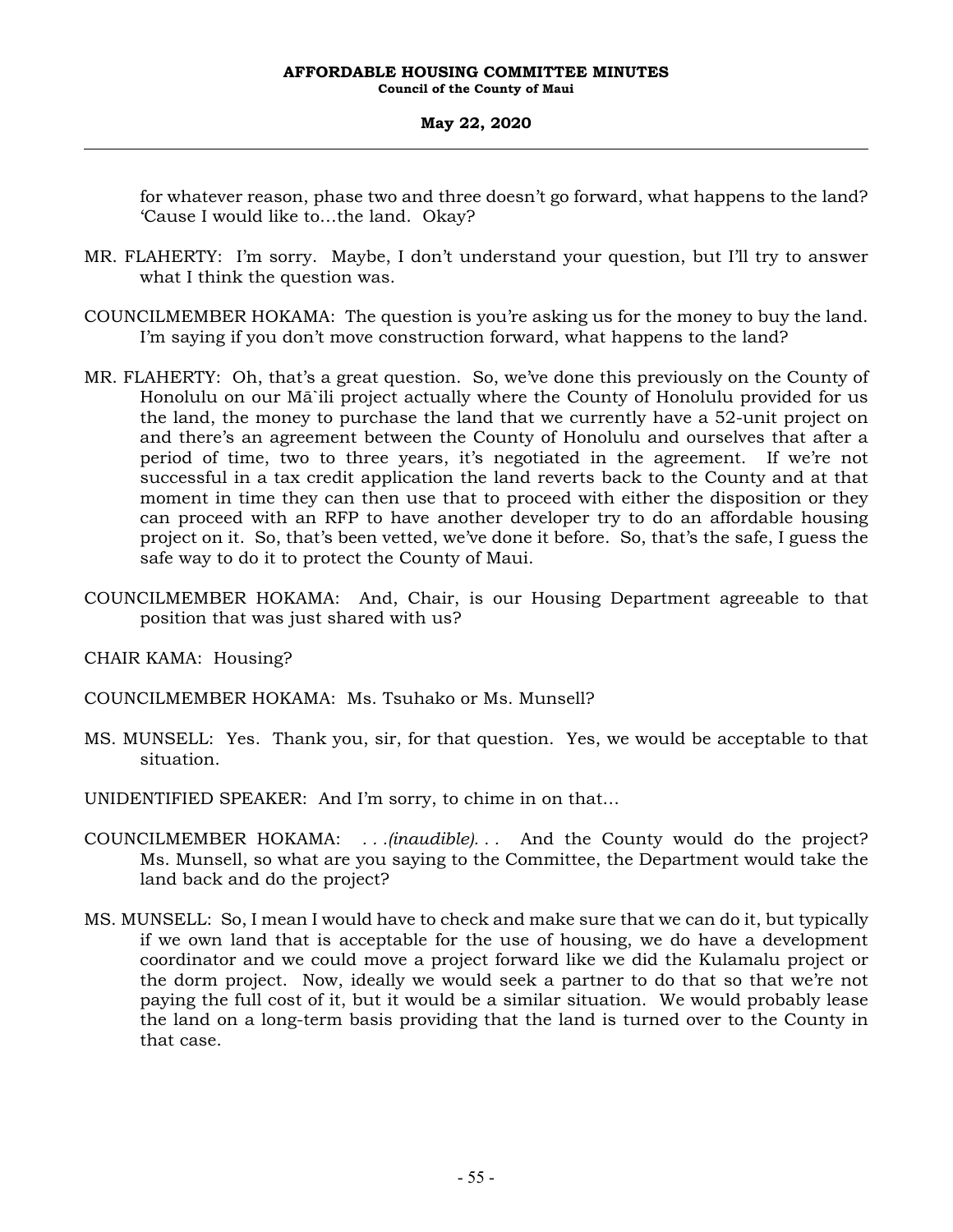- COUNCILMEMBER HOKAMA: Okay. Has your Division or the Department ever approached these particular individuals, Mr. Watson and others to do an affordable project on land that the County already owns and controls? You know, we've got properties in Central and in Wailuku from landowners that had to meet required land to the County for conditions of zoning. So, we already own the land, have they been asked to consider that for doing the projects instead of us giving money to buy somebody else's property to do the project?
- MS. MUNSELL: Chair? There are, obviously there are multiple methods for doing these projects. Typically the County hasn't been the developer, I mean, the Kulamalu project was an exception. We've also got the Komohana Hale project on the West Side. But it's not out of the question and one of the models that the Administration has been talking about is the acquisition of that land in Central and if that land were to become available to us, we would be RFP'ing those projects to partner with a developer such as this organization, as well as others. Yes, sir.
- COUNCILMEMBER HOKAMA: No, but we already own land, Director Munsell. Besides the *. . .(inaudible). . .* We already own land that is vacant land that we can consider for housing.
- MS. MUNSELL: So, sir, we went through a process recently with the AHMN group to talk about parcels of land that the County owned that could be used for affordable housing. There were a couple of locations identified. Obviously there is the baseyard property that we own. The administration is currently looking at the use of that property, if that property did become available to us for use as affordable housing, then we would RFP and go that route. The other parcel that's owned by the County that's a possibility is the land over by the Kihei Police Station. My understanding is that there are some other considerations there. There was a regional park originally planned there. So, it's a balance of trying to determine where we put the affordable housing. But one of the things that as you know that the Administration has been looking at very carefully is, you know, the Central Maui development that they've talked to you about and I understand that there's some funding in the budget now for possibly the purchase of that. So, it's a different strategies. If that land were to come available, then we would be looking to you later to provide some seed funding perhaps depending on the AMI that the developers partnering with us, but the land is one of those components that we would use as leverage to get additional properties and projects done. Yes, sir.
- COUNCILMEMBER HOKAMA: Okay. Thank you very much, Ms. Munsell. I appreciate your candid response on a very short notice. So, thank you for that. Thank you, Chair. I'm done for this round of questions for my part.
- CHAIR KAMA: Thank you, Mr. Hokama. So Members, it is 12:37, your Chair has to take care of one item of business regarding AH-17(16) and that was the very first item on the agenda and if you have no objections, Members, I'd like to be able to defer that item.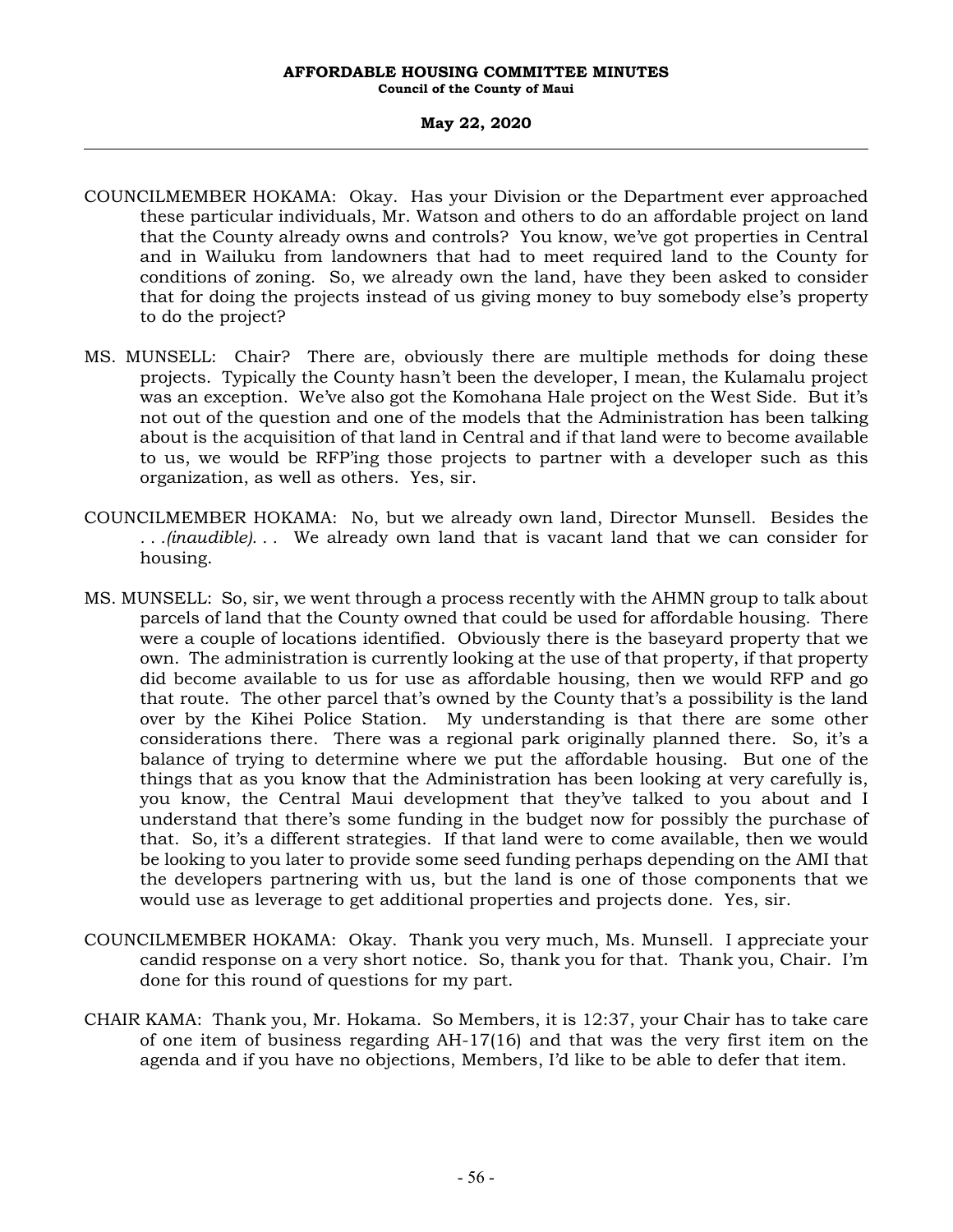# **May 22, 2020**

- COUNCILMEMBER KING: Chair, just a point of order, if I could. I think Member Rawlins-Fernandez gave her time to me and I think she had a question. We kind of skipped over her. I think she might have had a question or comment on the project.
- CHAIR KAMA: Okay. So, let me just finish my train of thought before I get lost. So AH-17(16), I need to defer that if you all do not object. I'd like to…

COUNCILMEMBERS: No objections.

- CHAIR KAMA: *. . .(inaudible). . .* and we adjourn the meeting without hearing from Vice-Chair Rawlins Fernandez or I don't defer this item either, but okay. Ms. Rawlins?
- COUNCILMEMBER RAWLINS-FERNANDEZ: We'll make sure to help that you remember to defer AH-33.
- CHAIR KAMA: Thank you.
- COUNCILMEMBER RAWLINS-FERNANDEZ: And, mahalo, Member King. Okay. So most of my questions were asked and I echo the comments from Chair Lee and Member Hokama and Member King. So, I just have one question that I think wasn't asked. Regarding the retail space that was planned, is that pharmacy that you have planned?
- MR. FLAHERTY: Well, and I wanted to be clear, this is Chris Flaherty. Just to make sure, we're only planning on purchasing the property as part of phase one. Phase two and phase three will not be purchased at this moment in time. But I think the retail space that you're referring to, I'm assuming you're referring to what would be phase two, is that correct?

COUNCILMEMBER RAWLINS-FERNANDEZ: Yes.

- MR. FLAHERTY: That could be a pharmacy. It could be maybe a salon, nail salon, hair salon. It could be, you know, a myriad of places that might be like a little strip center, maybe a gym, but, you know, that probably will be those type of uses. A pharmacy could be one of them, yes.
- COUNCILMEMBER RAWLINS-FERNANDEZ: Okay. Mahalo. Okay. And then for phase one, will the selection of potential tenants be done by lottery and if so, will the County administer that lottery?
- MR. FLAHERTY: We've engaged Mark Development to handle the lease up. They've done it successfully for us in Honolulu and on Oahu. They also have some projects on Maui and on Kauai. And so, I would defer to them. We typically will do a lottery. Typically from a waiting list, but I would defer to their expertise on how to best to lease it up.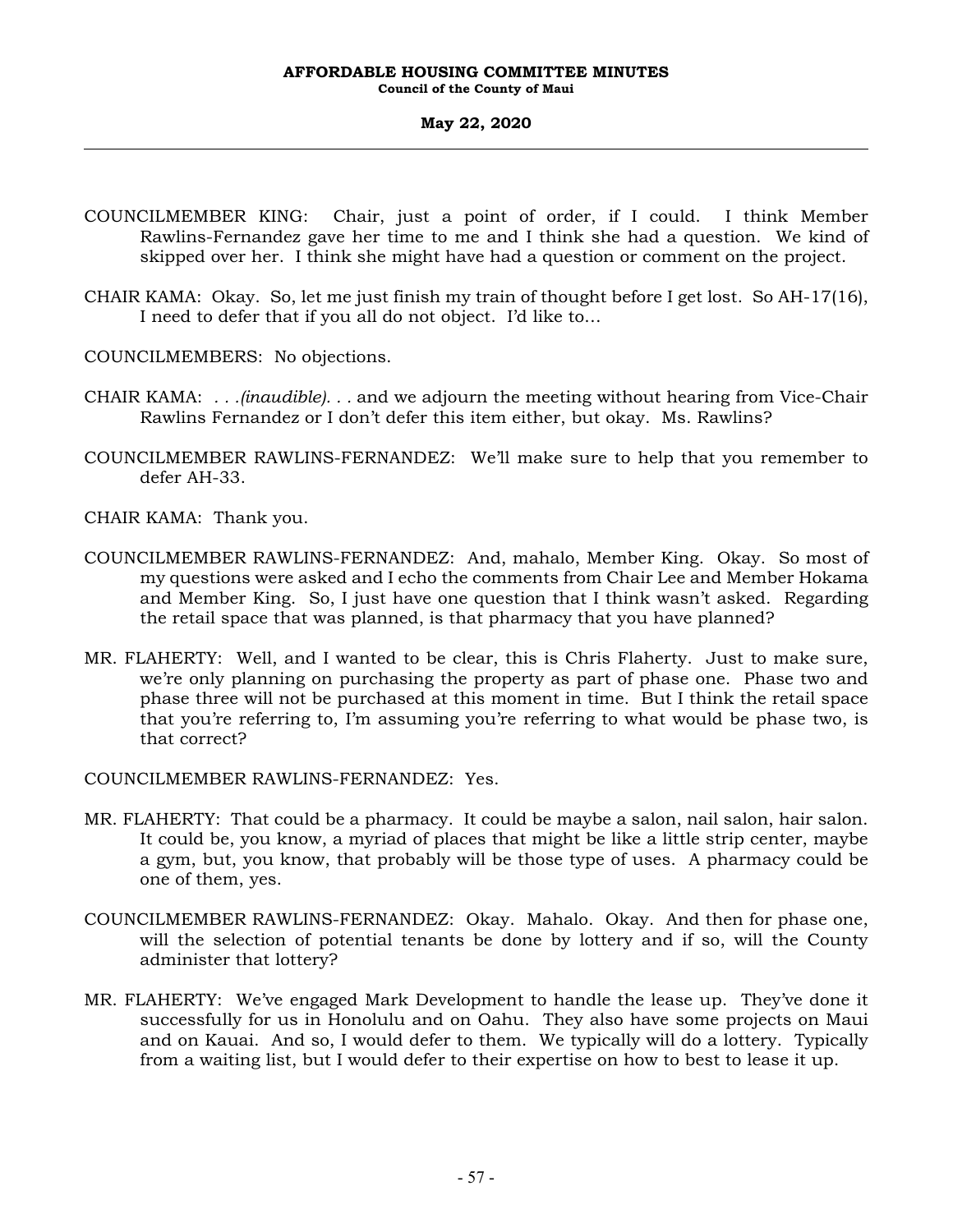# **May 22, 2020**

- COUNCILMEMBER RAWLINS-FERNANDEZ: Okay. Mahalo, Mr. Flaherty. And mahalo again, Member King and Chair Kama, and if there aren't any questions, I guess we'd be deferring.
- CHAIR KAMA: So, Members, I'm assuming that and you guys can tell me if I'm right or if I'm wrong, that what I heard from all of you was that you wanted to be able to ensure that this project gets vetted, probably a deeper dive. So, hearing that I'm not going to ask to entertain a motion to recommend to the EDB Committee. I would like to make sure that if we're gonna send something to you, Vice-Chair Rawlins-Fernandez, I want to send it to you clean and packaged and ready to go.

COUNCILMEMBER RAWLINS-FERNANDEZ: Mahalo, Chair.

CHAIR KAMA: So, Members….thank you.

COUNCILMEMBER RAWLINS-FERNANDEZ: With community support.

CHAIR KAMA: Absolutely, absolutely.

COUNCILMEMBER RAWLINS-FERNANDEZ: Mahalo, Chair.

CHAIR KAMA: So, Members without objections…yes, are you saying without objections, you all raise your hand before I get to finish my sentence?

COUNCILMEMBER KING: No, I have a comment to make.

CHAIR KAMA: You have a question? Okay. Wait, Ms. King, I think Mr. Hokama had a question behind of you.

COUNCILMEMBER KING: Okay.

- COUNCILMEMBER HOKAMA: I have a request. Chair, if you wouldn't mind. If there is an appraisal of the land I would like to see that to see if it makes sense to the amount of money requested by the County of Maui and that may help us make a decision. So, thank you.
- CHAIR KAMA: So, are we able to get an appraisal from, let's see, Hale O Piikea? So, Staff would you make sure that we make sure we capture with what the Members are asking for?

MS. STEWART: Yes, Chair.

CHAIR KAMA: Thank you. Okay. Ms. King, then Ms. Sugimura.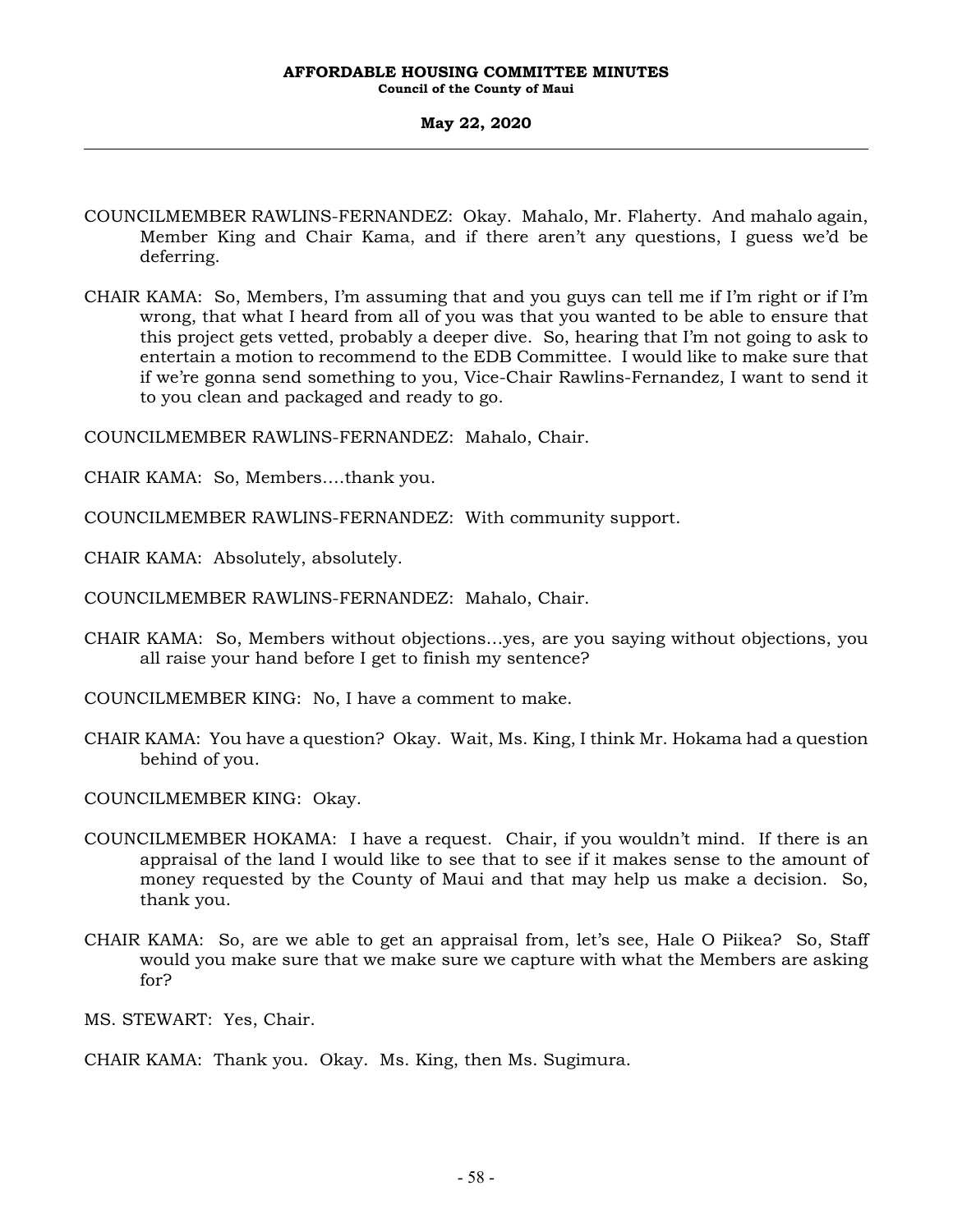# **May 22, 2020**

COUNCILMEMBER KING: Thank you, Chair. So I see Ms. Paltin is still on the call and I just wanted to…it's like you're on the move. I just wanted to let folks know that I do have a conference, a Zoom call coming up with the KCA Board Directors and the folks that are on, because I was planning to ask them about doing a town hall meeting by Zoom, but if the folks who are on this call are interested in doing a presentation I can bring that up at that time, you know, for the next KCA meeting.

CHAIR KAMA: So, you're asking Mr. Watson that question directly?

COUNCILMEMBER KING: Yeah. Are you interested in doing a Zoom town hall meeting and doing a presentation to the community? You're muted.

CHAIR KAMA: You're muted, Kali. You're muted.

COUNCILMEMBER KING: You need to unmute yourself.

MR. WATSON: Sure. I think that's a good idea. Obviously the consensus of the group is to get some kind of response and feedback from the community. We're prepared to make our presentation and I think there's a strong demand and I think the community hopefully will feel the same way and support our project.

COUNCILMEMBER KING: Okay. So, we'll work on that offline.

CHAIR KAMA: Thank you, Ms. King. I appreciate that.

COUNCILMEMBER KING: Sure. Sure.

CHAIR KAMA: Ms. Sugimura?

- COUNCILMEMBER SUGIMURA: Thank you, Chair. I'm just wondering for Mr. Watson or your team, I notice that you have HHFDC scheduled to receive some financial support for this and I was wondering if you are on a deadline to get this so that in total it'll move your project forward, or, I was just wondering…
- MR. WATSON: Yeah. We did submit an application and again it's all tentative. Not only the funding from the County but HHFDC, the 46…\$49 million that we're basically trying to get funded are all subject to HHFDC's approval. Even the purchase is subject to us being successful in that. So, it's a collection of sort of contingency so to speak. The, I guess the decision with respect to the funding is probably going to be in June or July. So, from the standpoint of going before the community, getting some feedback and hopefully some timely response by this Committee, the sooner the better would be helpful. Because we anticipate HHFDC to make a decision probably in the end of June, possibly July. I don't know with this COVID situation whether that might be pushed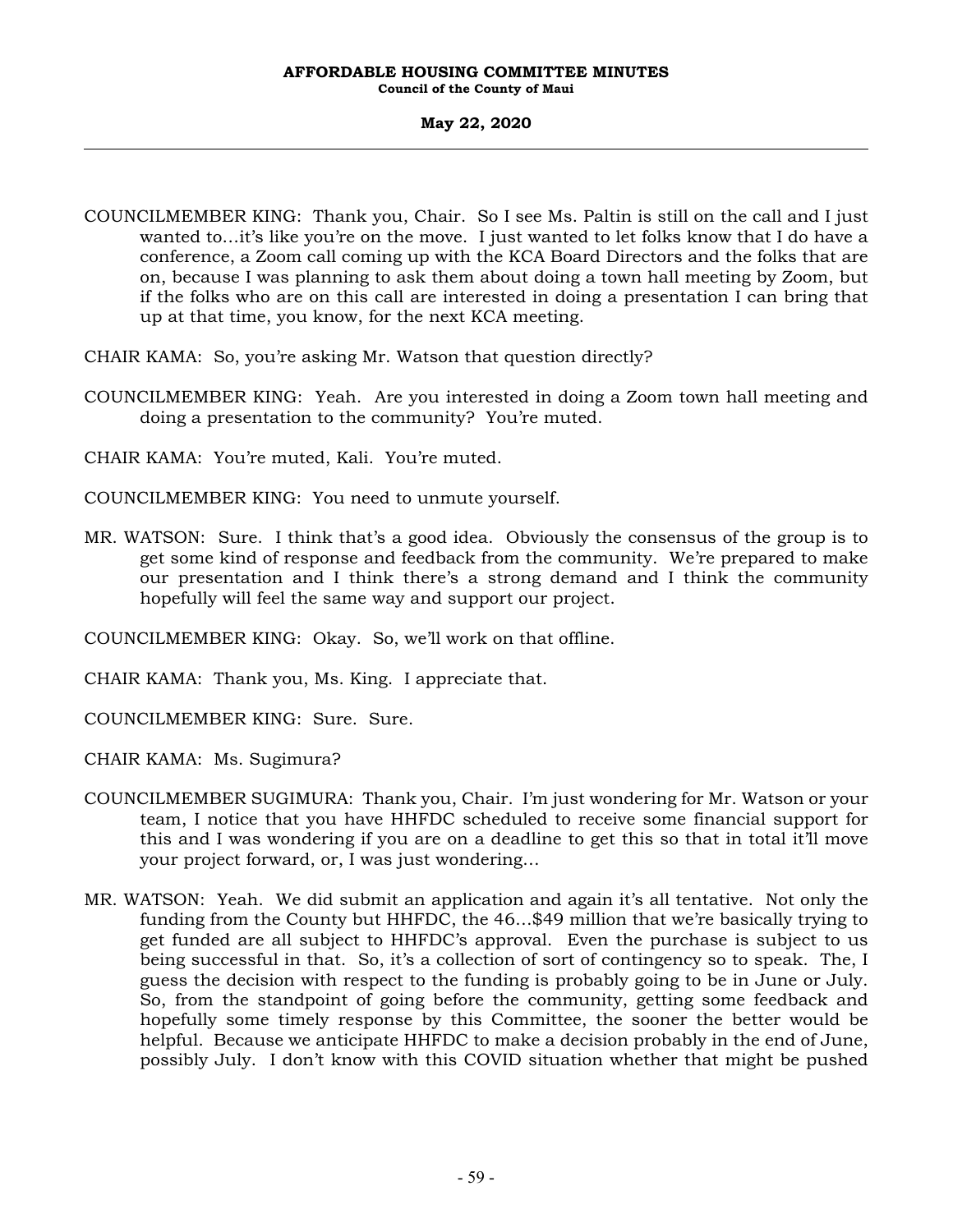# **May 22, 2020**

back. But as it is now, that's the schedule we're dealing with.

COUNCILMEMBER SUGIMURA: Okay. Thank you. It's good that you're able to get other resources by the success of all of your other accomplishments that you showed to us. So, that speaks loudly because I think that speaks loudly to HHFDC and, you know, other funding sources. So, congratulations on that.

MR. WATSON: Thank you.

COUNCILMEMBER SUGIMURA: Thank you very much for bringing this to us.

MR. WATSON: Thank you.

MS. MUNSELL: Chair, could I interject for just a moment?

CHAIR KAMA: Yes, Ms. Munsell?

- MS. MUNSELL: So one of the things that we have learned through experience the last few years we brought larger projects to Maui County is that the support of the County in terms of finances or other means is very important to their application. So, just to give you an idea, if they've got local support, they increase the number of points that they receive on their application and increase their chances. So, I just wanted to let you know that.
- CHAIR KAMA: Thank you, Ms. Munsell. So, Members, we have reached the end of our meeting, but before I adjourn I would without objections, I would like to defer this item.

# **COUNCILMEMBERS VOICED NO OBJECTIONS.**

**ACTION: DEFER PENDING FURTHER DISCUSSION.**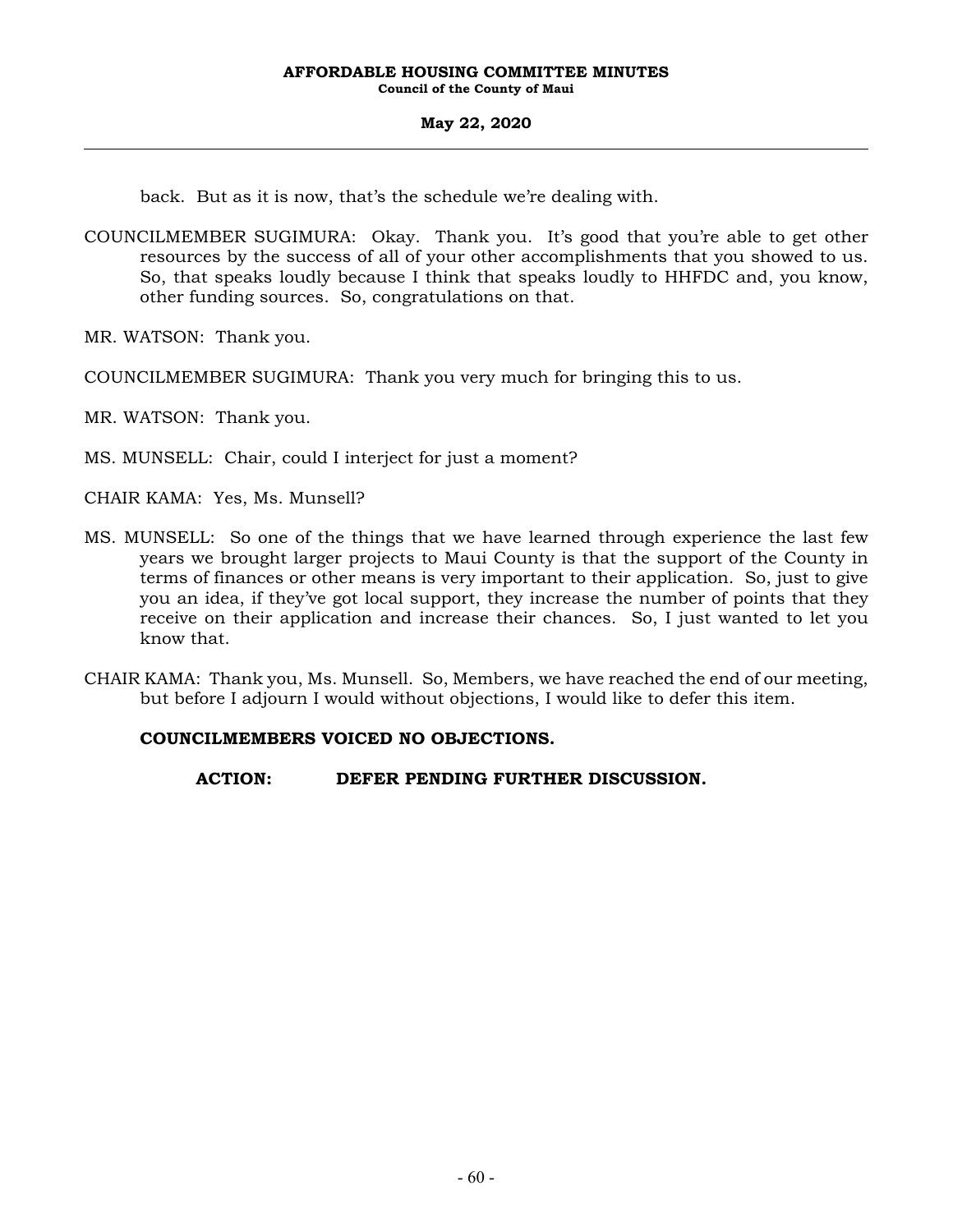# **May 22, 2020**

CHAIR KAMA: Thank you. Thank you everyone. So, I guess with that being said, I can adjourn this meeting. Meeting is adjourned. *. . .(gavel). . .*

 **ADJOURN:** 12:47 p.m.

APPROVED:

Tasha Kama

TASHA KAMA, Chair Affordable Housing Committee

ah:min:200522:ta Transcribed by: Terianne L. Arreola